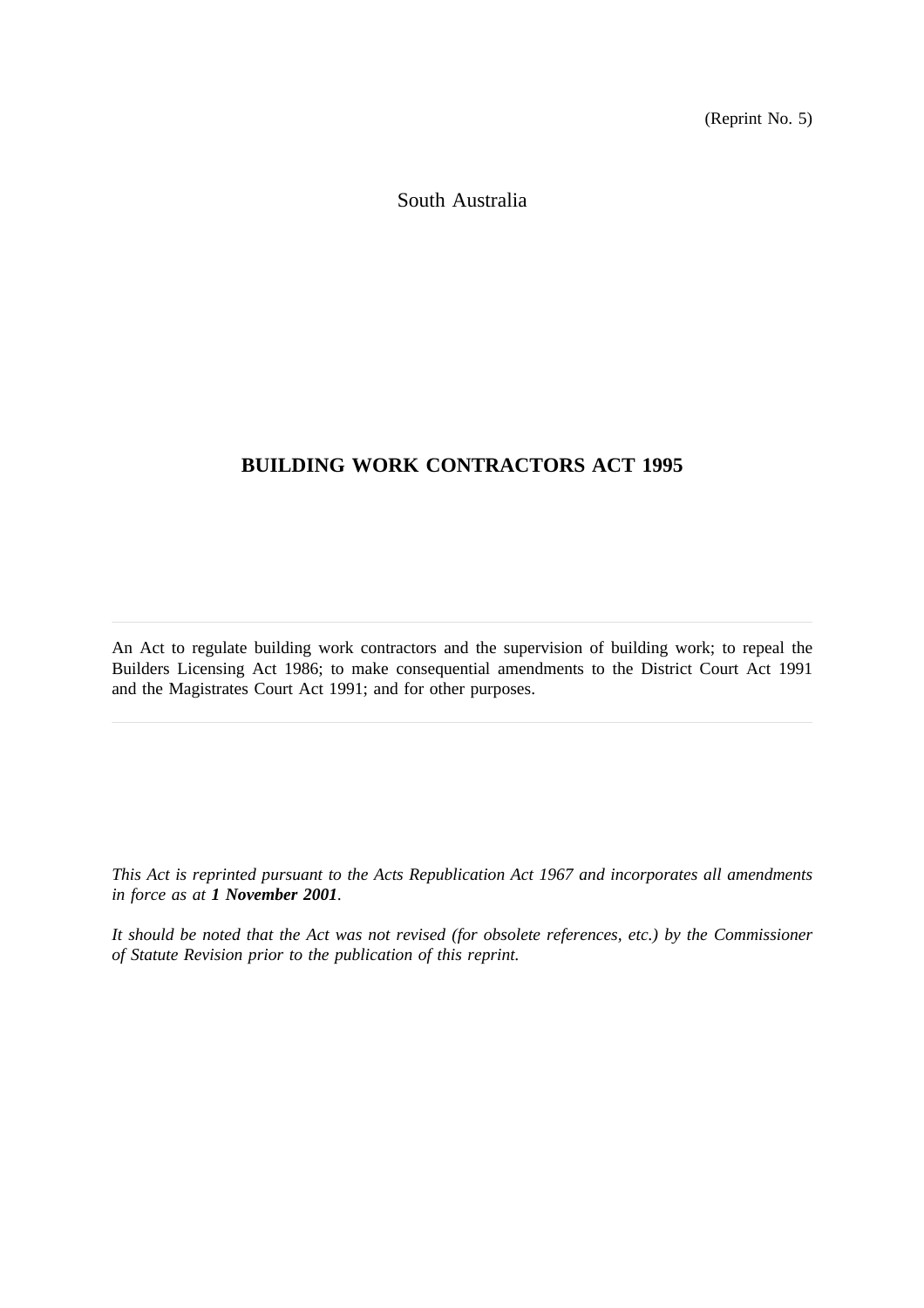# **BUILDING WORK CONTRACTORS ACT 1995**

being

Building Work Contractors Act 1995 No. 87 of 1995 [Assented to 7 December  $1995$ ]<sup>1</sup>

as amended by

- Statutes Amendment and Repeal (Common Expiation Scheme) Act 1996 No. 34 of 1996 [Assented to 2 May  $19961^2$
- Statutes Amendment (Consumer Affairs) Act 1998 No. 21 of 1998 [Assented to 2 April 1998]<sup>3</sup> (as amended by Statutes Amendment (Consumer Affairs) Amendment Act 1998 No. 22 of 1998 [Assented to 2 April 1998])

Building Work Contractors (GST) Amendment Act 1999 No. 78 of 1999 [Assented to 2 December 1999]

District Court (Administrative and Disciplinary Division) Amendment Act 2000 No. 4 of 2000 [Assented to 20 April  $2000$ <sup>4</sup>

**Statutes Amendment (Consumer Affairs) Act 2001 No. 47 of 2001 [Assented to 11 October 2001]5**

- <sup>1</sup> Came into operation 1 June 1996: *Gaz*. 23 May 1996, p. 2536.
- <sup>2</sup> Came into operation 3 February 1997: *Gaz*. 19 December 1996, p. 1923.
- <sup>3</sup> Part 2 (ss. 4-9) & Sched. came into operation 28 May 1998: *Gaz*. 28 May 1998, p. 2292.
- <sup>4</sup> Schedule 1 (cl. 4) came into operation 1 June 2000: *Gaz*. 18 May 2000, p. 2554.<br>**Port 2** (ss. 4.9) came into operation 1 November 2001: *Gaz*, 25 October 2001
- **<sup>5</sup> Part 2 (ss. 4-9) came into operation 1 November 2001:** *Gaz***. 25 October 2001, p. 4686.**

*NOTE:*

- *Asterisks indicate repeal or deletion of text.*
- *Entries appearing in bold type indicate the amendments incorporated since the last reprint.*
- *For the legislative history of the Act see Appendix.*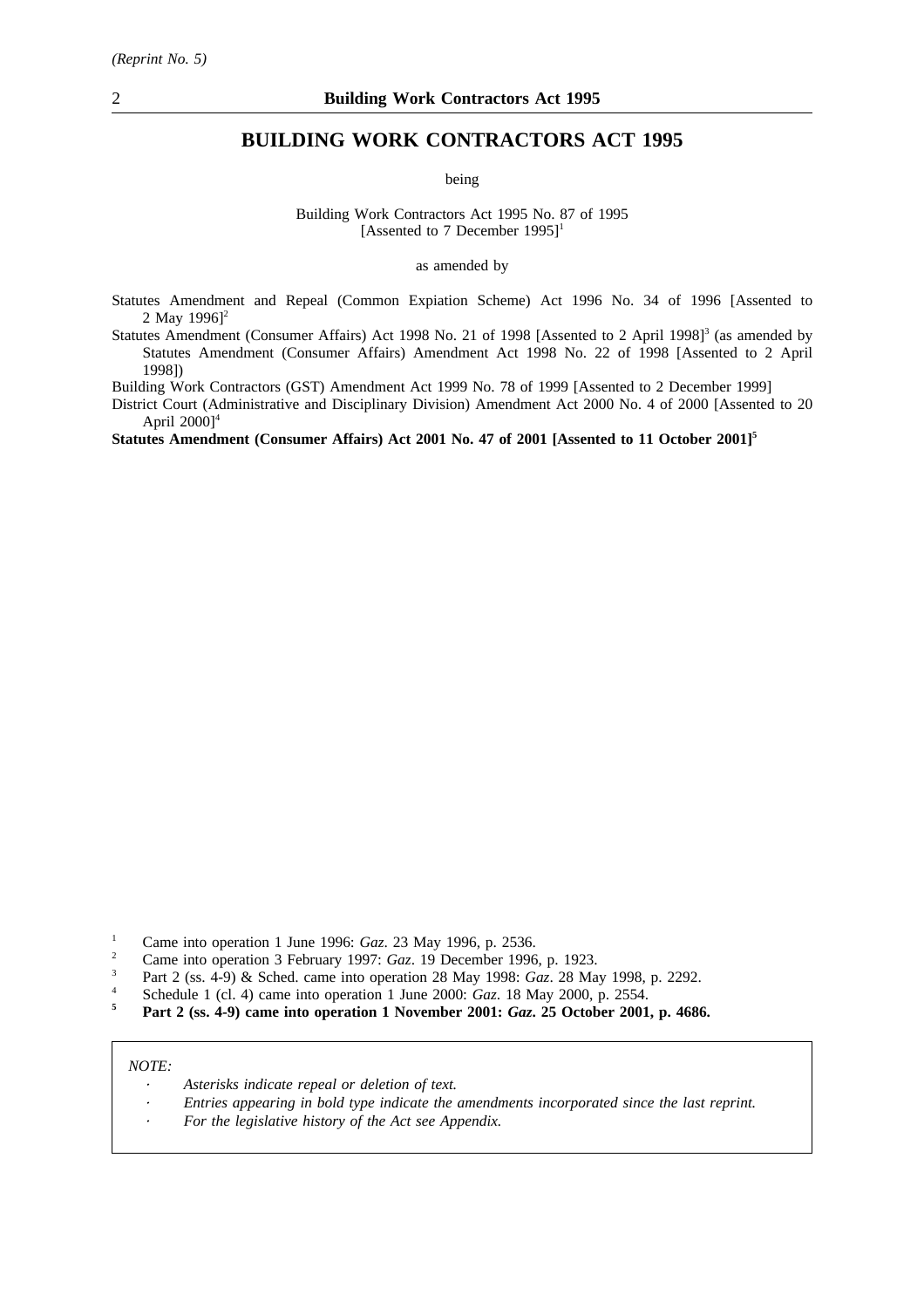# **SUMMARY OF PROVISIONS**

# **PART 1 PRELIMINARY**

- 1. Short title<br>2. Commenc
- 2. Commencement<br>3. Interpretation
- 3. Interpretation<br>4 Non-derogation
- 4. Non-derogation<br>5. Commissioner r
- 5. Commissioner responsible for administration of Act

#### **PART 2**

# **LICENSING OF BUILDING WORK CONTRACTORS**

- 6. Obligation of building work contractors to be licensed
- 7. Classes of licences<br>8. Application for lice
- 8. Application for licence<br>9. Entitlement to be licens
- Entitlement to be licensed
- 10. Appeals
- 10A. Power of Commissioner to require photograph and information
- 11. Duration of licence and periodic fee and return, etc.

#### **PART 3**

#### **REGISTRATION OF BUILDING WORK SUPERVISORS**

- 12. Building work must be supervised by registered and approved supervisors
- 13. Classes of registration
- 14. Registered architect to be taken to hold registration
- 15. Application for registration
- 16. Entitlement to be registered
- 17. Appeals
- 17A. Power of Commissioner to require photograph and information
- 18. Duration of registration and periodic fee and return, etc.
- 19. Approval as building work supervisor in relation to licensed building work contractor's business

#### **PART 4**

# **DISCIPLINE OF BUILDING WORK CONTRACTORS, SUPERVISORS AND BUILDING CONSULTANTS**

- 20. Interpretation of Part<br>21. Cause for disciplinary
- 21. Cause for disciplinary action<br>22. Complaints
- 22. Complaints<br>23. Hearing by
- Hearing by District Court
- 24. Participation of assessors in disciplinary proceedings
- 25. Disciplinary action
- 26. Contravention of orders

#### **PART 5**

# **PROVISIONS WITH RESPECT TO DOMESTIC BUILDING WORK**

# **DIVISION 1—REQUIREMENTS IN RELATION TO CERTAIN DOMESTIC BUILDING WORK CONTRACTS**

- 27. Application of Division
- 28. Formal requirements in relation to domestic building work contracts
- 29. Price and domestic building work contracts<br>30 Payments under or in relation to domestic b
- 30. Payments under or in relation to domestic building work contracts
- Exhibition houses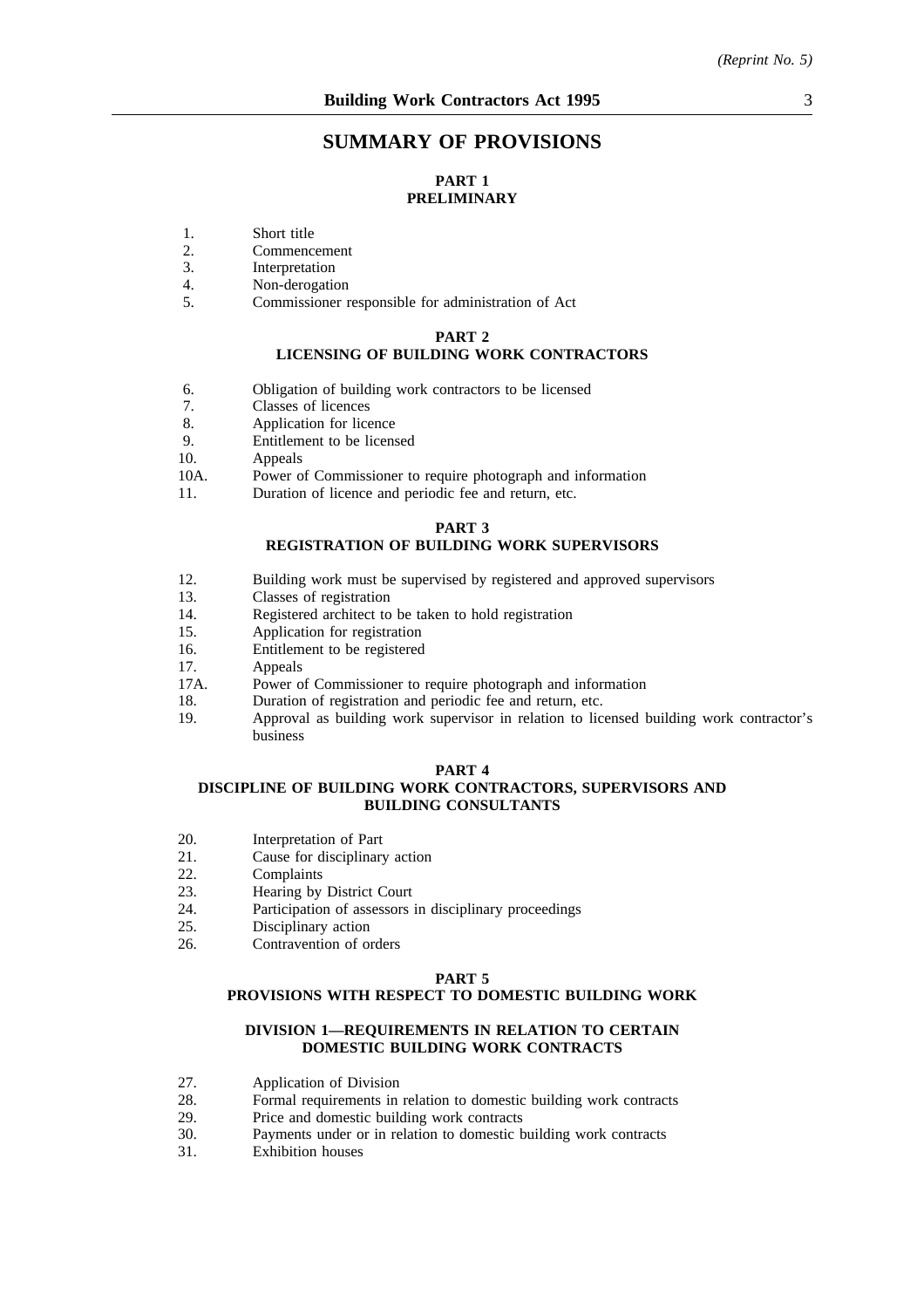#### **DIVISION 2—STATUTORY WARRANTIES**

32. Statutory warranties

#### **DIVISION 3—BUILDING INDEMNITY INSURANCE**

- 33. Application of Division
- 34. Requirements of insurance
- 35. Nature of the policy

#### **DIVISION 4—RIGHT TO TERMINATE CERTAIN DOMESTIC BUILDING WORK CONTRACTS**

36. Right to terminate certain domestic building work contracts

#### **DIVISION 5—POWERS OF COURT IN RELATION TO DOMESTIC BUILDING WORK**

37. Powers of court in relation to domestic building work

### **DIVISION 6—HARSH AND UNCONSCIONABLE TERMS**

38. Harsh and unconscionable terms

# **DIVISION 7—PARTICIPATION OF ASSESSORS IN PROCEEDINGS**

39. Participation of assessors in proceedings

# **DIVISION 8—MAGISTRATES COURT AND SUBSTANTIAL MONETARY CLAIMS**

40. Magistrates Court and substantial monetary claims

#### **PART 6 ADVISORY PANEL**

41. Advisory panel

#### **PART 7 MISCELLANEOUS**

- 42. No exclusion, etc., of rights, conditions or warranties
- 43. Delegations
- 44. Agreement with professional organisation
- 45. Exemptions
- 46. Registers<br>47. Commiss
- 47. Commissioner and proceedings before District Court 48. False or misleading information
- 48. False or misleading information<br>49. Name in which building work com-
- 49. Name in which building work contractor may carry on business 50. Publication of advertisements
- Publication of advertisements
- 51. Licensed building work contractor to have sign showing name, etc., on each building site
- 52. Statutory declaration
- 53. Investigations
- 54. General defence
- 55. Liability for act or default of officer, employee or agent
- 56. Offences by bodies corporate
- 57. Continuing offence
- 58. Prosecutions
- 59. Evidence
- 60. Service of documents
- 61. Annual report
- 62. Regulations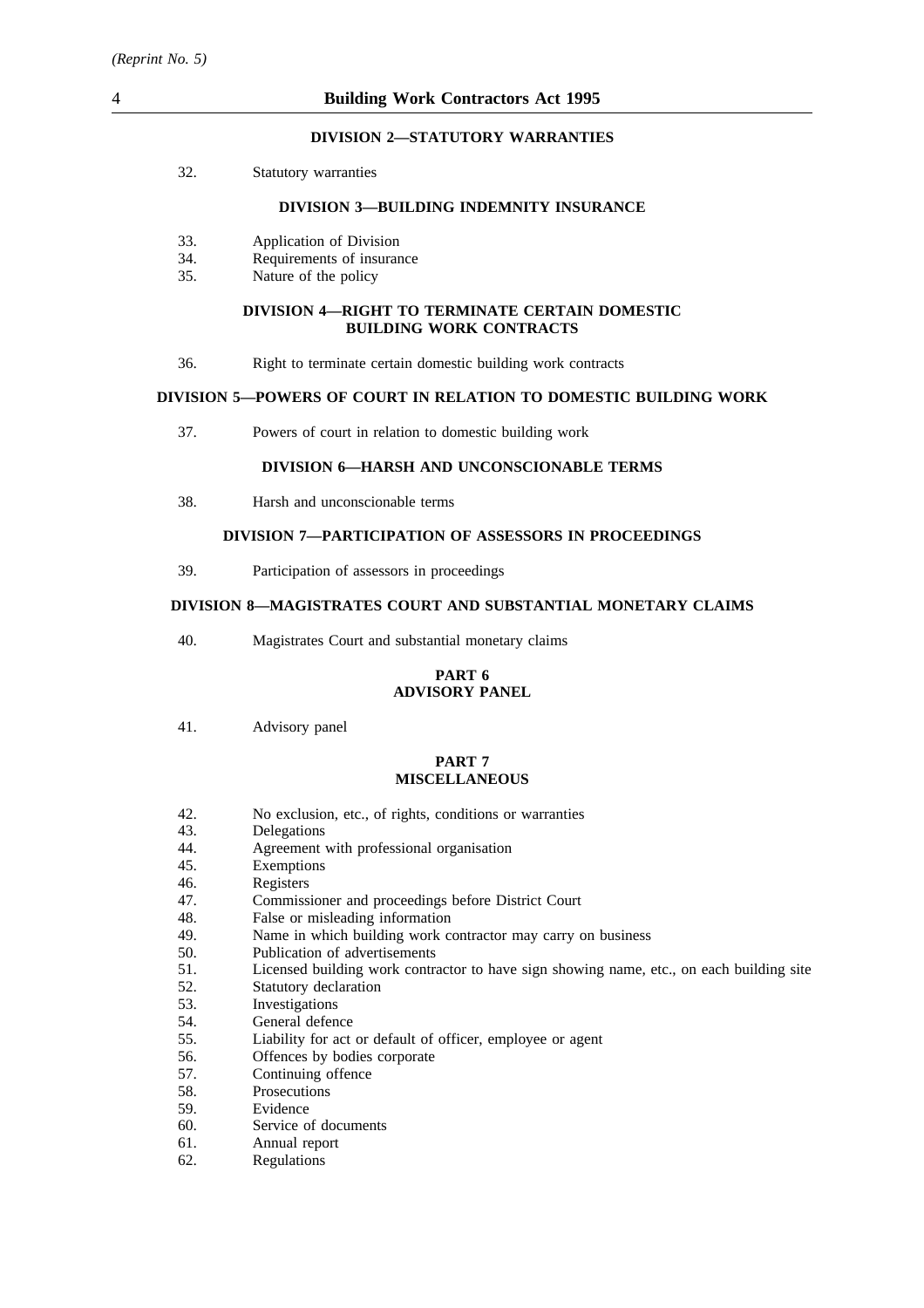*Appointment and Selection of Assessors for District Court Proceedings under Part 4*

# **SCHEDULE 2**

*Appointment and Selection of Assessors for Magistrates Court or District Court Proceedings under Part 5*

## **SCHEDULE 3** *Repeal and Transitional Provisions*

#### **SCHEDULE 4**

*Consequential Amendments*

## **APPENDIX LEGISLATIVE HISTORY**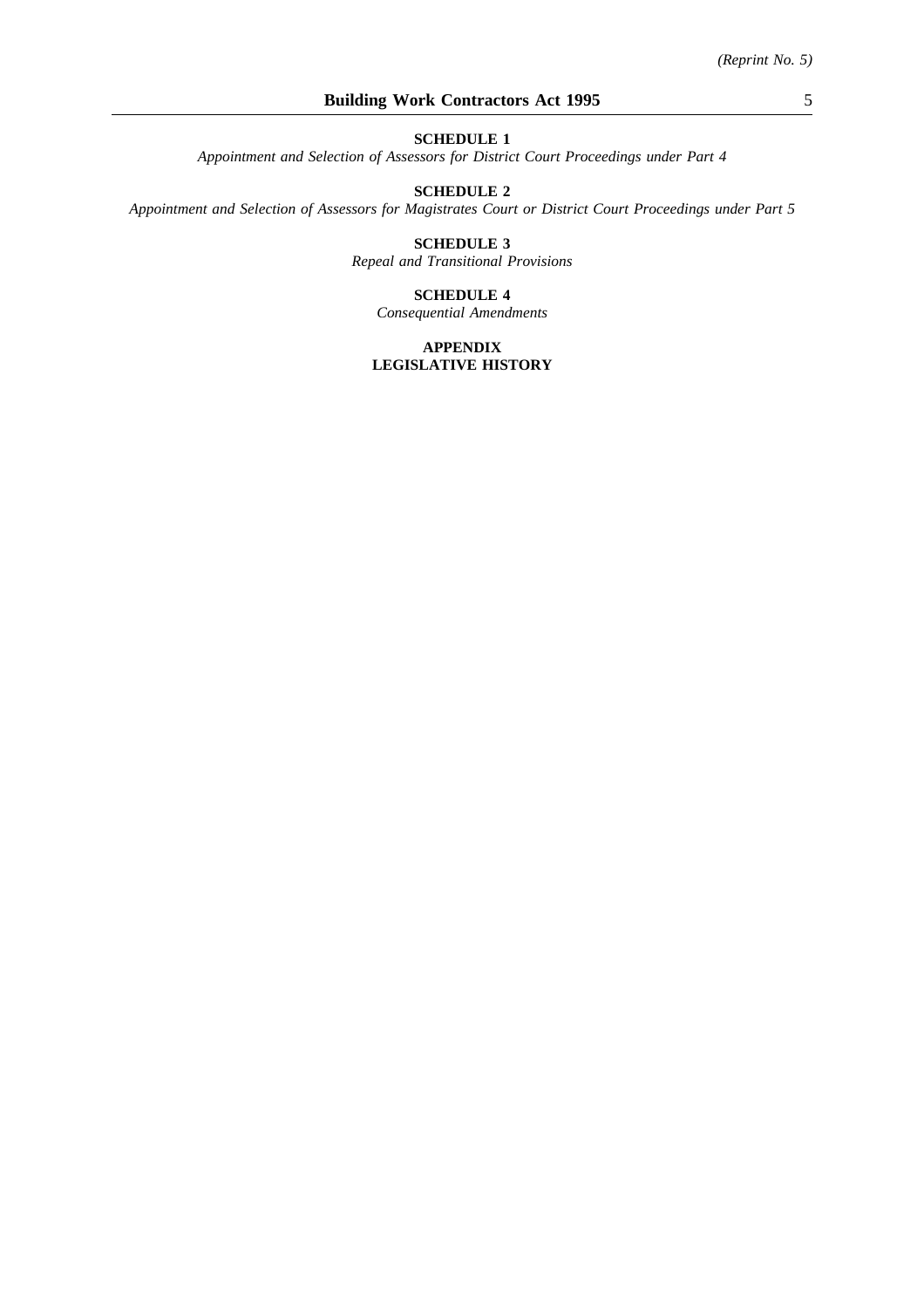# **The Parliament of South Australia enacts as follows:**

# **PART 1 PRELIMINARY**

# **Short title**

**1.** This Act may be cited as the *Building Work Contractors Act 1995*.

# **Commencement**

**2.** This Act will come into operation on a day to be fixed by proclamation.

# **Interpretation**

**3.** (1) In this Act, unless the contrary intention appears—

# "**building work contractor**" means—

- *(a)* a person who carries on the business of performing building work for others; or
- *(b)* a person who carries on the business of performing building work with a view to the sale or letting (whether by lease, licence or other agreement) of land or buildings improved as a result of the building work;

"**building**" includes a structure and part of a building or structure;

"**building owner**", in relation to a domestic building work contract, means the person for whom domestic building work is or is to be performed under the contract;

"**building work**" means—

- *(a)* the whole or part of the work of constructing, erecting, underpinning, altering, repairing, improving, adding to or demolishing a building; or
- *(b)* the whole or part of the work of excavating or filling a site for work referred to in paragraph *(a)*; or
- *(c)* work of a class prescribed by regulation;

"**Commissioner**" means the Commissioner for Consumer Affairs;

"**director**" of a body corporate includes—

- *(a)* a person occupying or acting in the position of director or member of the governing body of the body corporate, by whatever name called and whether or not validly appointed to occupy or duly authorised to act in the position; and
- *(b)* any person in accordance with whose directions or instructions the directors or members of the governing body of the body corporate are accustomed to act;

"**District Court**" means the Administrative and Disciplinary Division of the District Court;

# "**domestic building work**" means—

*(a)* the whole or part of the work of constructing, erecting, underpinning, altering, repairing, improving, adding to or demolishing a house; or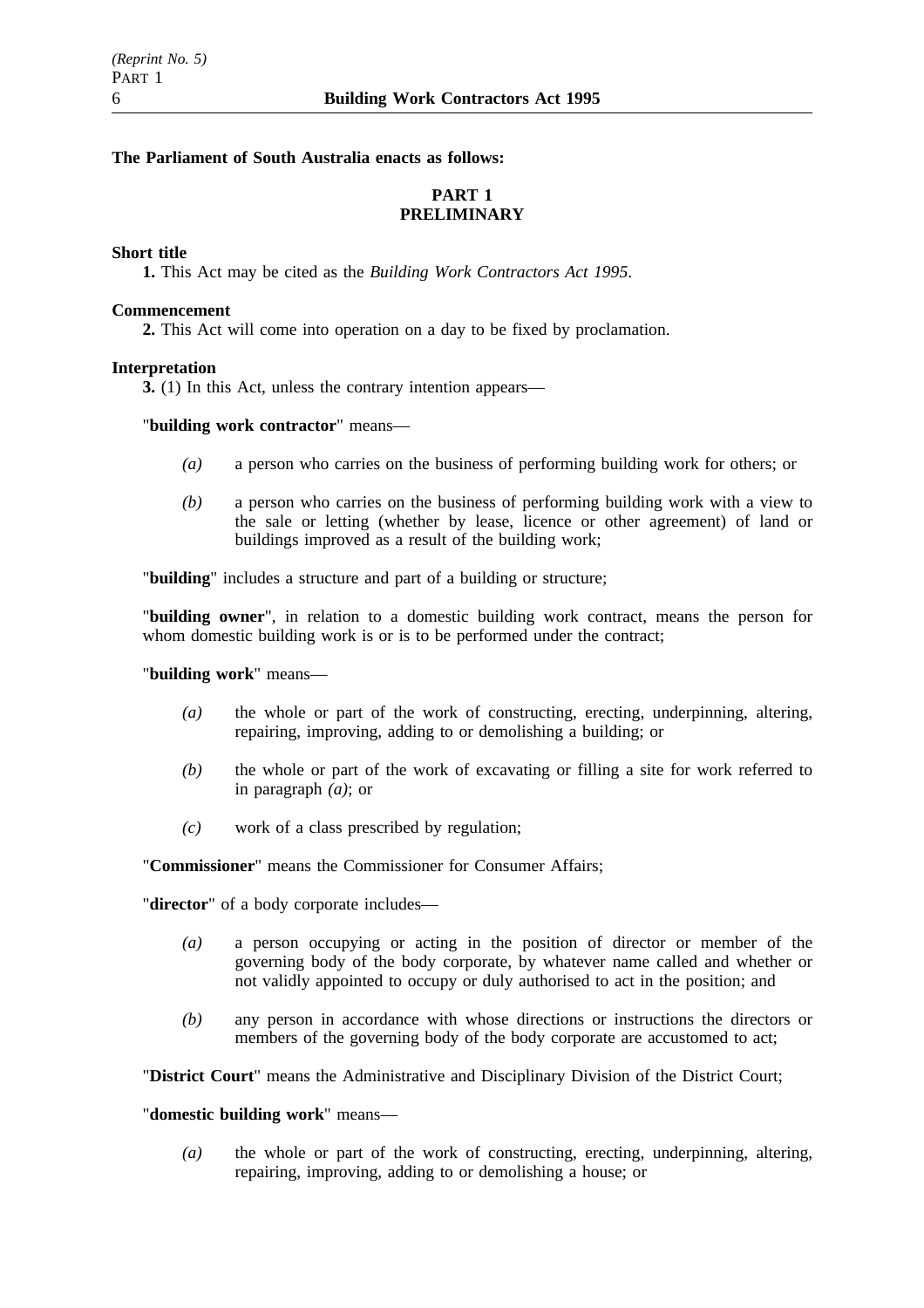- *(b)* the whole or part of the work of excavating or filling a site for work referred to in paragraph *(a)*; or
- *(c)* work of a class prescribed by regulation;

"**domestic building work contract**" means a contract between a building work contractor and another person for the performance by the contractor of domestic building work (including any variation of such a contract), but does not include a subcontract for the performance of domestic building work;

"**GST**" means the tax payable under the GST law;

"**GST law**" means—

- *(a) A New Tax System (Goods and Services Tax) Act 1999* (Cwth); and
- *(b)* the related legislation of the Commonwealth dealing with the imposition of a tax on the supply of goods and services;

"**house**" means a building intended for occupation as a place of residence but does not include a building of a class prescribed by regulation;

"**licence**" means a licence under Part 2; and "**licensed**" has a corresponding meaning;

"**licence number**", in relation to a licensed building work contractor, means the number assigned to the person's licence by the Commissioner;

"**Magistrates Court**" means the Civil (Consumer and Business) Division of the Magistrates Court;

"**material**", in relation to building work, includes goods to be supplied and fitted or installed in the course of the building work;

"**minor domestic building work**" means—

- *(a)* domestic building work performed or to be performed under a domestic building work contract at a cost to the building owner that is less than the sum prescribed by regulation; or
- *(b)* domestic building work performed or to be performed by a building work contractor on the contractor's own behalf where the cost of the work would, if it were performed under contract, be less than the sum prescribed by regulation;

"**perform**", in relation to building work, includes—

- *(a)* cause building work to be performed; or
- *(b)* organise or arrange for the performance of building work;

"**registration**" means registration under Part 3; and "**registered**" has a corresponding meaning;

"**repealed Act**" means the *Builders Licensing Act 1986* repealed by schedule 3;

"**statutory warranty**" means a warranty arising under Division 2 of Part 5;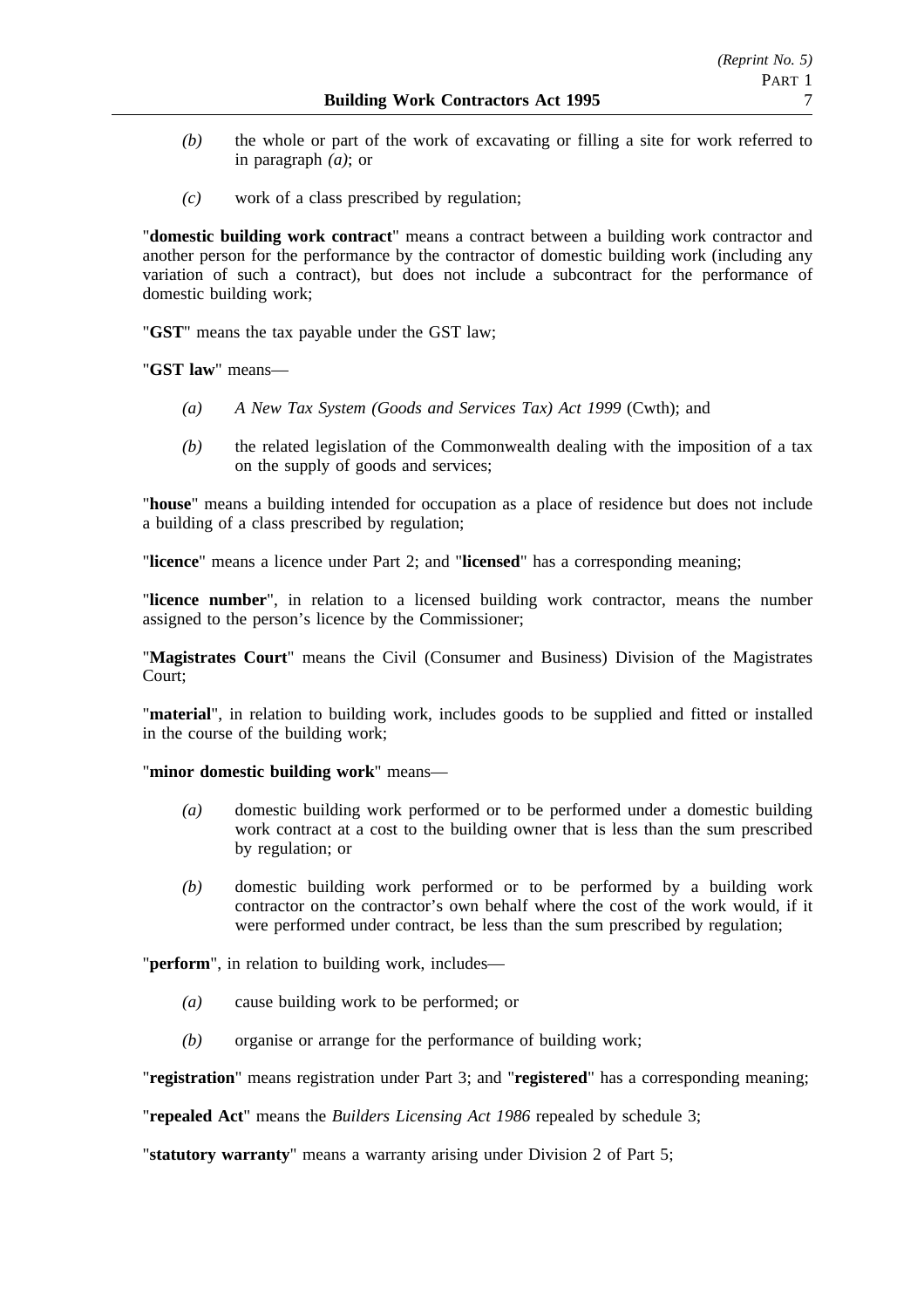"**subcontract**" for the performance of domestic building work means a contract for the performance of domestic building work for a building work contractor who is in turn obliged to perform the work under another contract.

(2) For the purposes of Part 5, if a building work contractor and a person make an arrangement under which domestic building work at a site is to be performed in stages by the contractor under separate contracts, the contracts to which the arrangement relates will be taken to be a single domestic building work contract.

#### **Non-derogation**

**4.** The provisions of this Act are in addition to and do not derogate from the provisions of any other Act.

# **Commissioner responsible for administration of Act**

**5.** The Commissioner is responsible, subject to the control and directions of the Minister, for the administration of this Act.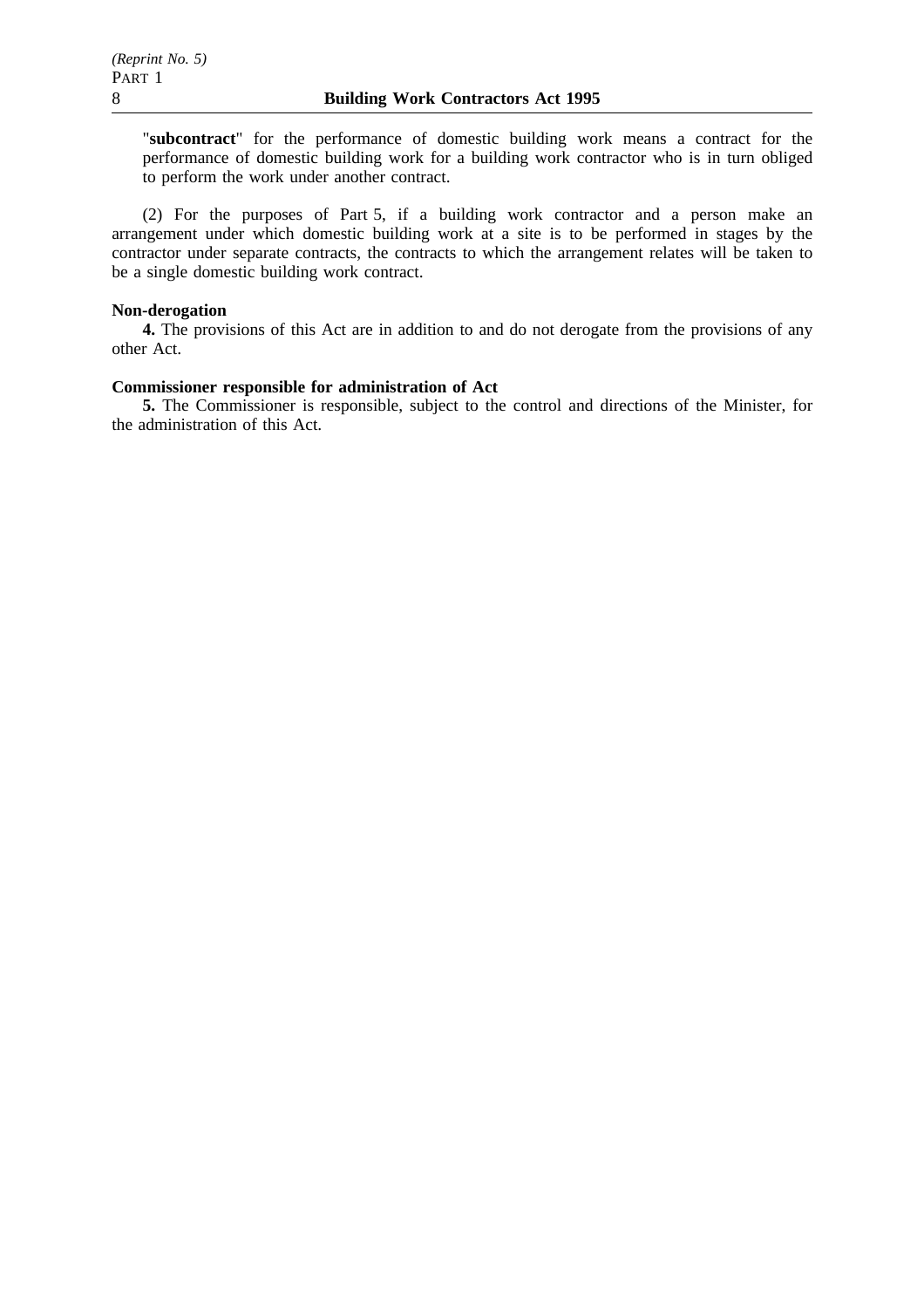# **PART 2 LICENSING OF BUILDING WORK CONTRACTORS**

# **Obligation of building work contractors to be licensed**

**6.** (1) A person must not—

- *(a)* carry on business as a building work contractor except as authorised by a licence under this Part; or
- *(b)* advertise or otherwise hold himself or herself out as being entitled to carry on business as a building work contractor unless authorised to carry on business as such a contractor by a licence under this Part.

# Maximum penalty: \$20 000.

(2) A person required by this Act to be licensed as a building work contractor is not entitled to any fee, other consideration or compensation under or in relation to a contract with another on whose behalf the person performed work as a building work contractor unless—

- *(a)* the person was authorised to perform the work under a licence; or
- *(b)* a court hearing proceedings for recovery of the fee, other consideration or compensation is satisfied that the person's failure to be so authorised resulted from inadvertence only.

#### **Classes of licences**

**7.** (1) There are the following classes of licences for the purposes of this Act:

- *(a) building work contractors licence*—a licence authorising a person to carry on business as a building work contractor;
- *(b) building work contractors licence with conditions*—a licence authorising a person to carry on business as a building work contractor subject to conditions limiting the work that may be performed under the authority of the licence.
- (2) Conditions limiting the work that may be performed under the authority of a licence—
- *(a)* may be imposed by the Commissioner on the grant of the licence; and
- *(b)* may be varied or revoked by the Commissioner at any time on application by the licensed building work contractor.

# **Application for licence**

**8.** (1) An application for a licence must—

- *(a)* be made to the Commissioner in the manner and form approved by the Commissioner; and
- *(b)* be accompanied by the fee fixed by regulation.

(2) An applicant for a licence must provide the Commissioner with such evidence as the Commissioner thinks appropriate as to the identity, age and address of the applicant and any other information required by the Commissioner for the purposes of determining the application.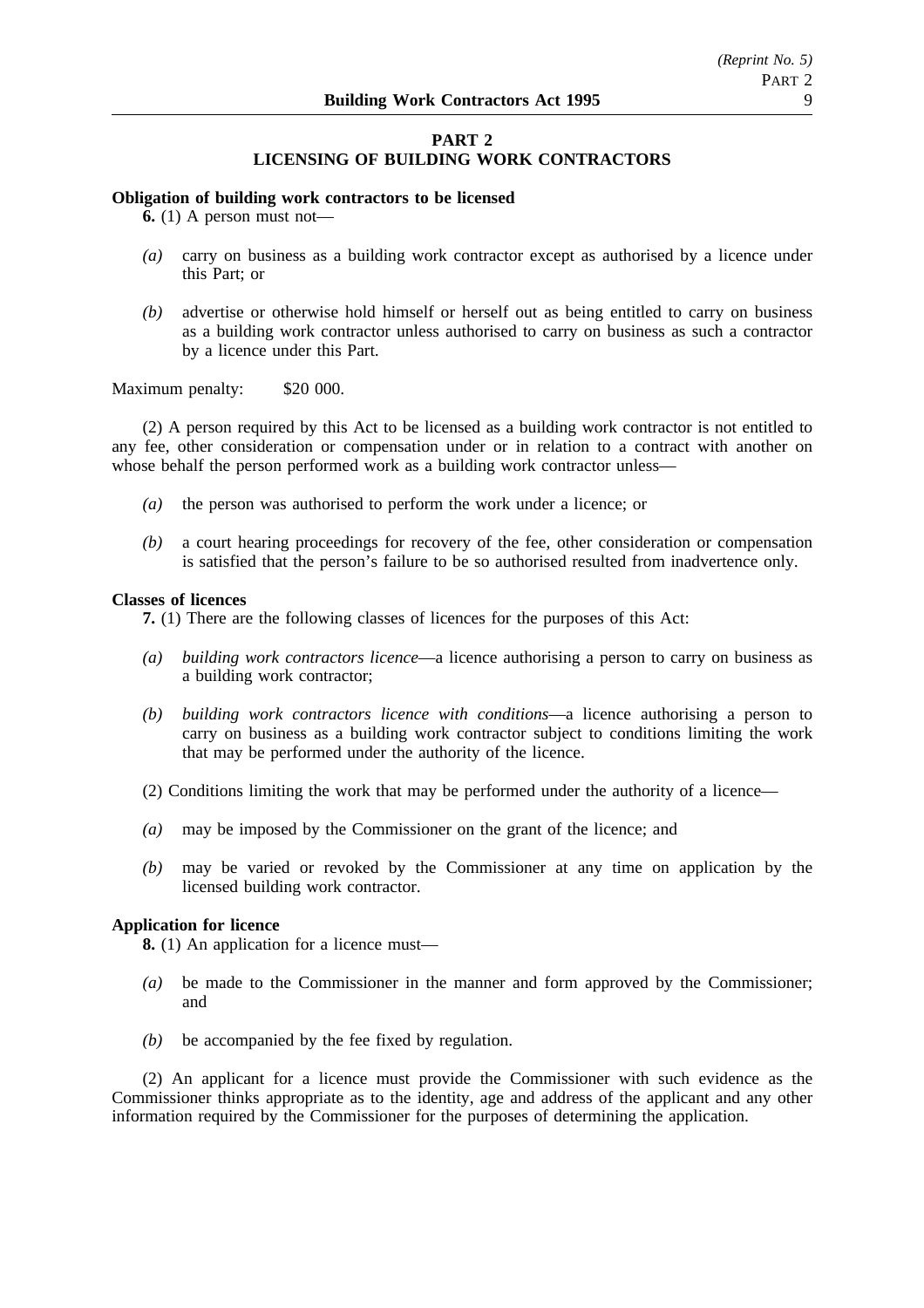(3) A licence granted to a natural person will include a photograph of the holder of the licence; consequently, an applicant for a licence who is a natural person may be required by the Commissioner—

- *(a)* to attend at a specified place for the purpose of having the applicant's photograph taken; or
- *(b)* to supply the Commissioner with one or more photographs of the applicant as specified by the Commissioner.

(4) If an applicant for a licence has previously failed to pay a fee or penalty that became payable under this Act, the Commissioner may require the applicant to pay the whole or a specified part of the fee or penalty.

(5) The Commissioner may, by notice in writing, require an applicant for a licence, within a time fixed by the notice (which may not be less than 28 days after service of the notice), to comply with any requirement under this section to the Commissioner's satisfaction.

(6) If the applicant fails to comply with the notice under subsection (5), the Commissioner may, without further notice, refuse the application but keep the fee that accompanied the application.

# **Entitlement to be licensed**

**9.** (1) A natural person is entitled to be granted a licence if the person—

- *(a)* has—
	- (i) the qualifications and experience required by regulation for the kind of work authorised by the licence; or
	- (ii) subject to the regulations, qualifications and experience that the Commissioner considers appropriate having regard to the kind of work authorised by the licence; and
- *(b)* is not suspended or disqualified from practising or carrying on an occupation, trade or business under a law of this State, the Commonwealth, another State or a Territory of the Commonwealth; and
- *(c)* is not, and has not been, during the period of 10 years preceding the application for the licence, an undischarged bankrupt or subject to a composition or deed or scheme of arrangement with or for the benefit of creditors; and
- *(d)* has not been, during the period of 10 years preceding the application for the licence, a director of a body corporate wound up for the benefit of creditors—
	- (i) when the body corporate was being so wound up; or
	- (ii) within the period of 12 months preceding the commencement of the winding up; and
- *(e)* has sufficient business knowledge and experience and financial resources for the purpose of properly carrying on the business authorised by the licence; and
- *(f)* is a fit and proper person to be the holder of a licence.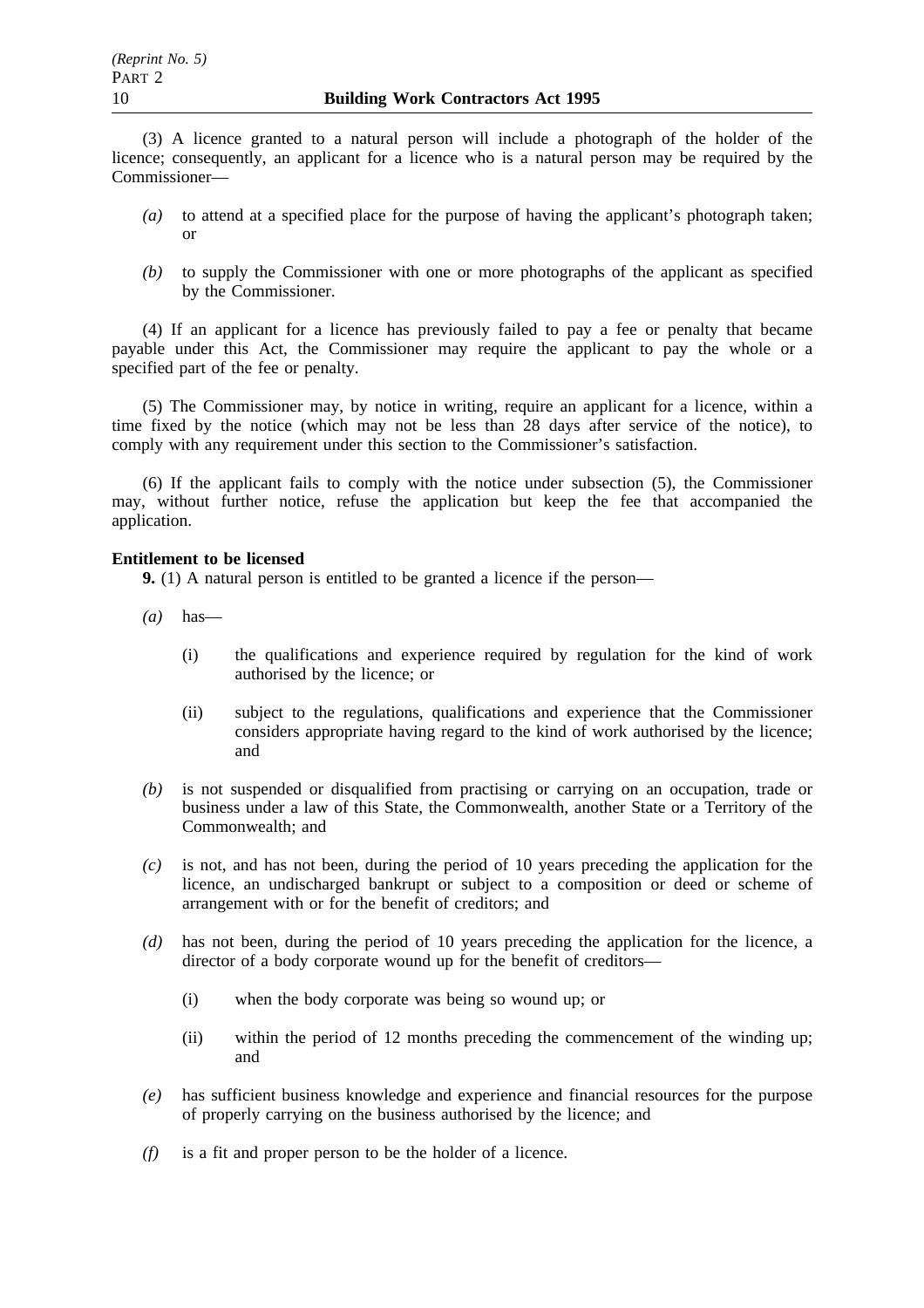- (2) A body corporate is entitled to be granted a licence if—
- *(a)* the body corporate—
	- (i) is not suspended or disqualified from practising or carrying on an occupation, trade or business under a law of this State, the Commonwealth, another State or a Territory of the Commonwealth; and
	- (ii) is not being wound up and is not under official management or in receivership; and
- *(b)* no director of the body corporate—
	- (i) is suspended or disqualified from practising or carrying on an occupation, trade or business under a law of this State, the Commonwealth, another State or a Territory of the Commonwealth; or
	- (ii) is, or has been, during the period of 10 years preceding the application for the licence, an undischarged bankrupt or subject to a composition or deed or scheme of arrangement with or for the benefit of creditors; or
	- (iii) has been, during the period of 10 years preceding the application for the licence, a director of a body corporate wound up for the benefit of creditors—
		- (A) when the body corporate was being so wound up; or
		- (B) within the period of 12 months preceding the commencement of the winding up; and
- *(c)* the directors of the body corporate together have sufficient business knowledge and experience for the purpose of properly directing the business authorised by the licence; and
- *(d)* the body corporate has sufficient financial resources for the purpose of properly carrying on the business authorised by the licence; and
- *(e)* each director of the body corporate is a fit and proper person to be the director of a body corporate that is the holder of a licence.
- (3) If, on an application for a licence, the Commissioner—
- *(a)* is not satisfied that the applicant meets requirements as to qualifications, business knowledge, experience or financial resources; but
- *(b)* is satisfied that the applicant proposes to carry on business as a building work contractor in partnership with a person who does meet those requirements,

the Commissioner may, subject to the other provisions of this section, grant a licence to the applicant subject to the condition that the applicant not carry on business under the licence except in partnership with that person or some other person approved by the Commissioner.

# **Appeals**

**10.** (1) An applicant for a licence may appeal to the District Court against a decision of the Commissioner refusing the application.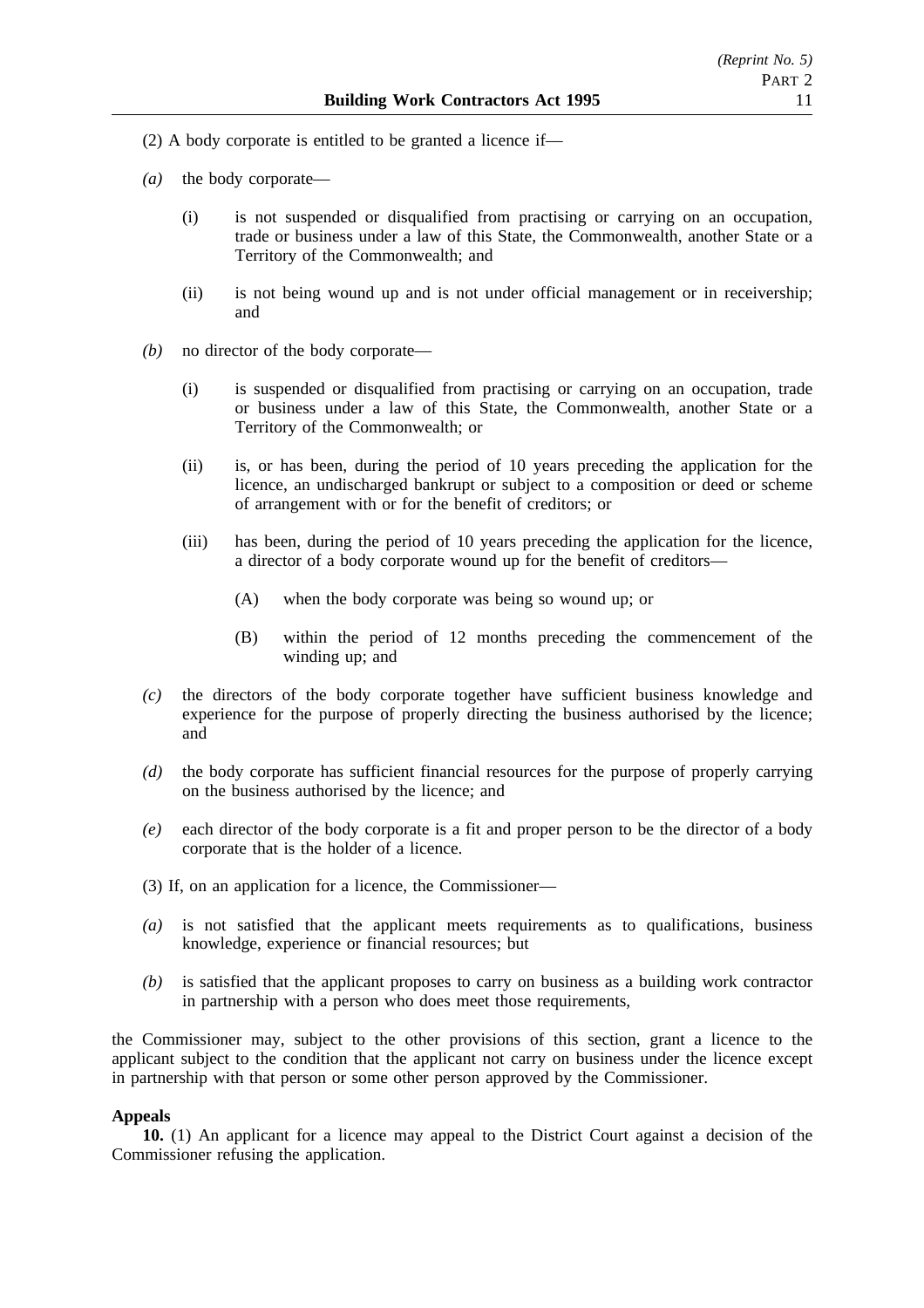(2) Subject to subsection (4), an appeal must be instituted within one month of the making of the decision appealed against.

(3) The Commissioner must, if so required by the applicant, state in writing the reasons for the Commissioner's decision to refuse the application.

(4) If the reasons of the Commissioner are not given in writing at the time of making the decision and the applicant (within one month of the making of the decision) requires the Commissioner to state the reasons in writing, the time for instituting an appeal runs from the time at which the applicant receives the written statement of those reasons.

\*\*\*\*\*\*\*\*\*\*

# **Power of Commissioner to require photograph and information**

**10A.** The Commissioner may, by notice in writing, require a licensed building work contractor, within a time fixed by the notice (which may not be less than 28 days after service of the notice)—

- *(a)* at least once in every 10 years—
	- (i) to attend at a specified place for the purpose of having the contractor's photograph taken; or
	- (ii) to supply the Commissioner with one or more photographs of the contractor as specified by the Commissioner; and
- *(b)* not more than once in each year—to provide the Commissioner with such evidence as the Commissioner thinks appropriate as to the identity, age and address of the contractor and information about any other specified matters.

# **Duration of licence and periodic fee and return, etc.**

**11.** (1) A licence remains in force (except for any period for which it is suspended) until—

- *(a)* the licence is surrendered or cancelled; or
- *(b)* the licensed building work contractor dies or, in the case of a licensed body corporate, is dissolved.
- (2) A licensed building work contractor must, at intervals fixed by regulation—
- *(a)* pay to the Commissioner the fee fixed by regulation; and
- *(b)* lodge with the Commissioner a return in the manner and form required by the Commissioner.

(3) If a licensed building work contractor fails to pay the fee or lodge the return in accordance with subsection (2), or to comply with a notice under section 10A, the Commissioner may, by notice in writing, require the contractor to make good the default and, in addition, to pay to the Commissioner the amount fixed by regulation as a penalty for default.

(4) If the licensed building work contractor fails to comply with the notice within 28 days after service of the notice, the contractor's licence is cancelled.

(5) The Commissioner must notify the building work contractor in writing of the cancellation of the contractor's licence.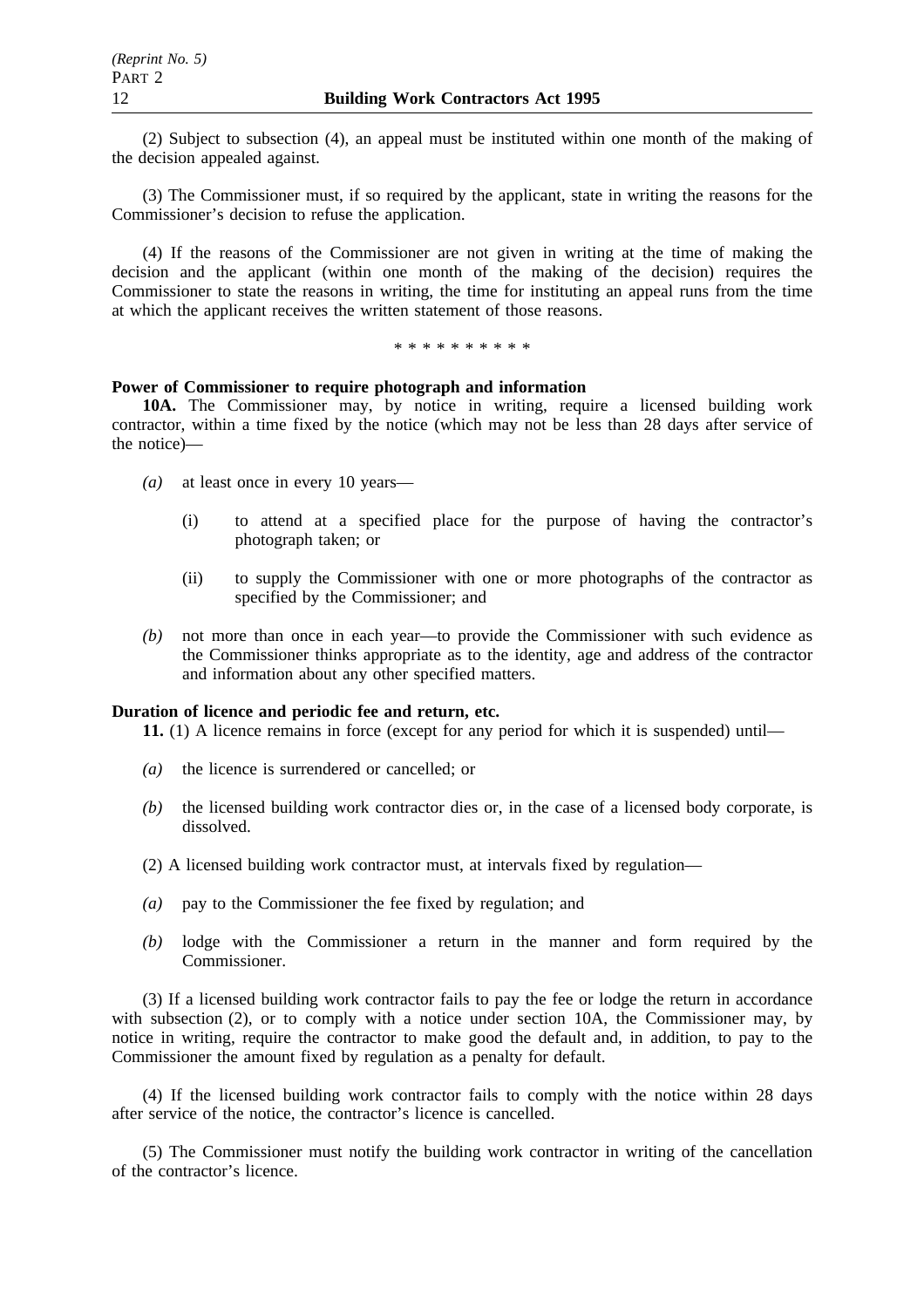(6) A licensed building work contractor may surrender the licence.

(7) In this section—

"**licensed building work contractor**" includes a licensed building work contractor whose licence has been suspended.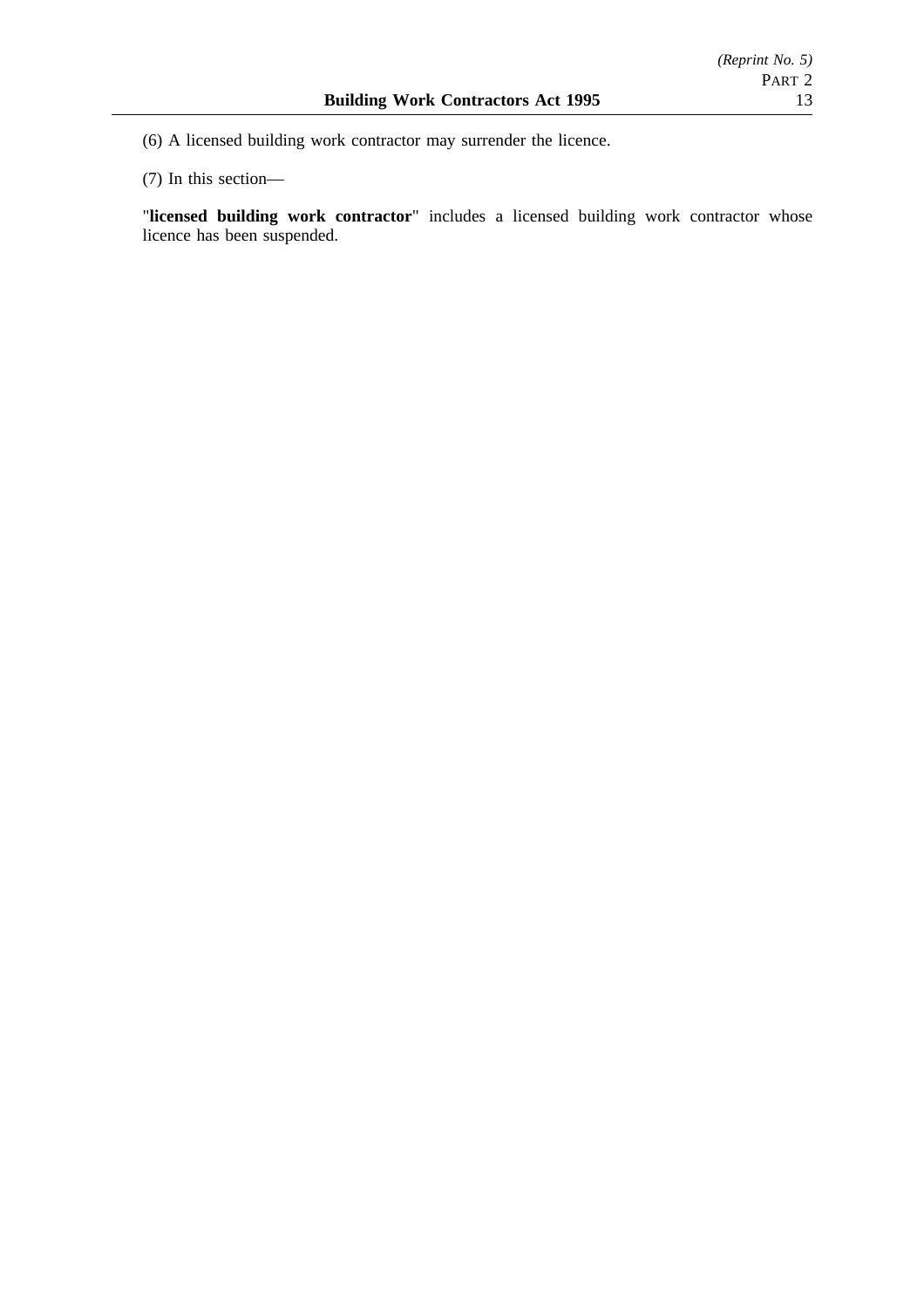# **PART 3**

# **REGISTRATION OF BUILDING WORK SUPERVISORS**

# **Building work must be supervised by registered and approved supervisors**

**12.** (1) A licensed building work contractor must ensure—

- *(a)* that there is a registered building work supervisor approved by the Commissioner under this Act as a building work supervisor in relation to the contractor's business at all times during the currency of the licence; and
- *(b)* that building work of any kind performed under the authority of the licence is properly supervised by a registered building work supervisor—
	- (i) who is so approved in relation to the contractor's business; and
	- (ii) whose registration authorises the supervision of building work of that kind.

(2) Subsection  $(1)(b)$  does not apply in relation to building work that is properly supervised by a registered architect.

- (3) If for a period exceeding 28 days—
- *(a)* there is not a registered building work supervisor approved in relation to a licensed building work contractor's business as required by subsection (1); or
- *(b)* building work performed under the authority of a licence is not supervised as required by that subsection,

the licence is suspended until the contractor complies with the requirements of subsection (1).

(4) The Commissioner may, on application by a licensed building work contractor, exempt the contractor from compliance with subsection (1) for a period and subject to conditions determined by the Commissioner if the Commissioner is satisfied that the contractor has made suitable arrangements for all building work performed under the authority of the licence to be properly supervised by a person who is, in the opinion of the Commissioner, competent to perform that function.

(5) The Commissioner may, of the Commissioner's own initiative or on application by a licensed building work contractor, if satisfied that there is proper cause to do so—

- *(a)* vary the period of an exemption under this section; or
- *(b)* vary or revoke the conditions of the exemption or impose a further condition; or
- *(c)* revoke the exemption.

#### **Classes of registration**

**13.** (1) There are the following classes of registration for the purposes of this Act:

- *(a) building work supervisors registration*—registration authorising a person to supervise building work of any kind;
- *(b) building work supervisors registration with conditions*—registration as a building work supervisor subject to conditions limiting the work that may be supervised under the authority of the registration.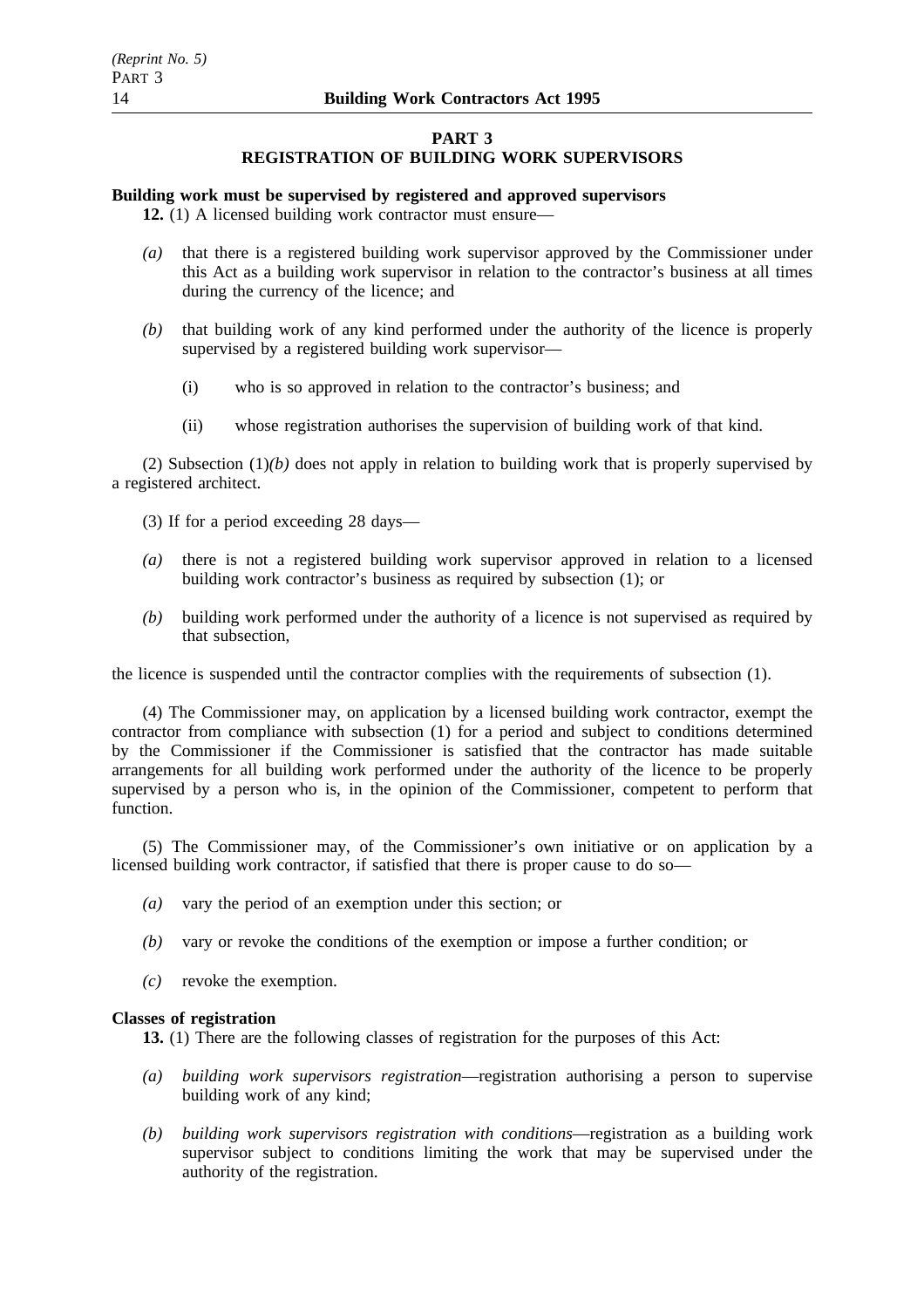- (2) Conditions limiting the work that may be supervised under the authority of registration—
- *(a)* may be imposed by the Commissioner on the grant of the registration; and
- *(b)* may be varied or revoked by the Commissioner at any time on application by the registered building work supervisor.

# **Registered architect to be taken to hold registration**

**14.** For the purposes of this Part, a registered architect is to be taken to hold building work supervisors registration.

# **Application for registration**

**15.** (1) An application for registration must—

- *(a)* be made to the Commissioner in the manner and form approved by the Commissioner; and
- *(b)* except where the applicant is a licensed building work contractor—be accompanied by the fee fixed by regulation.

(2) An applicant for registration must provide the Commissioner with such evidence as the Commissioner thinks appropriate as to the identity, age and address of the applicant and any other information required by the Commissioner for the purposes of determining the application.

(3) A certificate of registration will include a photograph of the registered building work supervisor; consequently, an applicant for registration may be required by the Commissioner—

- *(a)* to attend at a specified place for the purpose of having the applicant's photograph taken; or
- *(b)* to supply the Commissioner with one or more photographs of the applicant as specified by the Commissioner.

(4) If an applicant for registration has previously failed to pay a fee or penalty that became payable under this Act, the Commissioner may require the applicant to pay the whole or a specified part of the fee or penalty.

(5) The Commissioner may, by notice in writing, require an applicant for registration, within a time fixed by the notice (which may not be less than 28 days after service of the notice), to comply with any requirement under this section to the Commissioner's satisfaction.

(6) If the applicant fails to comply with the notice under subsection (5), the Commissioner may, without further notice, refuse the application but keep the fee that accompanied the application.

# **Entitlement to be registered**

**16.** A natural person is entitled to be registered if the person has—

- *(a)* the qualifications and experience required by regulation for the kind of work that the person would be authorised to supervise by the registration; or
- *(b)* subject to the regulations, qualifications and experience that the Commissioner considers appropriate having regard to the kind of work that the person would be authorised to supervise by the registration.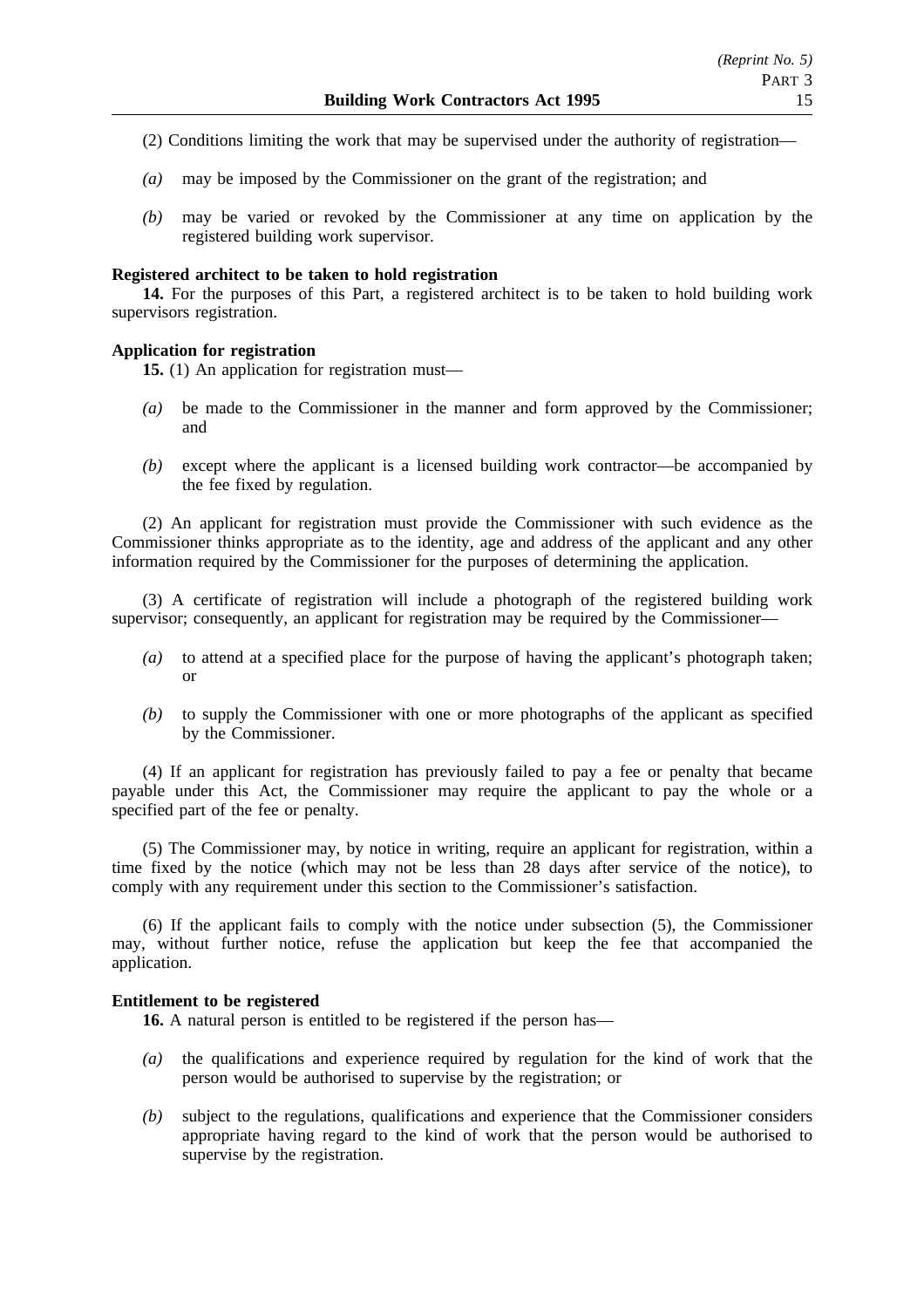# **Appeals**

**17.** (1) An applicant for registration may appeal to the District Court against a decision of the Commissioner refusing the application.

(2) Subject to subsection (4), an appeal must be instituted within one month of the making of the decision appealed against.

(3) The Commissioner must, if so required by the applicant, state in writing the reasons for the Commissioner's decision to refuse the application.

(4) If the reasons of the Commissioner are not given in writing at the time of making the decision and the applicant (within one month of the making of the decision) requires the Commissioner to state the reasons in writing, the time for instituting an appeal runs from the time at which the applicant receives the written statement of those reasons.

\*\*\*\*\*\*\*\*\*\*

#### **Power of Commissioner to require photograph and information**

**17A.** The Commissioner may, by notice in writing, require a registered building work supervisor, within a time fixed by the notice (which may not be less than 28 days after service of the notice)—

- *(a)* at least once in every 10 years—
	- (i) to attend at a specified place for the purpose of having the building work supervisor's photograph taken; or
	- (ii) to supply the Commissioner with one or more photographs of the building work supervisor as specified by the Commissioner; and
- *(b)* not more than once in each year—to provide the Commissioner with such evidence as the Commissioner thinks appropriate as to the identity, age and address of the building work supervisor and information about any other specified matters.

# **Duration of registration and periodic fee and return, etc.**

**18.** (1) Registration remains in force (except for any period for which it is suspended) until—

- *(a)* the registration is surrendered or cancelled; or
- *(b)* the registered building work supervisor dies.
- (2) A registered building work supervisor must, at intervals fixed by regulation—
- *(a)* pay to the Commissioner the fee fixed by regulation; and
- *(b)* lodge with the Commissioner a return in the manner and form required by the Commissioner.

(3) If a registered building work supervisor fails to pay the fee or lodge the return in accordance with subsection (2), or to comply with a notice under section 17A, the Commissioner may, by notice in writing, require the supervisor to make good the default and, in addition, to pay to the Commissioner the amount fixed by regulation as a penalty for default.

(4) If the registered building work supervisor fails to comply with the notice within 28 days after service of the notice, his or her registration is cancelled.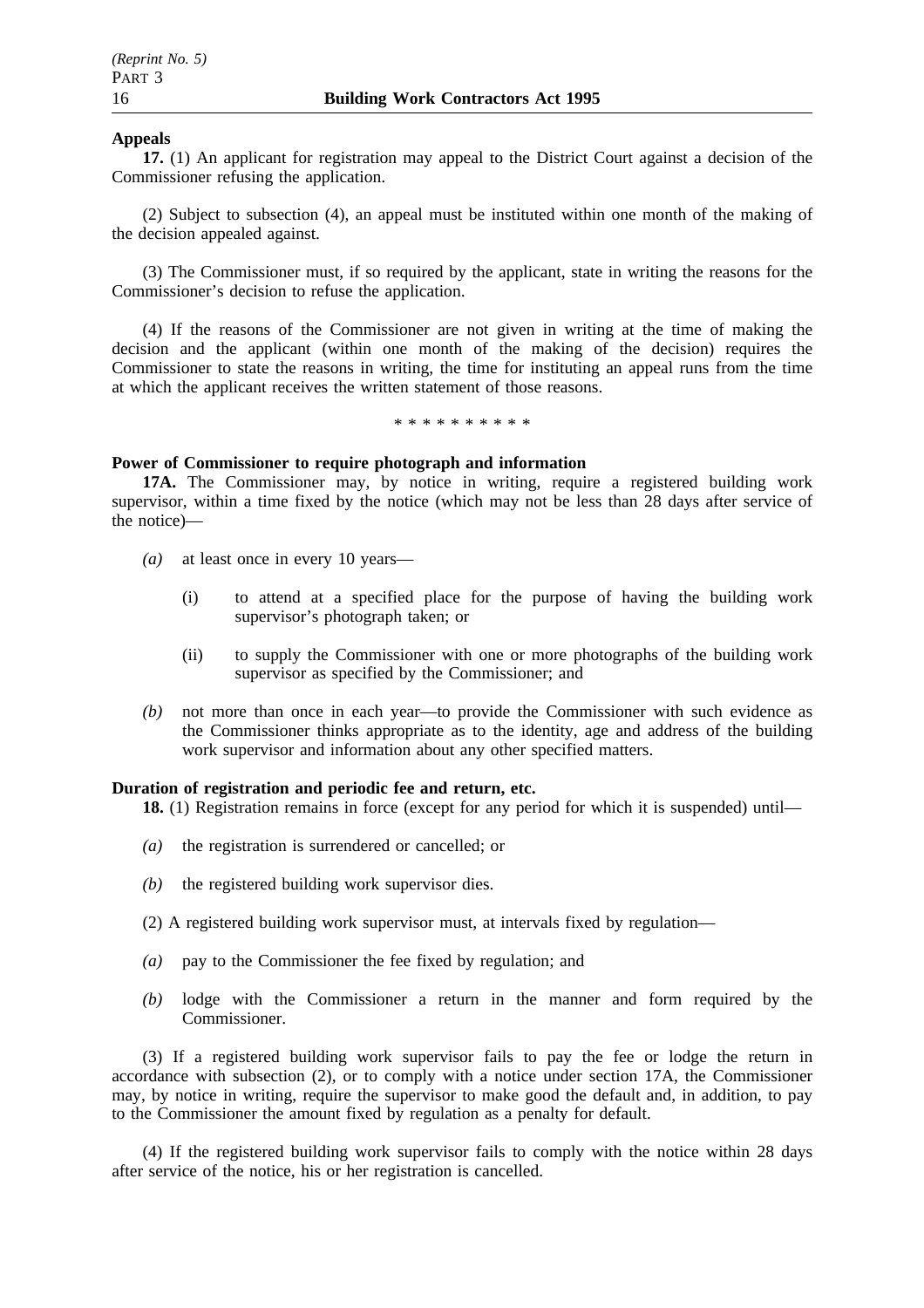(5) The Commissioner must notify the building work supervisor in writing of the cancellation of his or her registration.

(6) A registered building work supervisor may surrender his or her registration.

(7) In this section—

"**registered building work supervisor**" includes a registered building work supervisor whose registration has been suspended.

# **Approval as building work supervisor in relation to licensed building work contractor's business**

**19.** (1) Subject to this section, the Commissioner may, on application by a licensed building work contractor, approve a person as a building work supervisor in relation to the contractor's business.

(2) If a licensed building work contractor is a registered building work supervisor authorised to supervise building work of a kind not more limited than that which the contractor is authorised to perform under the licence, the contractor is to be taken to have been approved by the Commissioner under this section as a building work supervisor in relation to the contractor's business.

- (3) An application for approval must—
- *(a)* be made to the Commissioner in the manner and form approved by the Commissioner; and
- *(b)* be accompanied by the fee fixed by regulation.

(4) A person is not eligible to be approved as a building work supervisor in relation to a licensed building work contractor's business unless—

- *(a)* the person is a registered building work supervisor; and
- *(b)* the person is—
	- (i) if the building work contractor is a body corporate—a director of the body corporate; or
	- (ii) in any case—employed by the building work contractor under a contract of service.

(5) The Commissioner may refuse an application for approval of a person as a building work supervisor in relation to a licensed building work contractor's business—

- *(a)* if the person is not eligible to be so approved; or
- *(b)* if the person is already approved as a building work supervisor in relation to the business of a person other than the contractor.

 $(6)$  If—

*(a)* a director of a body corporate that is a licensed building work contractor is approved as a building work supervisor in relation to the body's business; and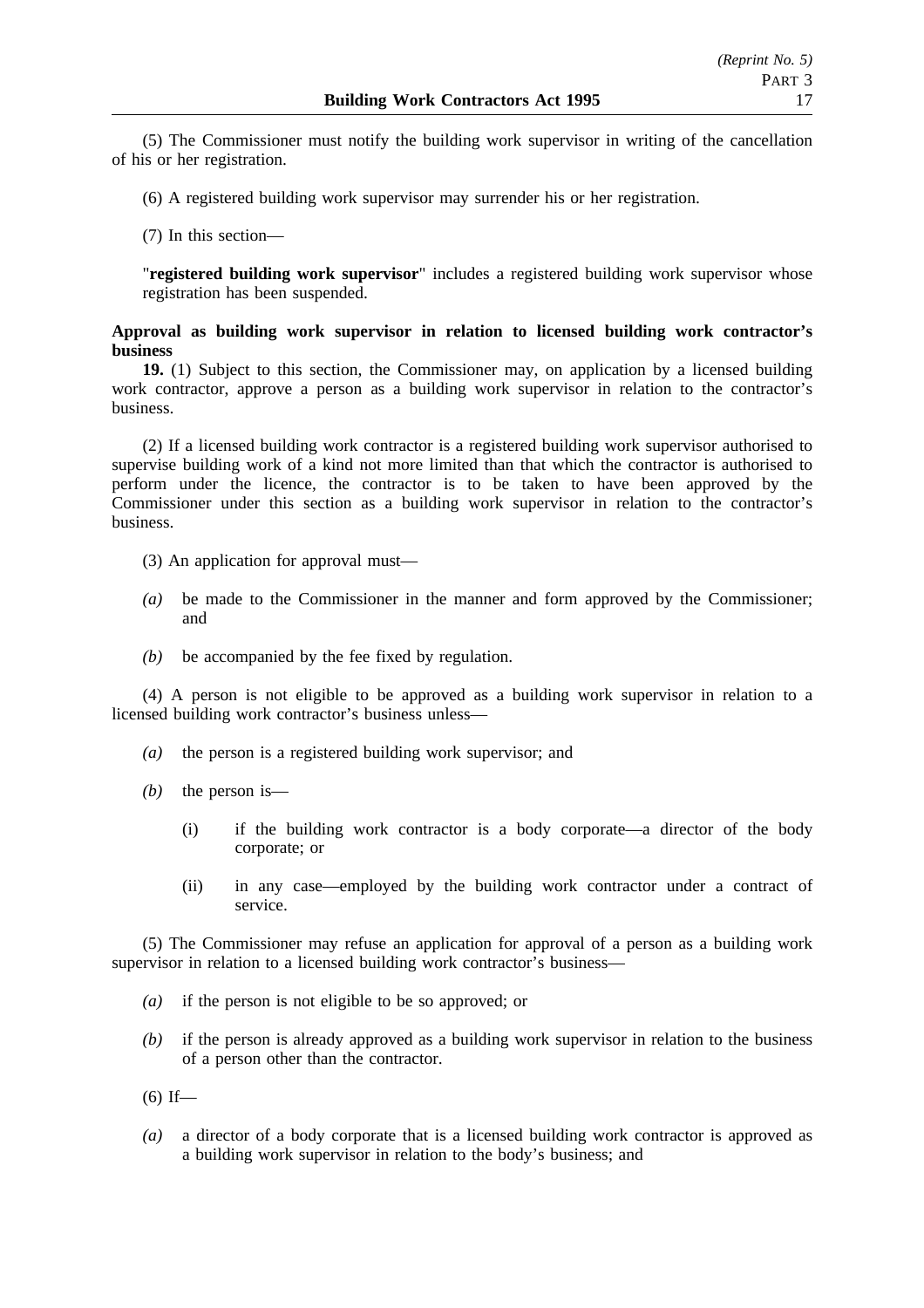*(b)* that person ceases to be a director of the body,

the body must ensure that, within 14 days after the person ceases to be a director, the Commissioner is notified in writing of that fact.

| Maximum penalty: | \$2 500. |
|------------------|----------|
| Expiation fee:   | \$80.    |

 $(7)$  If—

- *(a)* a licensed building work contractor carries on business in partnership with other persons licensed under this Act; and
- *(b)* the composition of the partnership changes or the partnership is dissolved,

the contractor must ensure that, within 14 days after the change in composition of the partnership or dissolution of the partnership, the Commissioner is notified in writing of that fact.

Maximum penalty: \$2 500. Expiation fee: \$80.

 $(8)$  If—

- *(a)* a person approved as a building work supervisor in relation to a licensed building work contractor's business has been employed by the contractor for the purpose of performing that function; and
- *(b)* the person ceases to be so employed by the contractor,

the contractor must ensure that, within 14 days after the cessation of that employment, the Commissioner is notified in writing of that fact.

Maximum penalty: \$2 500. Expiation fee: \$80.

(9) If the Commissioner is satisfied that a person approved as a building work supervisor in relation to a licensed building work contractor's business is no longer eligible to be so approved, the Commissioner must cancel the approval.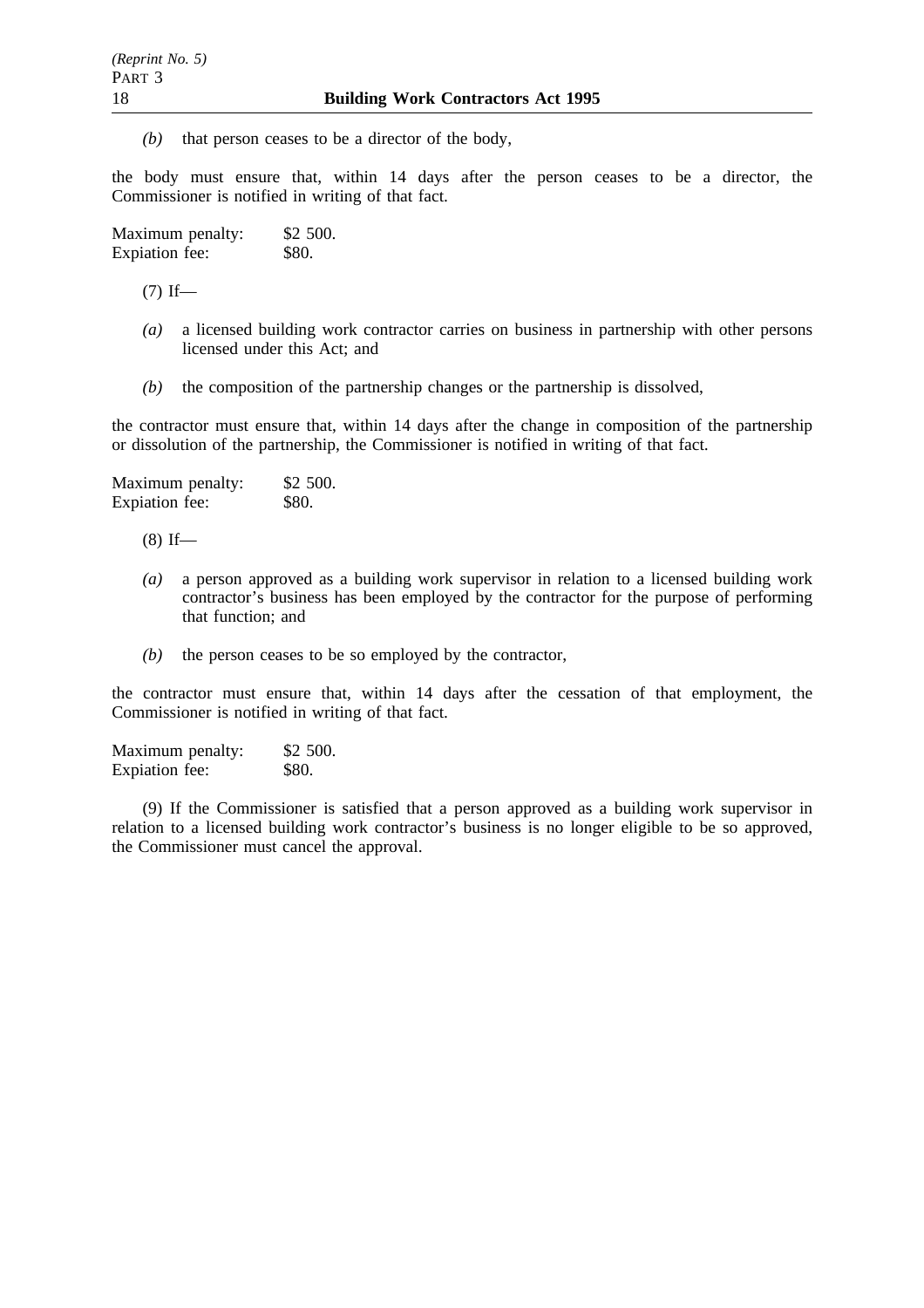# **PART 4 DISCIPLINE OF BUILDING WORK CONTRACTORS, SUPERVISORS AND BUILDING CONSULTANTS**

# **Interpretation of Part**

**20.** In this Part—

"**building work contractor**" includes—

- *(a)* a former building work contractor; and
- *(b)* a person licensed as a building work contractor, whether or not carrying on business as a building work contractor; and
- *(c)* a person formerly licensed as a building work contractor under this Act or as a builder under the repealed Act;

"**building consultant**" means a person (other than a registered architect) who carries on the business of giving advice or furnishing reports in respect of domestic building work (whether being work already performed, work in progress or work that may be required in the future), and includes a former building consultant;

"**building work supervisor**" includes—

- *(a)* a former building work supervisor; and
- *(b)* a person registered as a building work supervisor whether or not acting as a building work supervisor; and
- *(c)* a person formerly registered as a building work supervisor under this Act or the repealed Act;

"**director**" of a body corporate includes a former director of a body corporate.

# **Cause for disciplinary action**

**21.** (1) There is proper cause for disciplinary action against a building work contractor if—

- *(a)* licensing of the contractor was improperly obtained; or
- *(b)* the contractor has acted contrary to an assurance accepted by the Commissioner under the *Fair Trading Act 1987*; or
- *(c)* the contractor or another person has acted contrary to this Act or otherwise unlawfully, or improperly, negligently or unfairly, in the course of conducting, or being employed or otherwise engaged in, the business of the contractor; or
- *(d)* the contractor has failed to comply with an order made by a court under Part 5; or
- *(e)* events have occurred such that the contractor would not be entitled to be licensed as a building work contractor if the contractor were to apply for a licence.
- (2) There is proper cause for disciplinary action against a building work supervisor if—
- *(a)* registration of the supervisor was improperly obtained; or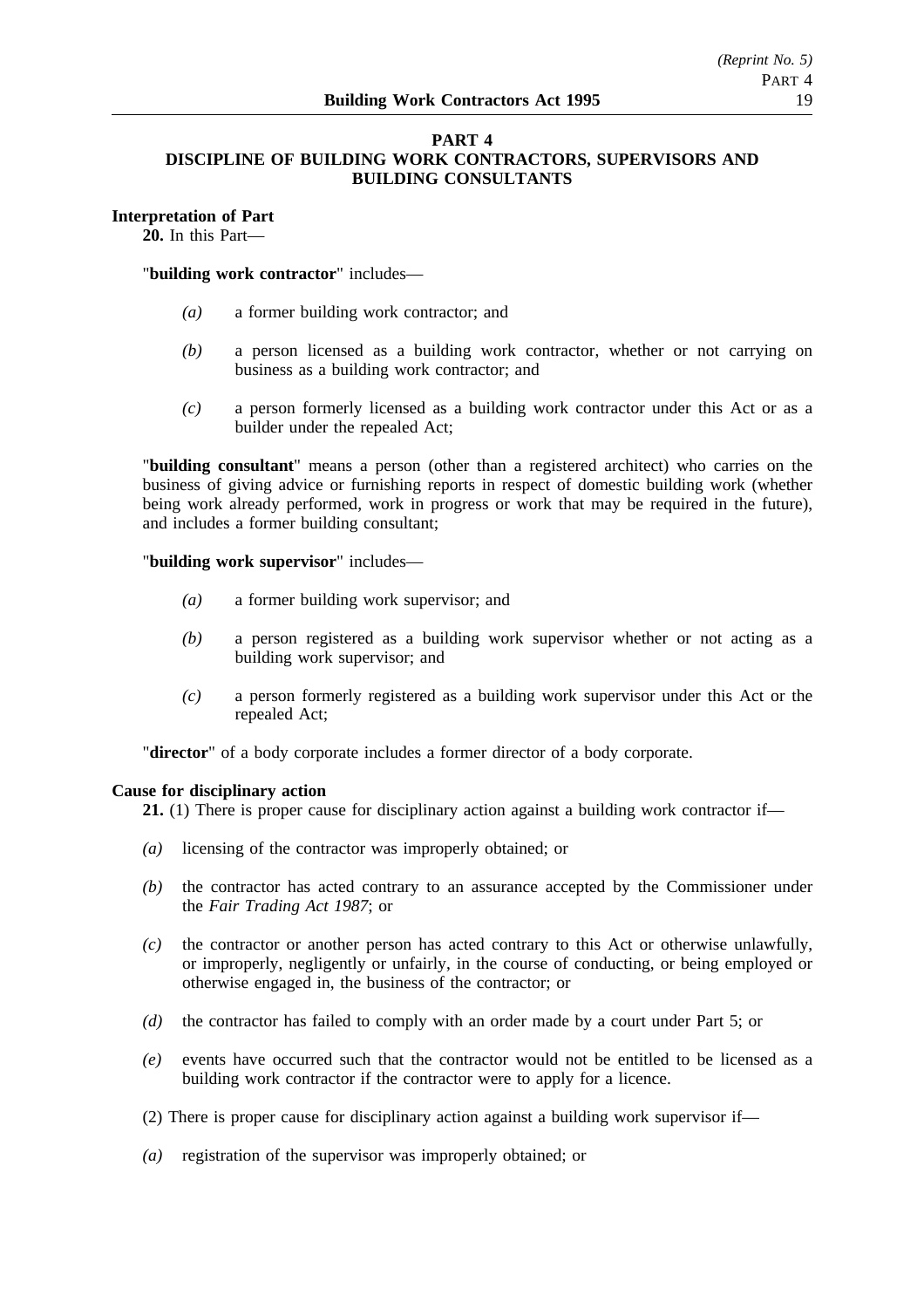- *(b)* the supervisor has acted unlawfully, improperly, negligently or unfairly in the course of acting as a building work supervisor.
- (3) There is proper cause for disciplinary action against a building consultant if—
- *(a)* the consultant has acted contrary to an assurance accepted by the Commissioner under the *Fair Trading Act 1987*; or
- *(b)* the consultant has acted unlawfully, improperly, negligently or unfairly in the course of acting as a building consultant.

(4) Disciplinary action may be taken against each director of a body corporate that is a building work contractor or building consultant if there is proper cause for disciplinary action against the body corporate.

(5) Disciplinary action may not be taken against a person in relation to the act or default of another if that person could not reasonably be expected to have prevented the act or default.

(6) This section applies in relation to conduct occurring before or after the commencement of this section.

# **Complaints**

**22.** The Commissioner or any other person may lodge with the District Court a complaint setting out matters that are alleged to constitute grounds for disciplinary action under this Part.

#### **Hearing by District Court**

**23.** (1) On the lodging of a complaint, the District Court may conduct a hearing for the purpose of determining whether the matters alleged in the complaint constitute grounds for disciplinary action under this Part.

(2) Without limiting the usual powers of the District Court, the Court may during the hearing—

- *(a)* allow an adjournment to enable the Commissioner to investigate or further investigate matters to which the complaint relates; and
- *(b)* allow the modification of the complaint or additional allegations to be included in the complaint subject to any conditions as to adjournment and notice to parties and other conditions that the Court may think fit to impose.

#### **Participation of assessors in disciplinary proceedings**

**24.** In any proceedings under this Part, the District Court will, if a Judge of the Court so determines, sit with assessors selected in accordance with schedule 1.

#### **Disciplinary action**

**25.** (1) On the hearing of a complaint, the District Court may, if it is satisfied on the balance of probabilities that there is proper cause for taking disciplinary action against the person to whom the complaint relates, by an order or orders do one or more of the following:

- *(a)* reprimand the person;
- *(b)* impose a fine not exceeding \$20 000 on the person;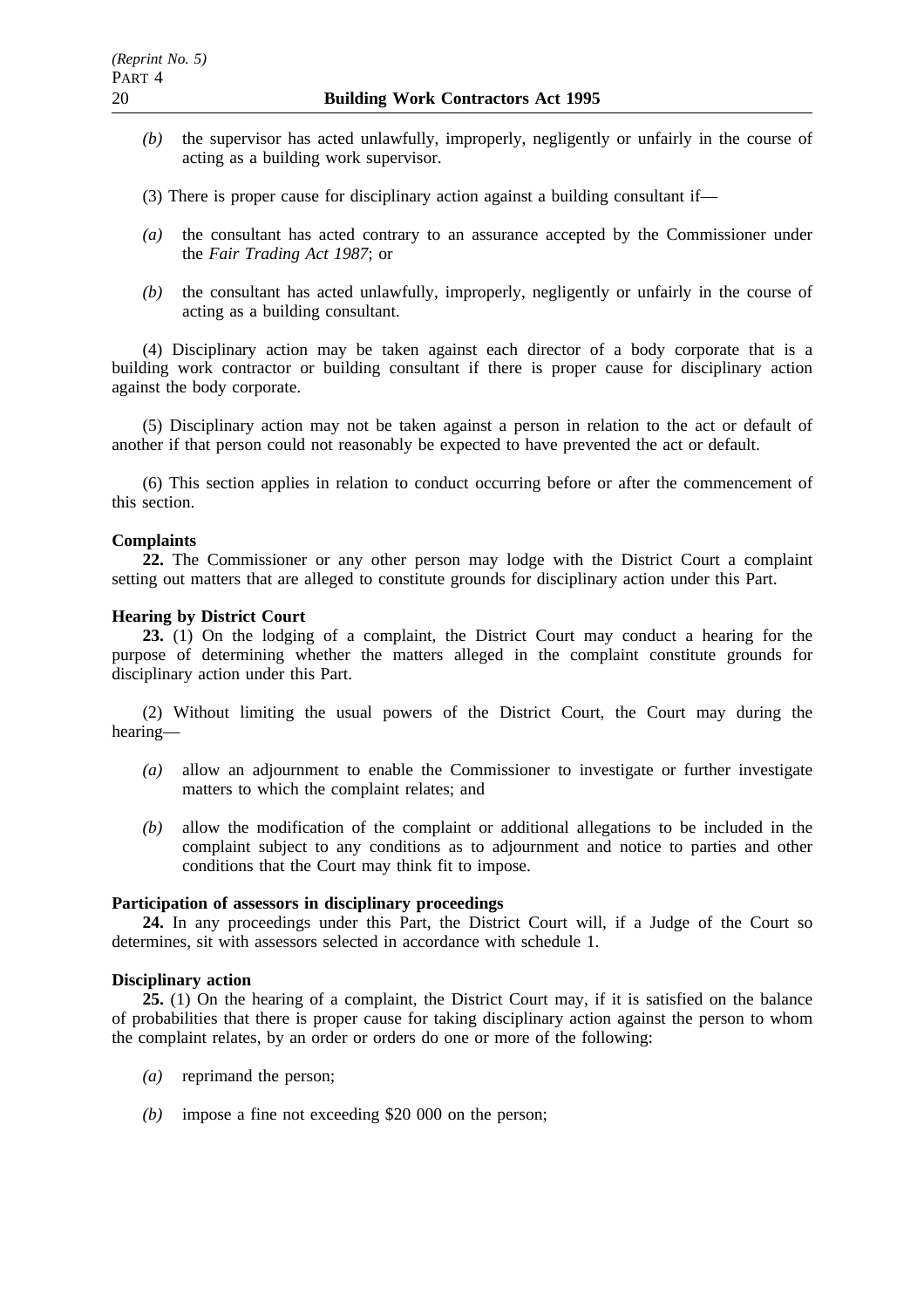- *(c)* in the case of a person who is licensed as a building work contractor or registered as a building work supervisor—
	- (i) impose conditions or further conditions on the licence or registration;
	- (ii) suspend the licence or registration for a specified period or until the fulfilment of stipulated conditions or until further order;
	- (iii) cancel the licence or registration;
- *(d)* disqualify the person from being licensed or registered under this Act;
- *(e)* prohibit the person from being employed or otherwise engaged in the business of a building work contractor;
- *(f)* prohibit the person from being a director of a body corporate that is a building work contractor;
- *(g)* prohibit the person from carrying on business as a building consultant;
- *(h)* prohibit the person from being employed or otherwise engaged in the business of a building consultant;
- *(i)* prohibit the person from being a director of a body corporate that is a building consultant.
- (2) The District Court may—
- *(a)* stipulate that a disqualification or prohibition is to apply—
	- (i) permanently; or
	- (ii) for a specified period; or
	- (iii) until the fulfilment of stipulated conditions; or
	- (iv) until further order;
- *(b)* stipulate that an order relating to a person is to have effect at a specified future time.
- $(3)$  If—
- *(a)* a person has been found guilty of an offence; and
- *(b)* the circumstances of the offence form, in whole or in part, the subject matter of the complaint,

the person is not liable to a fine under this section in respect of conduct giving rise to the offence.

# **Contravention of orders**

**26.** If a person—

*(a)* is employed or otherwise engages in the business of a building work contractor or building consultant; or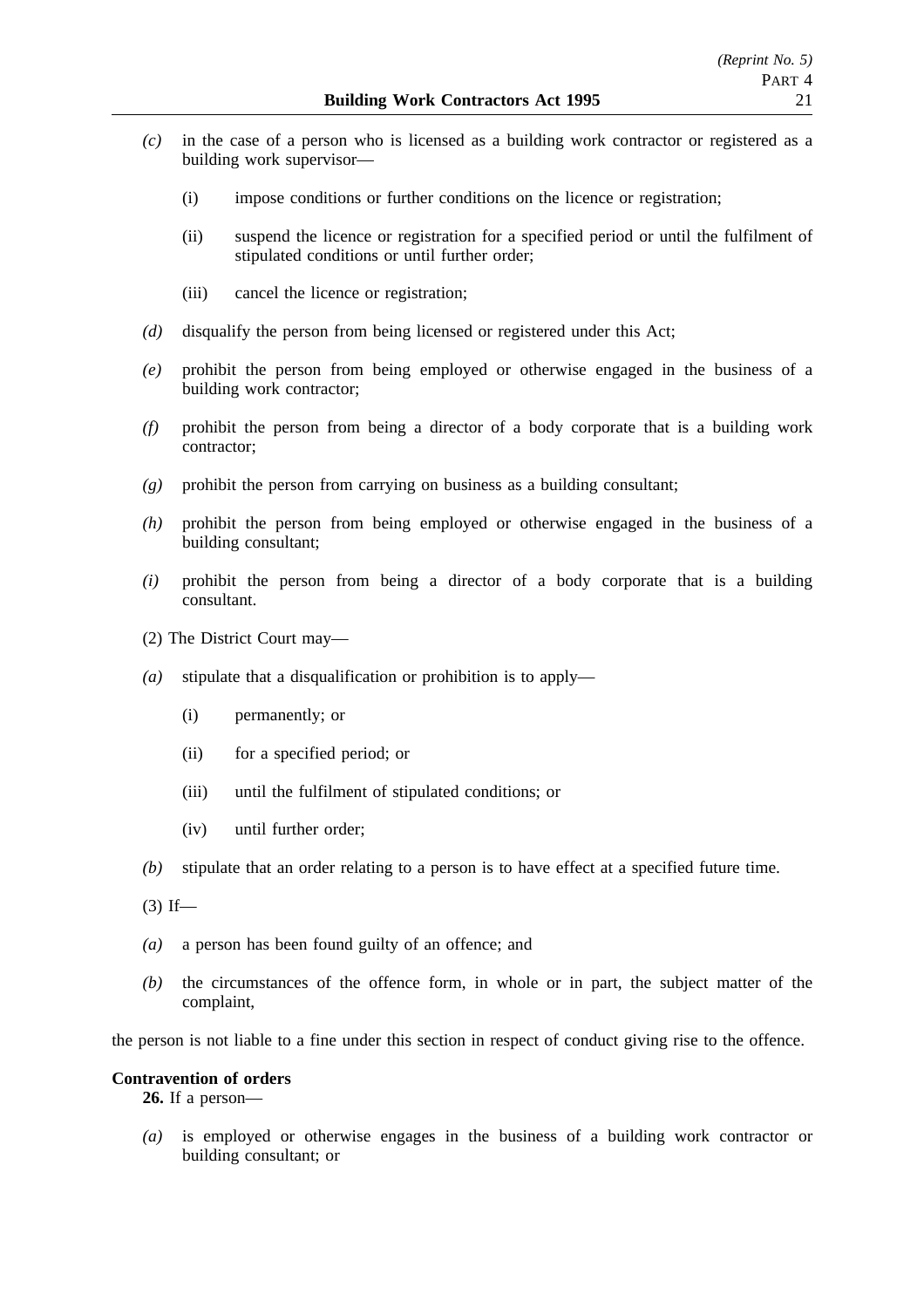- *(b)* becomes a director of a body corporate that is a building work contractor or building consultant; or
- *(c)* carries on business as a building consultant,

in contravention of an order of the District Court, that person and the building work contractor or building consultant are each guilty of an offence.

Maximum penalty: \$35 000 or imprisonment for 6 months.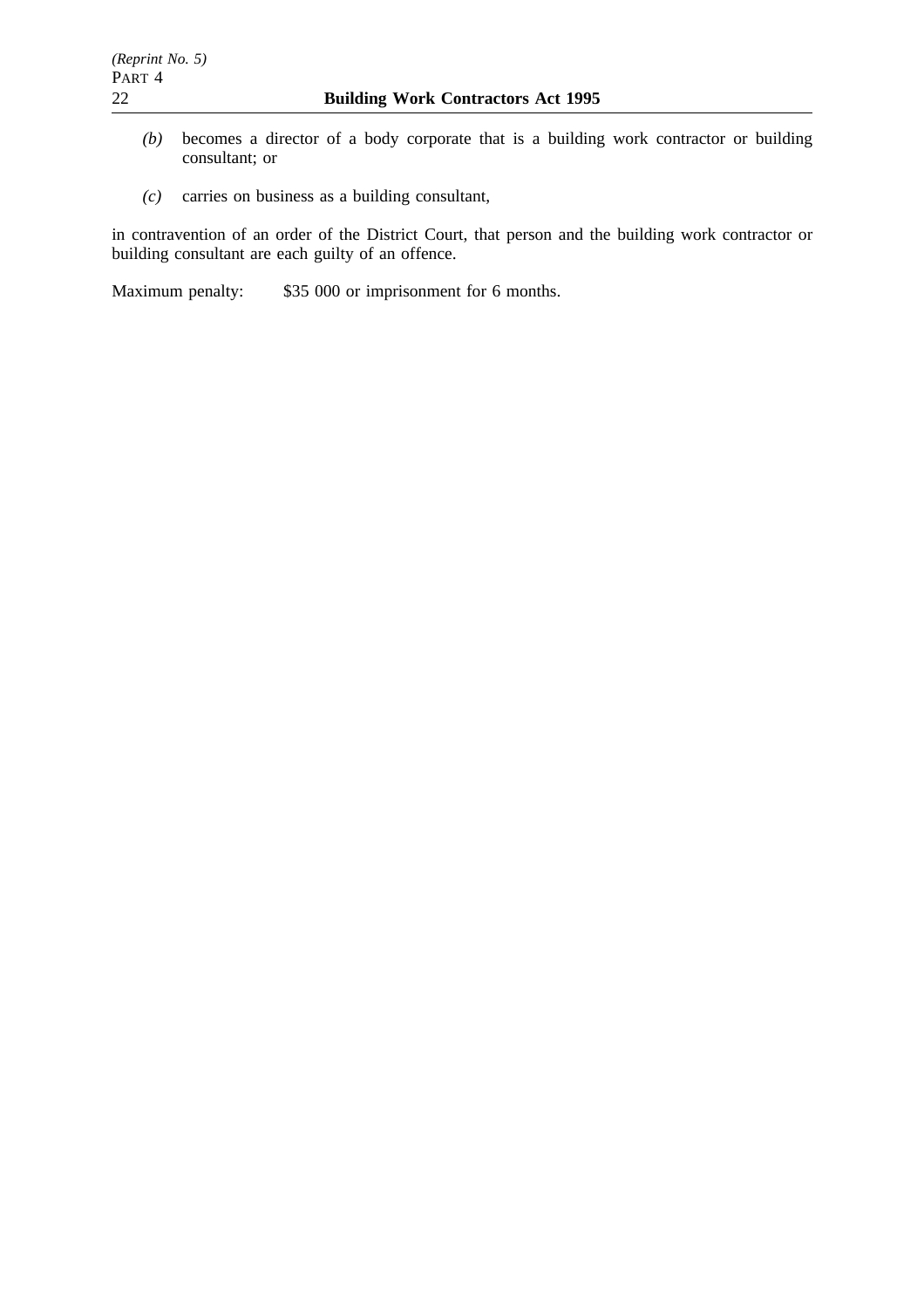# **PART 5 PROVISIONS WITH RESPECT TO DOMESTIC BUILDING WORK**

# **DIVISION 1—REQUIREMENTS IN RELATION TO CERTAIN DOMESTIC BUILDING WORK CONTRACTS**

#### **Application of Division**

27. (1) This Division applies to a contract entered into on or after 1 May 1987<sup>1</sup>.

(2) This Division does not apply to a contract for the performance of minor domestic building work.

(3) The requirement that the terms of payment be included in a domestic building work contract applies only to a contract entered into on or after the commencement of this Division.

<sup>1.</sup> 1 May 1987 was the date of commencement of the corresponding Division of the repealed *Builders Licensing Act 1986*.

#### **Formal requirements in relation to domestic building work contracts**

**28.** (1) The following requirements must be complied with in relation to a domestic building work contract:

- *(a)* the contract must be in writing;
- *(b)* the contract must set out in full all the contractual terms;
- *(c)* the contract must set out the name in which the building work contractor carries on business under the contractor's licence, the contractor's licence number and the names and licence numbers of any other persons with whom the contractor carries on business as a building work contractor in partnership;
- *(d)* the contract must comply with any requirements of the regulations as to the contents of domestic building work contracts;
- *(e)* the contract must be signed by the building work contractor and the building owner personally or through an agent authorised to act on behalf of the contractor or building owner;
- *(f)* the building owner must be given a copy of the signed contract as soon as reasonably practicable after it has been signed by both parties together with a notice in the prescribed form containing the prescribed information;
- *(g)* the copy of the contract and the notice given to the building owner must (apart from signatures or initials) be readily legible.

(2) If any of the requirements of subsection (1) is not complied with, the building work contractor is guilty of an offence.

Maximum penalty: \$5 000.

#### **Price and domestic building work contracts**

**29.** (1) Subject to this Division, a domestic building work contract must stipulate a specific price for the performance of the building work specified in the contract, being a price that is fixed and not subject to change, and the terms of payment.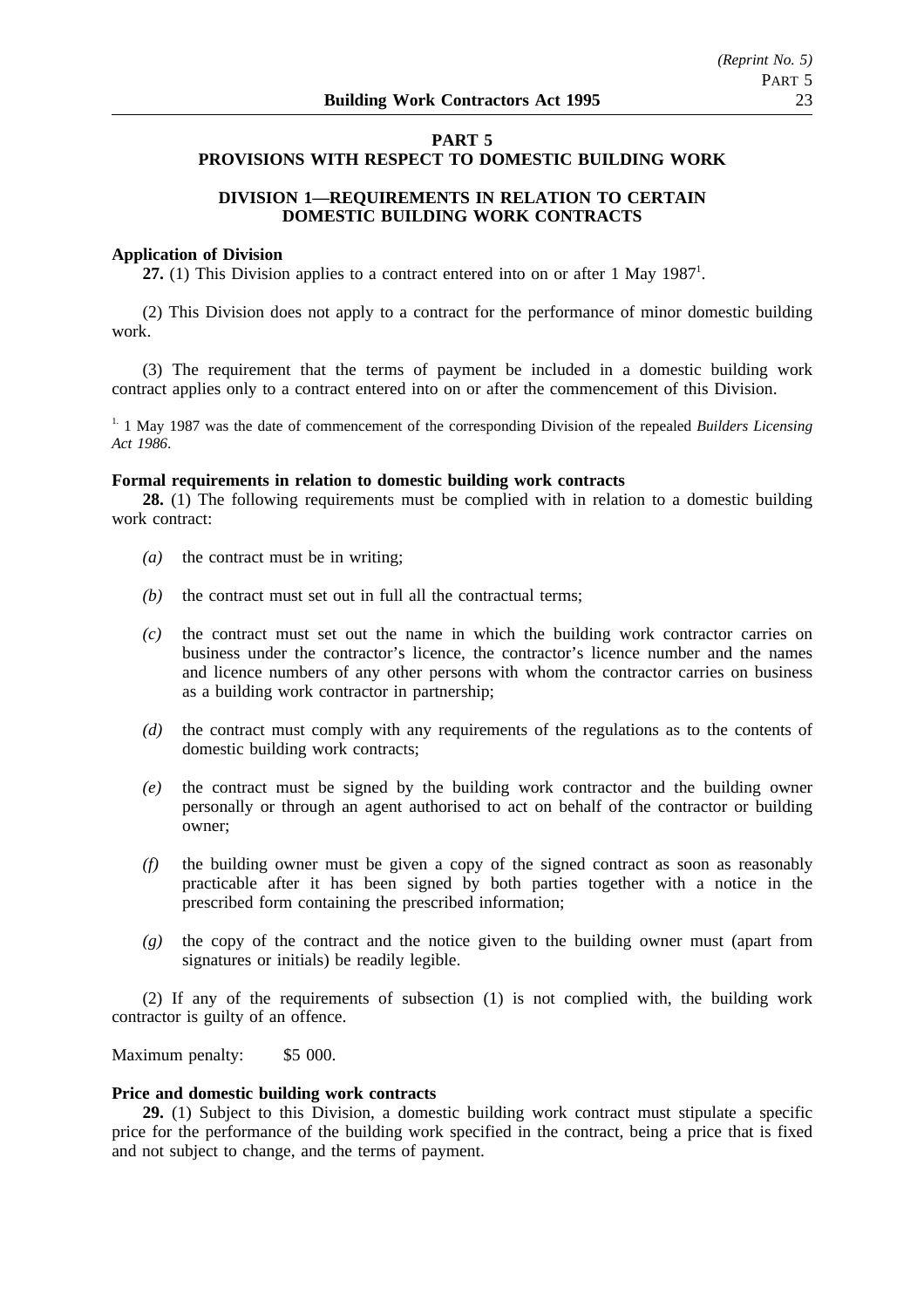(2) If a domestic building work contract stipulates that building work is to be completed within a specified period, it is lawful to include a rise-and-fall clause in the contract.

(3) A building work contractor is not entitled to the benefit of a rise-and-fall clause in relation to any part of the building work performed after the end of the period stipulated for completion of the building work.

(4) However, a building work contractor is entitled to the benefit of a rise-and-fall clause in respect of a part of the building work performed after the end of the period stipulated for completion of the building work if—

- *(a)* the contract provides for extension of the stipulated period; and
- *(b)* the delay in completing the building work was the fault of the building owner or due to some cause beyond the control of the contractor that the contractor could not reasonably be expected to have foreseen at the time the contract was made; and
- *(c)* the contractor, as soon as reasonably practicable after becoming aware of the likelihood of delay in the completion of the building work, gave notice in writing to the building owner or an agent authorised to act on behalf of the building owner extending the period for completion and specifying the cause of the delay; and
- *(d)* the building work was completed as soon as reasonably practicable in the circumstances.

(5) Despite the preceding provisions of this section, it is lawful to include in a domestic building work contract a provision entitling the building work contractor to recover—

- *(a)* the actual cost to be incurred—
	- (i) in acquiring materials specified in the contract;
	- (ii) in performing work specified in the contract,

together with an additional amount not exceeding 10 per cent, or such other percentage as may be prescribed, of that cost; and

- *(b)* other amounts, unliquidated at the time of the contract, of a kind stipulated by the regulations.
- $(6)$  If—
- *(a)* a domestic building work contract includes a rise-and-fall clause or a provision referred to in subsection (5); and
- *(b)* as a result the price specified in the contract for the building work or part of the building work or for any labour or materials may change or is an estimate only,

the contract must contain the statement "This Price May Change" or "Estimate Only" (as the case may require) set out in the contract immediately alongside or below the price to which it relates.

(7) If more than one price of a kind referred to in subsection (6) is specified in a domestic building work contract, the prices must be set out in a single list in the contract.

(8) A price specified in a domestic building work contract that is an estimate only must be a fair and reasonable estimate.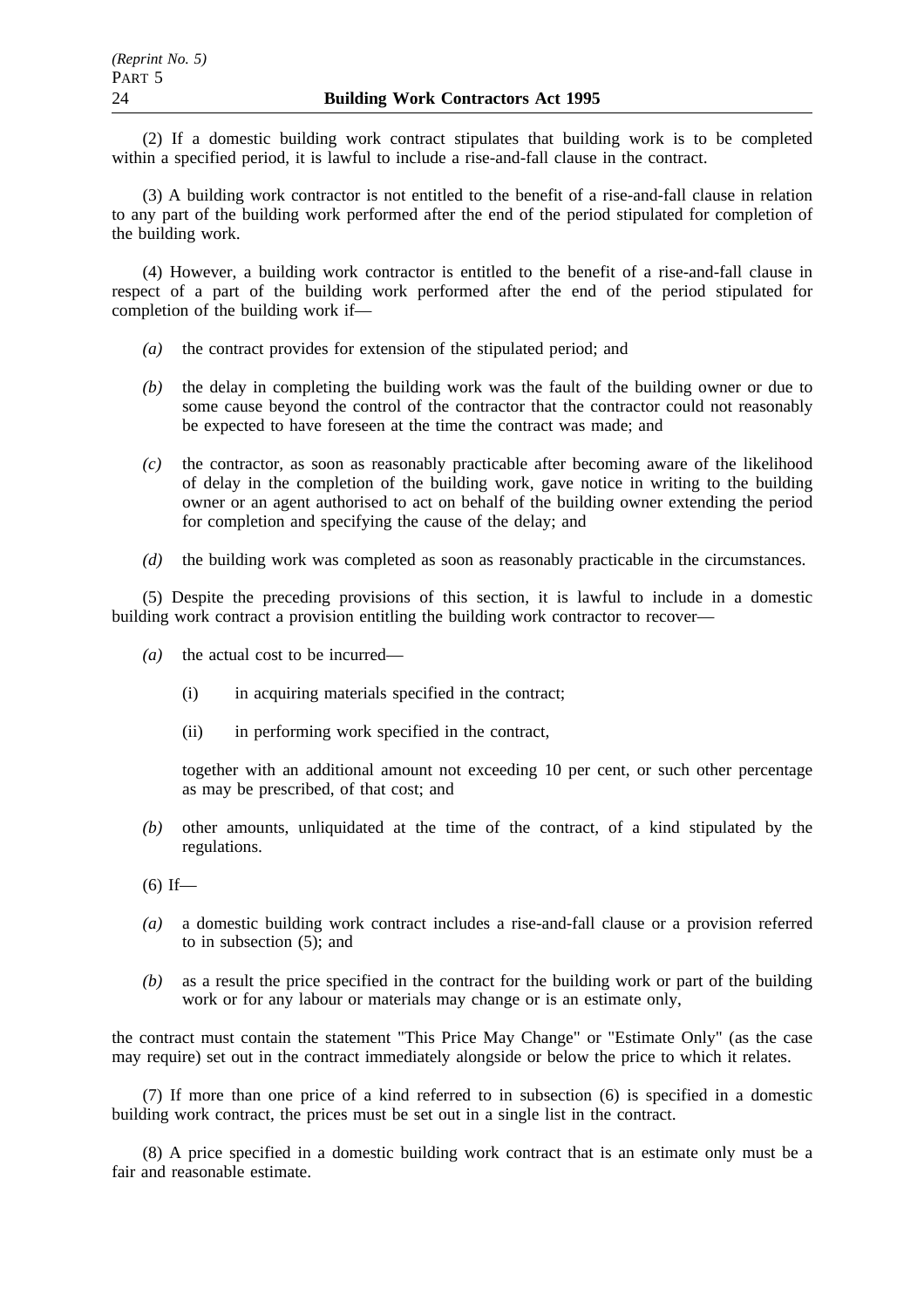(8a) Despite the preceding provisions of this section (but subject to any other relevant law), it is lawful to include in a domestic building work contract (other than a fixed price contract made on or after 1 July 2000) a provision (a **GST clause**) entitling the building work contractor to recover the GST paid or payable by the contractor on the supply of goods and services under the contract.

(8b) If a domestic building work contract contains a GST clause, the contract must contain a statement in prominent type or handwriting as follows:

- *(a)* if, at the date of the contract, it is possible but not likely that goods or services will be supplied under the contract after 1 July 2000—a statement to the effect that the contract price of the building work may increase to cover GST;
- *(b)* if the contract is made on or after 1 July 2000 or, at the date of the contract, it is likely that goods or services will be supplied under the contract after 1 July 2000—a statement to the effect that the contract price for the building work will increase to cover GST.

(8c) A domestic building work contract (other than a fixed price contract made on or after 1 July 2000) may contain both a cost-plus clause and a GST clause.

(9) If any of the requirements of this section is not complied with, the building work contractor is guilty of an offence.

Maximum penalty: \$5 000.

(10) In this section—

"**cost-plus clause**" means a contractual provision of the kind described in subsection (5);

"**fixed price contract**" means a domestic building work contract that contains neither a costplus clause nor a rise-and-fall clause;

"**GST clause**" means a contractual provision of the kind described in subsection (8a);

"**rise-and-fall clause**" means a contractual provision under which a price stipulated for performance of domestic building work may change to reflect changes in the costs of labour (including related overhead expenses) and materials to be incurred by the building work contractor.

#### **Payments under or in relation to domestic building work contracts**

**30.** (1) A person must not demand or require that a payment be made under a domestic building work contract or preliminary work contract by the person for whom work is to be performed under the contract unless the payment—

- *(a)* constitutes a genuine progress payment in respect of work already performed; or
- *(b)* is of a kind authorised under the regulations.

Maximum penalty: \$5 000.

(2) If it is proved, in proceedings for an offence against subsection (1), that the defendant received a payment other than a payment referred to in paragraph *(a)* or *(b)*, it is to be presumed, in the absence of proof to the contrary, that the defendant demanded or required the payment.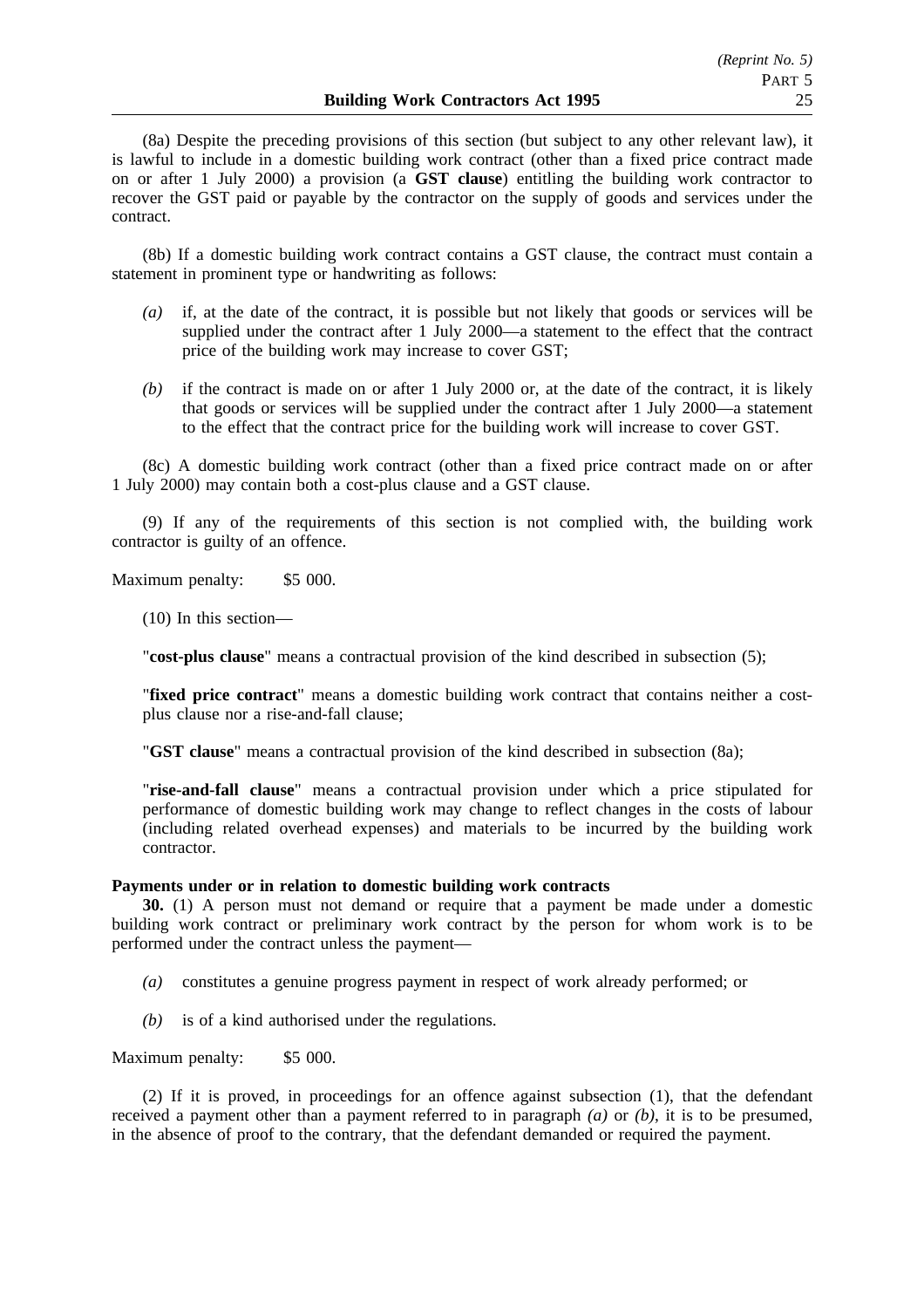(3) The building owner under a domestic building work contract is not obliged to make a progress payment in respect of building work performed under the contract unless the building work contractor has requested the payment by notice in writing given to the building owner or an agent authorised to act on behalf of the building owner.

(4) In this section—

"**preliminary work contract**" means a contract—

- *(a)* that is collateral to or otherwise related to an existing or contemplated domestic building work contract; and
- *(b)* that provides for the performance of work that is preliminary or ancillary to the domestic building work that is or would be required to be performed under such contract.

# **Exhibition houses**

**31.** (1) If a house is, or has been, made available for inspection by the public with a view to inducing persons to enter into contracts with a building work contractor for the construction of similar houses—

- *(a)* the contractor must, on request by a person inspecting the house, make copies of the plans and specifications of the house available for inspection by the person; and
- *(b)* a contract entered into with the contractor by a person who, to the knowledge of the contractor, inspected the house and sought the construction of a similar house is to be taken to contain a warranty that the house to be constructed by the contractor will be constructed according to the same plans and specifications and to the same standards of work and materials as those of the house inspected by the person (except to the extent that the contract specifically provides for any departure from those plans, specifications and standards).

(2) A building work contractor who fails to comply with the requirements of subsection (1)*(a)* is guilty of an offence.

| Maximum penalty: | \$5000. |
|------------------|---------|
| Expiation fee:   | \$160.  |

# **DIVISION 2—STATUTORY WARRANTIES**

# **Statutory warranties**

**32.** (1) This section applies to a contract entered into on or after 22 January 1987<sup>1</sup>.

(2) The following warranties on the part of the building work contractor are implied in every domestic building work contract:

- *(a)* a warranty that the building work will be performed in a proper manner to accepted trade standards and in accordance with the plans and specifications agreed to by the parties;
- *(b)* a warranty that all materials to be supplied by the contractor for use in the building work will be good and proper;
- *(c)* a warranty that the building work will be performed in accordance with all statutory requirements: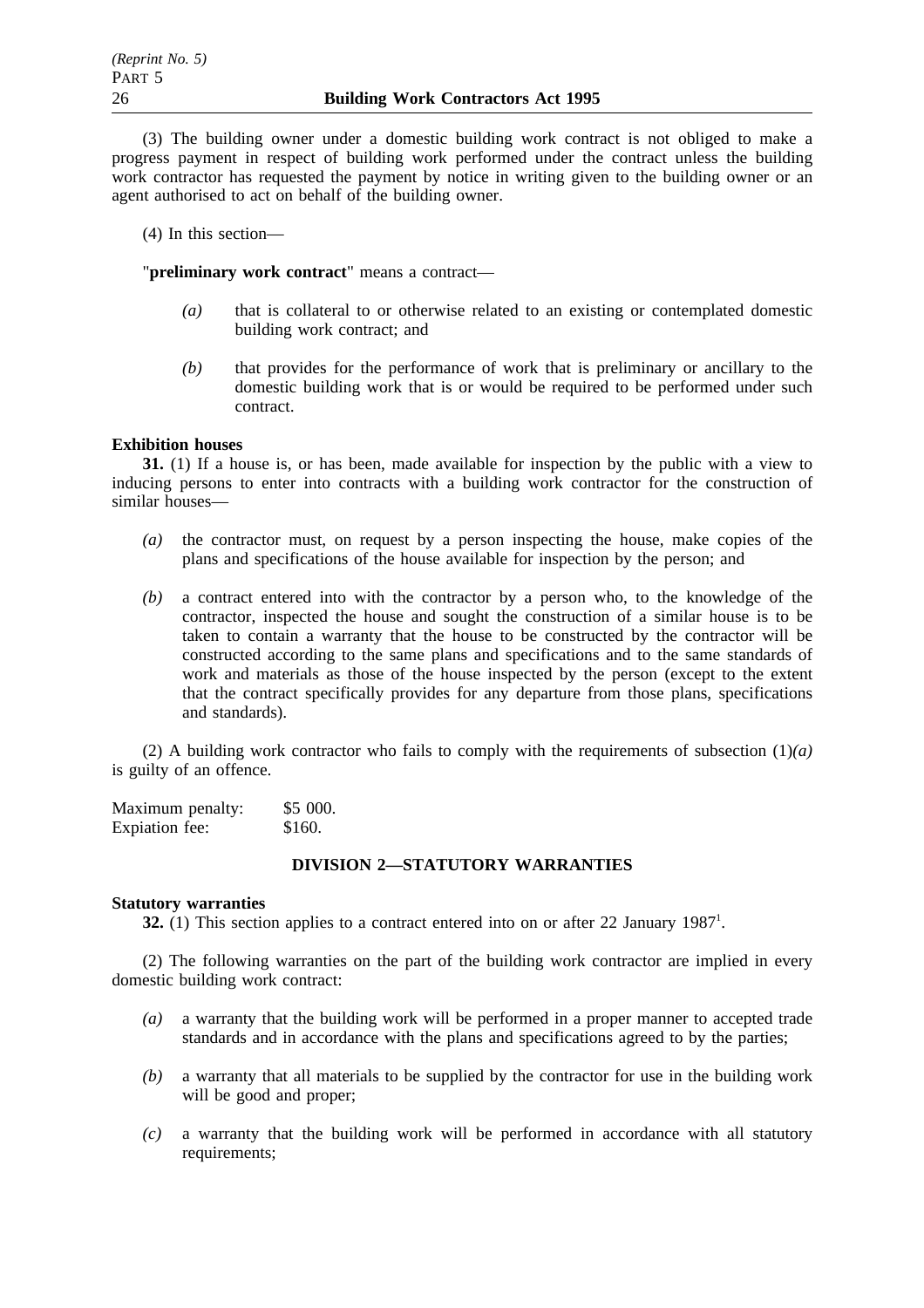- *(d)* if the contract does not stipulate a period within which the building work must be completed—a warranty that the building work will be performed with reasonable diligence;
- *(e)* if the building work consists of the construction of a house—a warranty that the house will be reasonably fit for human habitation;
- *(f)* if the building owner has expressly made known to the contractor, or an employee or agent of the contractor, the particular purpose for which the building work is required, or the result that the building owner desires the building work to achieve, so as to show that the building owner relies on the contractor's skill and judgment—a warranty that the building work and any materials used in performing the building work will be reasonably fit for that purpose or of such a nature and quality that they might reasonably be expected to achieve that result.

(3) A person who has purchased or otherwise acquired a house succeeds to the rights of the person's predecessor in title in respect of statutory warranties.

(4) If a person has purchased a house from a building work contractor who performed domestic building work in relation to the house, the purchaser has rights under statutory warranties as if the house had been purchased from a third party for whom the vendor had performed the building work under a contract subject to statutory warranties.

(5) Proceedings for breach of a statutory warranty must be commenced within five years after completion of the building work to which the proceedings relate.

(6) The period of limitation prescribed by subsection (5) may not be extended.

(7) In proceedings for breach of a statutory warranty, it is a defence for the defendant to prove that the deficiencies of which the plaintiff complains arose from instructions insisted on by the building owner contrary to the advice in writing of the defendant.

1. 22 January 1987 was the date of commencement of the corresponding section of the repealed *Builders Licensing Act 1986*.

# **DIVISION 3—BUILDING INDEMNITY INSURANCE**

# **Application of Division**

**33.** (1) This Division applies to domestic building work commenced on or after 1 May 1987<sup>1</sup> performed, or to be performed, by a building work contractor under a domestic building work contract or on the contractor's own behalf.

- (2) This Division does not apply to—
- *(a)* domestic building work for which approval under the *Development Act 1993* or the repealed *Building Act 1971* is or was not required; or
- *(b)* minor domestic building work.

1. 1 May 1987 was the date of commencement of the corresponding Division of the repealed *Builders Licensing Act 1986*.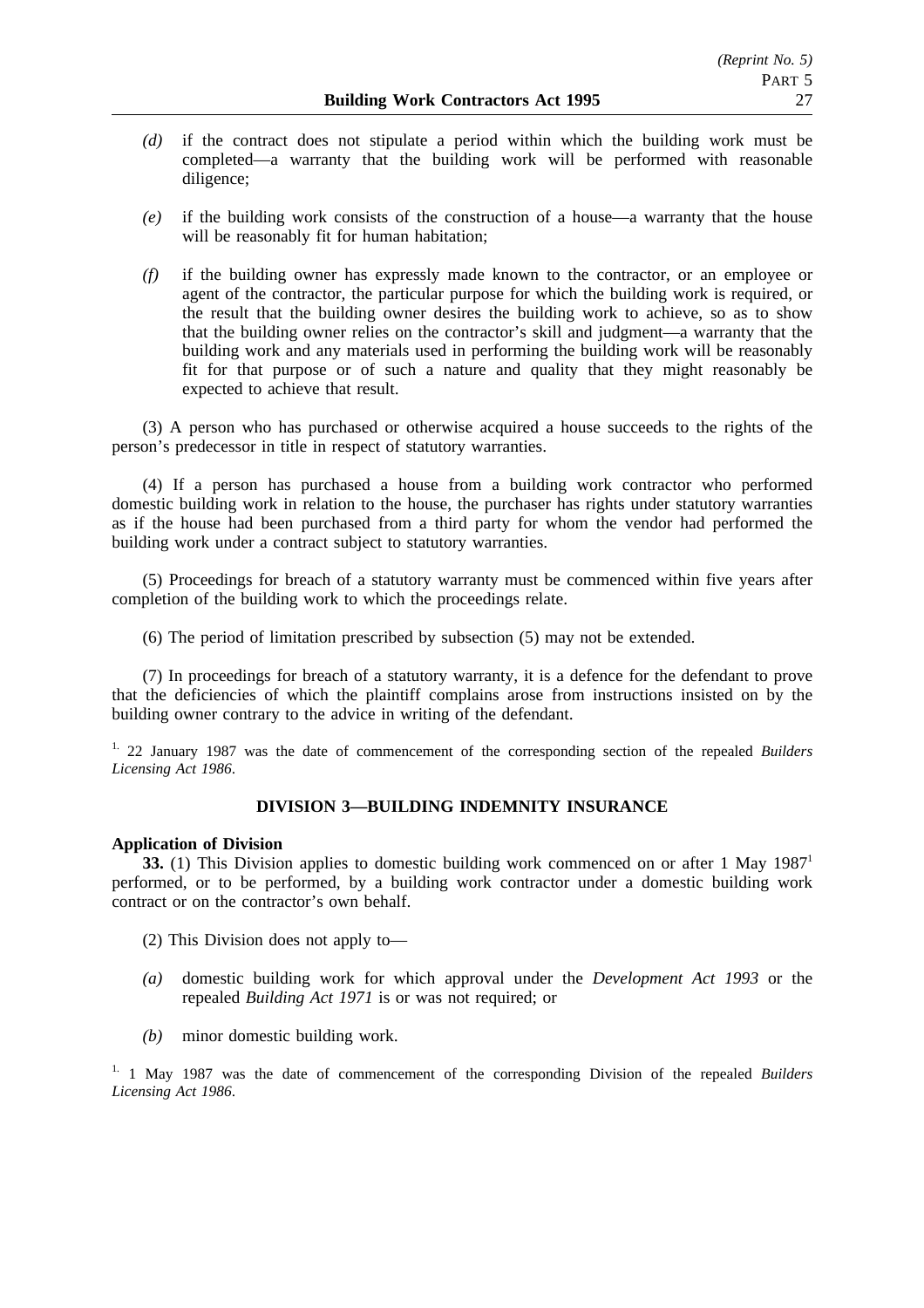# **Requirements of insurance**

**34.** A building work contractor must not perform building work to which this Division applies unless—

- *(a)* a policy of insurance that complies with this Division is in force in relation to that building work; and
- *(b)* in the case of building work to be performed by the contractor under a domestic building work contract—the building owner has been provided with a certificate that evidences the taking out of that policy of insurance and complies with the requirements of the regulations.

Maximum penalty: \$20 000.

#### **Nature of the policy**

**35.** (1) A policy of insurance in relation to building work complies with this Division if—

- *(a)* it insures each person who is, or may become, entitled to the benefit of a statutory warranty in respect of the building work against the risk of being unable to enforce or recover under the statutory warranty by reason of the insolvency, death or disappearance of the building work contractor; and
- *(b)* in the case of building work to be performed by the building work contractor on behalf of some other person—it insures that person against the risk of loss resulting from non-completion of the building work by reason of the insolvency, death or disappearance of the contractor; and
- *(c)* any limitations on the liability of the insurer under the policy conform with the regulations; and
- *(d)* it otherwise conforms with the requirements of the regulations.

(2) A person who is entitled to the benefit of a statutory warranty in respect of building work in relation to which a policy of insurance has been taken out under this Division (or under Part 5 of the repealed Act) is entitled to sue on the policy in his or her own right.

# **DIVISION 4—RIGHT TO TERMINATE CERTAIN DOMESTIC BUILDING WORK CONTRACTS**

#### **Right to terminate certain domestic building work contracts**

**36.** (1) This section applies to a contract entered into on or after 1 May 1987.

(2) This section does not apply to a contract for the performance of minor domestic building work.

(3) A building owner under a domestic building work contract may, by instrument in writing signed by the building owner and served personally on the building work contractor, or posted by certified mail addressed to the contractor, before the prescribed time, give notice to the contractor of the building owner's intention not to be bound by the contract and the contract is to be taken to have been terminated at the time the notice is served or posted in accordance with this subsection.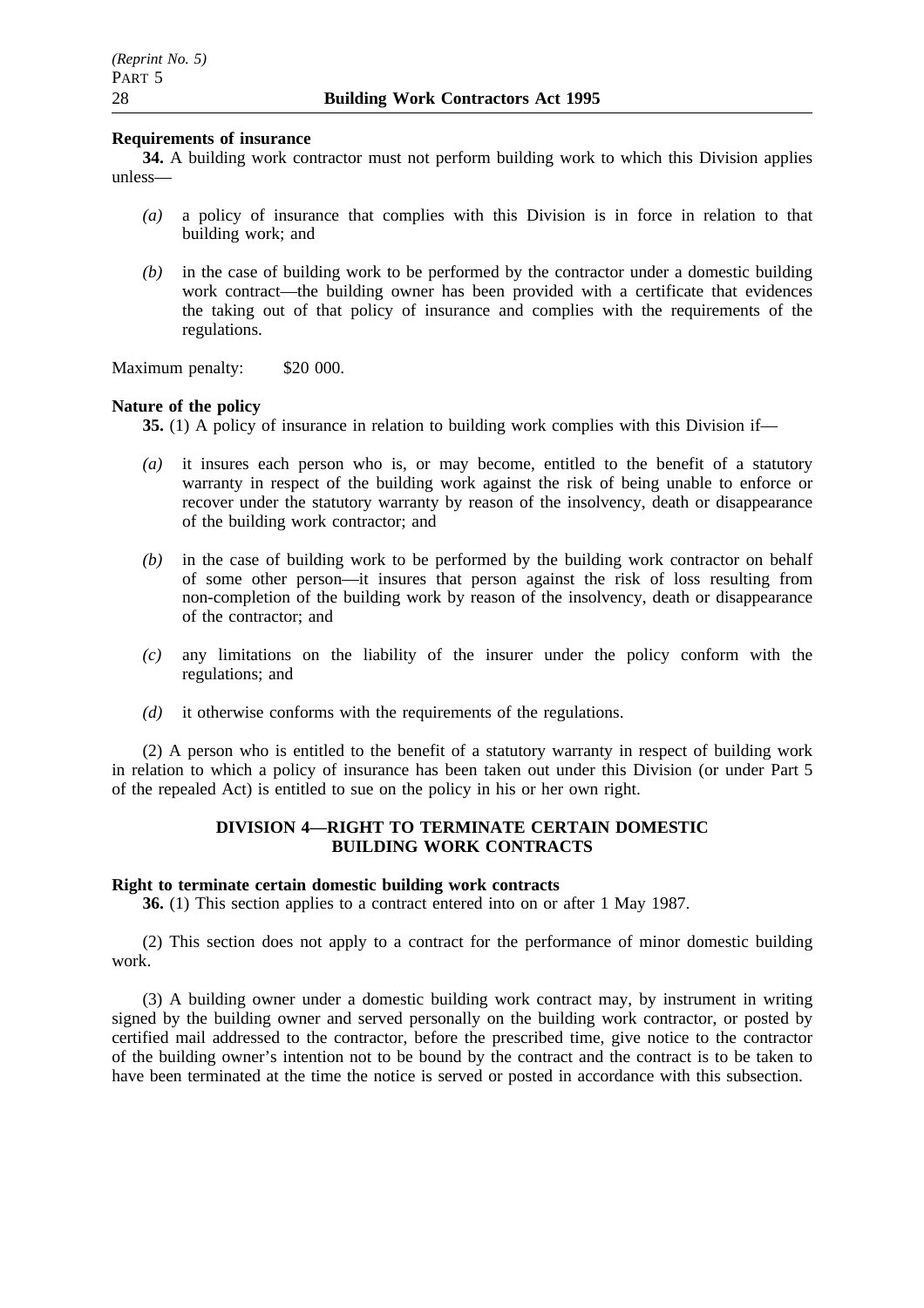(4) If a contract has been terminated under subsection (3) (or under Part 5 of the repealed Act), the Magistrates Court may, on application by the building owner or the building work contractor, make such orders as it thinks just—

- *(a)* providing for the return or repayment of the whole or part of any consideration, or the value of any consideration, given by the building owner under or in relation to the contract; or
- *(b)* providing for payment to the contractor in respect of any materials supplied, or any building work or other services performed, by the contractor under or in relation to the contract.
- (5) In this section—

"**business day**" means any day except a Saturday or a Sunday or other public holiday within the meaning of the *Holidays Act 1910*;

"**prescribed time**" means—

- *(a)* the end of five clear business days after the making of the domestic building work contract; or
- *(b)* if there has been a failure to comply with any of the requirements of Division 1 or 3 in relation to the domestic building work contract—the time of completion of the building work under the contract.

# **DIVISION 5—POWERS OF COURT IN RELATION TO DOMESTIC BUILDING WORK**

# **Powers of court in relation to domestic building work**

**37.** (1) This section applies to—

- *(a)* a domestic building work contract or subcontract for the performance of domestic building work (whether entered into before or after the commencement of this section); and
- *(b)* domestic building work (whether commenced before or after the commencement of this section).

(2) A party to a domestic building work contract or a person entitled to the benefit of a statutory warranty may apply to the Magistrates Court for the determination of a dispute arising out of the contract or the performance of the building work to which the warranty relates.

(3) An application may not be made under subsection (2) in respect of a dispute arising out of a domestic building work contract unless the dispute involves some question of whether building work has been performed in accordance with the contract.

(4) If an application is made under subsection (2) in respect of a dispute arising out of a domestic building work contract, application may be made to the Magistrates Court for the determination of a dispute arising out of a subcontract for the performance of any of the building work, but only if it involves some question of whether building work has been performed in accordance with the subcontract.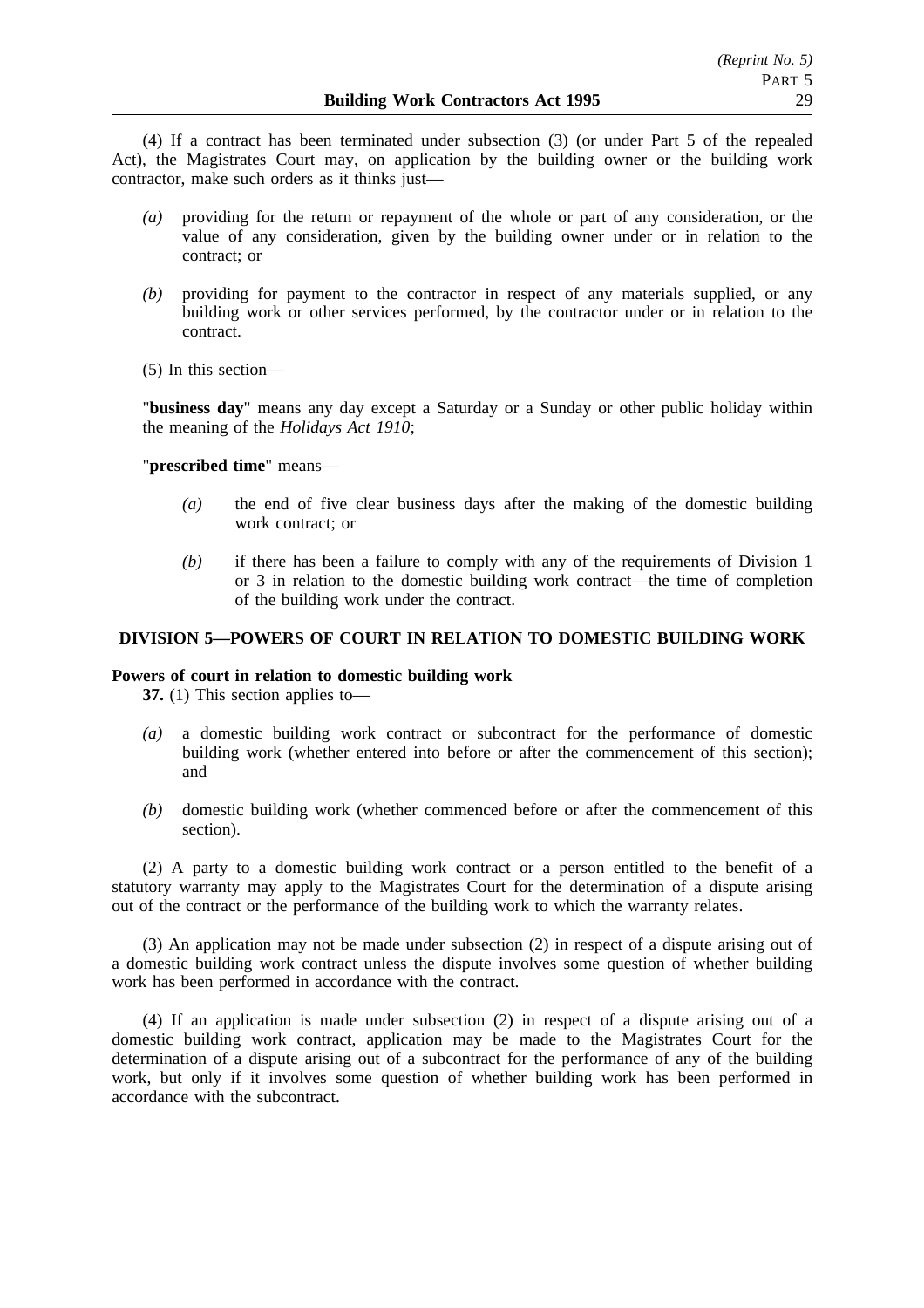(5) If the Magistrates Court joins proceedings on an application under subsection (4) with proceedings relating to the domestic building work contract, it must ensure that the hearing and determination of any question as to the performance of work under the domestic building work contract is not unduly delayed.

(6) If, on an application under this section, the Magistrates Court is satisfied that there has been any breach of, or failure to perform or fulfil, a contract or warranty to which the proceedings relate, the Court may, subject to this section, make one or more of the following orders:

- *(a)* to the extent to which it is satisfied that it is practicable for the breach or failure to be remedied by the performance of building work—an order requiring the performance of remedial work;
- *(b)* an order requiring the payment of an amount due under the contract or an order requiring the payment of an amount by way of compensation for the breach.
- (7) An order made against a person under subsection (6)*(a)* may—
- *(a)* require the person to perform remedial work specified in the order within the time specified; or
- *(b)* if the Magistrates Court is of the opinion that the person is not likely to perform the remedial work properly—require the person to employ at the person's own expense a licensed building work contractor to perform remedial work specified in the order within the time specified.

(8) If the Magistrates Court orders a person to perform remedial work, or to cause remedial work to be performed, it may further order the person to provide to the Court, within a specified time after completion of the work, a certificate of a person holding qualifications specified in the order certifying that the remedial work has been performed properly in accordance with the order.

(9) If a person fails to perform remedial work, or to cause remedial work to be performed, in accordance with an order of the Magistrates Court (or an order of the Commercial Tribunal under Part 5 of the repealed Act)—

- *(a)* the person is guilty of an offence and liable to a penalty not exceeding a fine of \$10 000; and
- *(b)* the Court may, on application, order the person to pay to the applicant such amount by way of compensation as the Court thinks just.
- (10) In this section—

"**statutory warranty**" means—

- *(a)* a warranty arising under this Act; or
- *(b)* a warranty arising under Part 3C of the repealed *Builders Licensing Act 1967*.

# **DIVISION 6—HARSH AND UNCONSCIONABLE TERMS**

#### **Harsh and unconscionable terms**

**38.** (1) This section applies to a contract entered into on or after 22 January 1987<sup>1</sup>.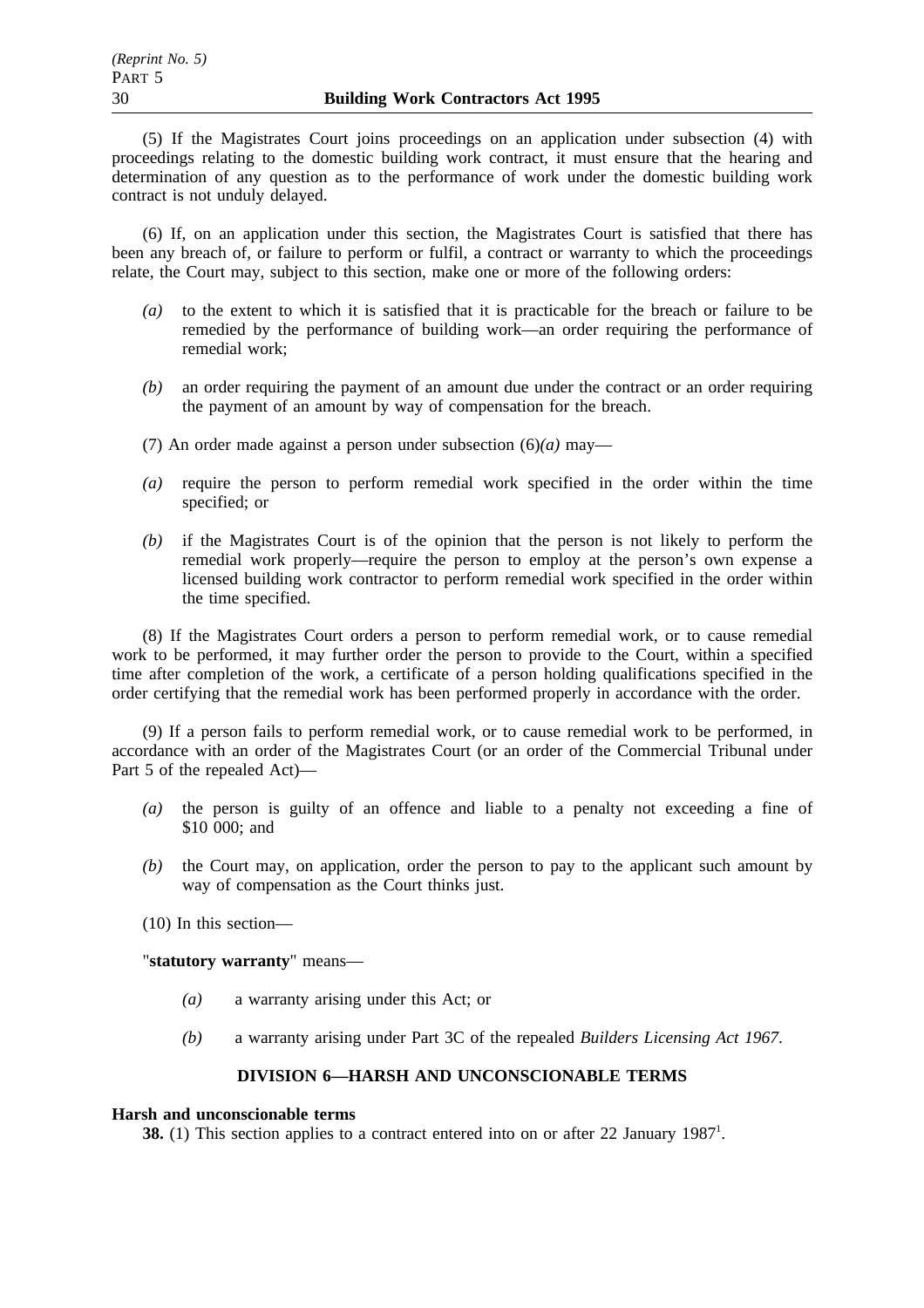(2) If a term or condition of a domestic building work contract is harsh or unconscionable or such that a court of Equity would give relief, a party to the contract may apply to the Magistrates Court for relief under this section.

(3) Relief may be granted under this section by the Magistrates Court in proceedings under subsection (2), or by any court in proceedings instituted before the court for the enforcement of a domestic building work contract or for the recovery of damages or other compensation for a breach of such a contract.

- (4) The court may, in granting relief—
- *(a)* avoid *ab initio* a term or condition of the domestic building work contract against which relief is sought;
- *(b)* modify the terms or conditions of the contract in such manner as it considers just;
- *(c)* order the repayment to a building owner of an amount paid by the building owner under a term or condition that has been avoided or modified under this section.

(5) The powers conferred by this section are exercisable in relation to a contract despite the discharge of the contract.

(6) If it appears to the court that a person has, or may have, shared in the profits of, or has, or may have, a beneficial interest in, the transaction in question, the person may be joined as a party to the proceedings and the court may make such orders against, or in respect of, the person as it considers just.

(7) The court may make any other orders and directions that it considers necessary or expedient for the purposes of effectually carrying out this section.

1. 22 January 1987 was the date of commencement of the corresponding section under the repealed *Builders Licensing Act 1986*.

# **DIVISION 7—PARTICIPATION OF ASSESSORS IN PROCEEDINGS**

# **Participation of assessors in proceedings**

**39.** In any proceedings under this Part, the Magistrates Court will, if a judicial officer of the Court so determines, sit with assessors selected in accordance with schedule 2.

# **DIVISION 8—MAGISTRATES COURT AND SUBSTANTIAL MONETARY CLAIMS**

# **Magistrates Court and substantial monetary claims**

**40.** (1) If proceedings before the Magistrates Court involve—

- *(a)* a monetary claim for an amount exceeding \$30 000; or
- *(b)* a claim for relief in the nature of an order to carry out work where the value of the work exceeds \$30 000,

the Court must on the application of a party to the proceedings refer the proceedings into the Civil Division of the District Court.

(2) If proceedings are referred to the Civil Division of the District Court, this Part (including Division 7) applies in relation to the proceedings and parties to the proceedings as if a reference to the Magistrates Court were a reference to the Civil Division of the District Court.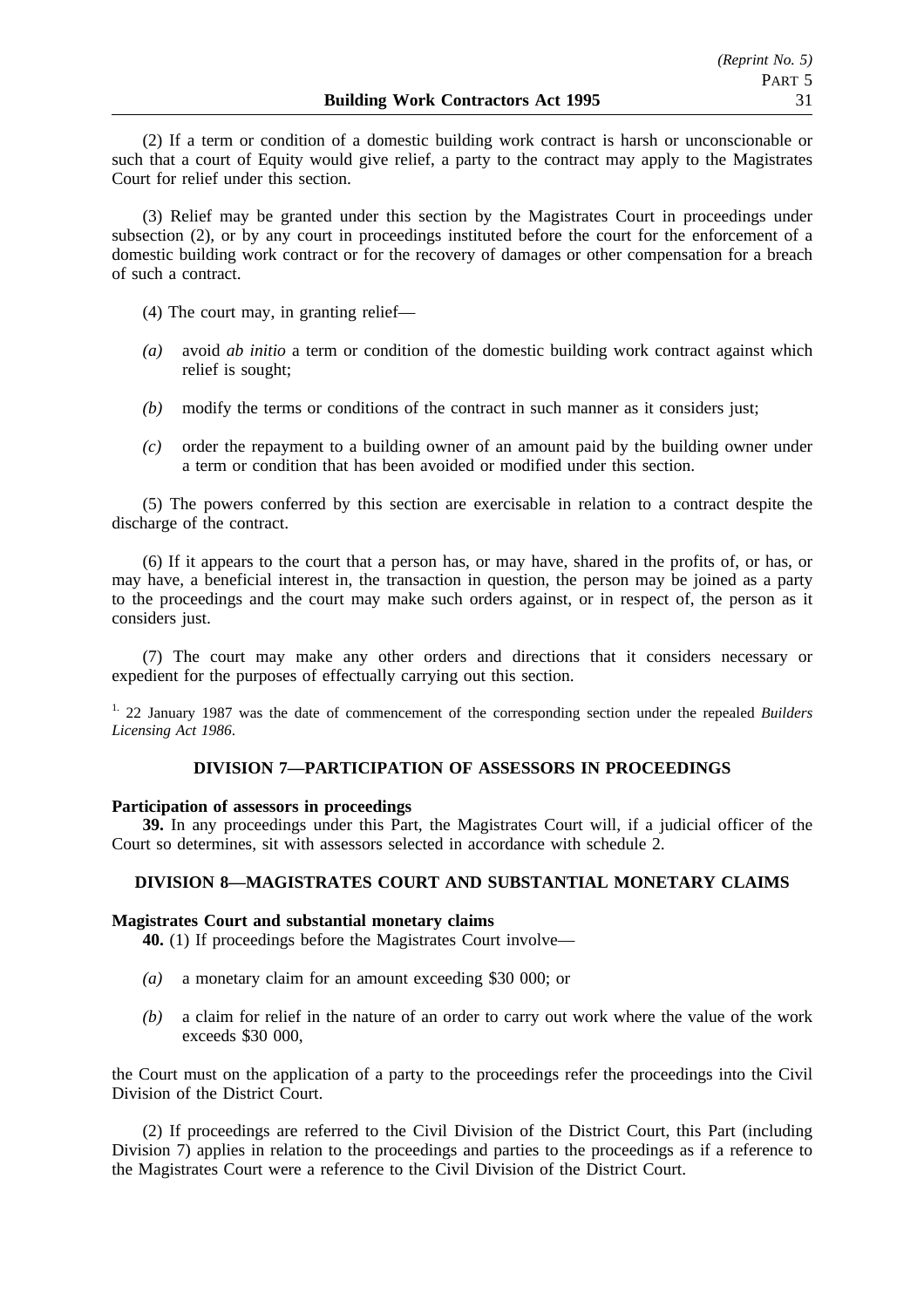# **PART 6 ADVISORY PANEL**

# **Advisory panel**

**41.** (1) The Minister must establish an advisory panel in accordance with the regulations.

- (2) The advisory panel will have the following functions:
- *(a)* to advise the Commissioner in respect of licensing and registration of building work contractors and building work supervisors;
- *(b)* to advise and assist the Commissioner with respect to competency within the building industry and the assessment of building work;
- *(c)* to enquire into and report to the Minister or the Commissioner on any other matter referred to it by the Minister or Commissioner relating to building work or the administration of this Act;
- *(d)* any function that the panel is requested or required to perform by an authority responsible for regulation of technical or safety aspects of the building industry;
- *(e)* any other functions prescribed by regulation or prescribed by or under any other Act.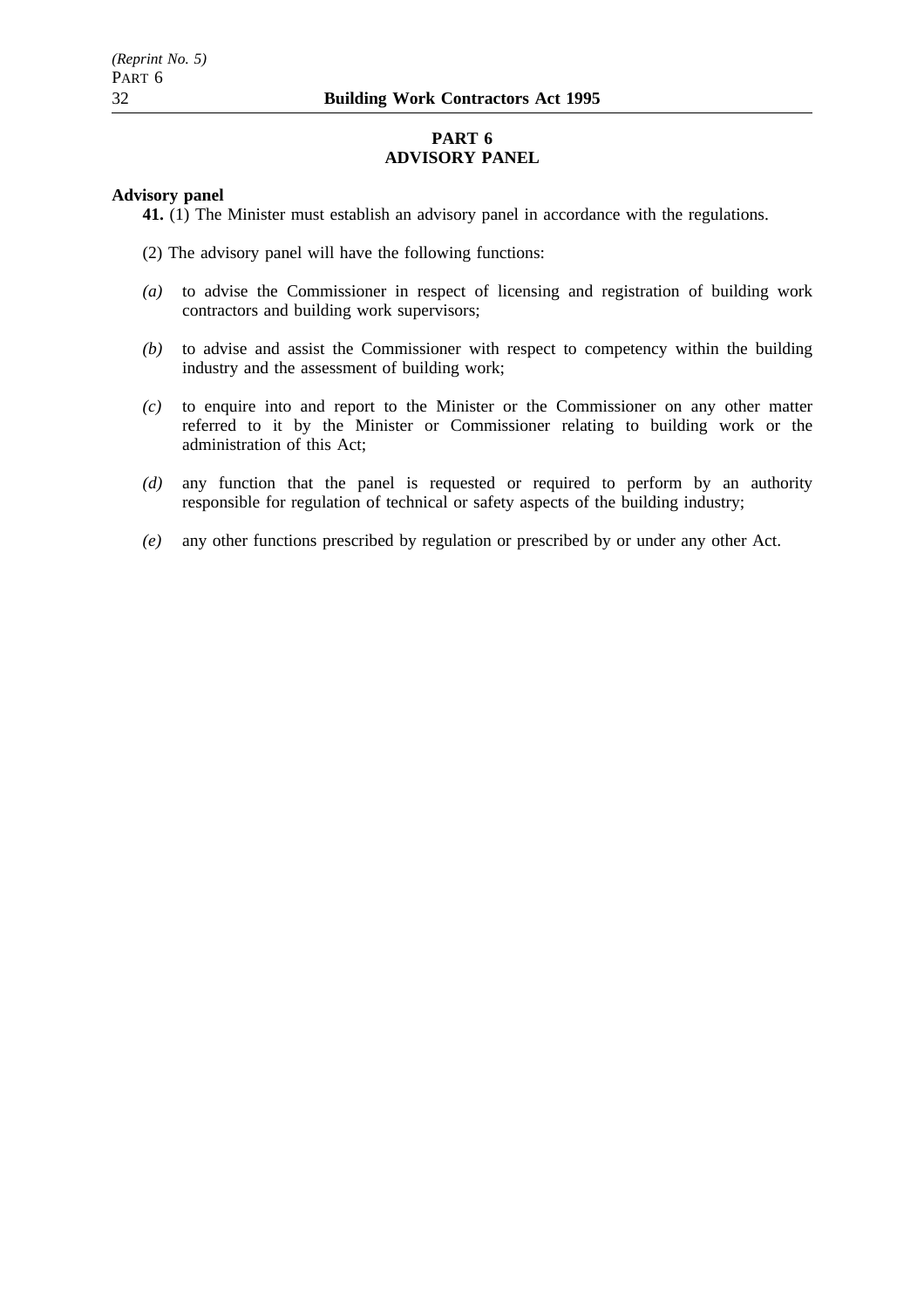# **PART 7 MISCELLANEOUS**

# **No exclusion, etc., of rights, conditions or warranties**

**42.** Any purported exclusion, limitation, modification or waiver of a right conferred, or contractual condition or warranty implied, by this Act is void.

# **Delegations**

**43.** (1) The Commissioner may delegate any of the Commissioner's functions or powers under this Act—

- *(a)* to a person employed in the Public Service; or
- *(b)* to the person for the time being holding a specified position in the Public Service; or
- *(c)* to any other person under an agreement under this Act between the Commissioner and an organisation representing the interests of persons affected by this Act.

(2) The Minister may delegate any of the Minister's functions or powers under this Act (except the power to direct the Commissioner).

- (3) A delegation under this section—
- *(a)* must be in writing; and
- *(b)* may be conditional or unconditional; and
- *(c)* is revocable at will; and
- *(d)* does not prevent the delegator from acting in any matter.

#### **Agreement with professional organisation**

**44.** (1) The Commissioner may, with the approval of the Minister, make an agreement with an organisation representing the interests of persons affected by this Act under which the organisation undertakes a specified role in the administration or enforcement of this Act.

- (2) The agreement—
- *(a)* must be in writing and executed by the Commissioner and the organisation; and
- *(b)* may contain delegations by the Commissioner of functions or powers under this Act or the *Fair Trading Act 1987*; and
- *(c)* must set out any conditions governing the performance or exercise of functions or powers conferred on the organisation; and
- *(d)* must make provision for the variation and termination of the agreement by the Commissioner with the approval of the Minister or the organisation.

(3) The Commissioner may not delegate any of the following for the purposes of the agreement:

*(a)* functions or powers under Part 2 or 3;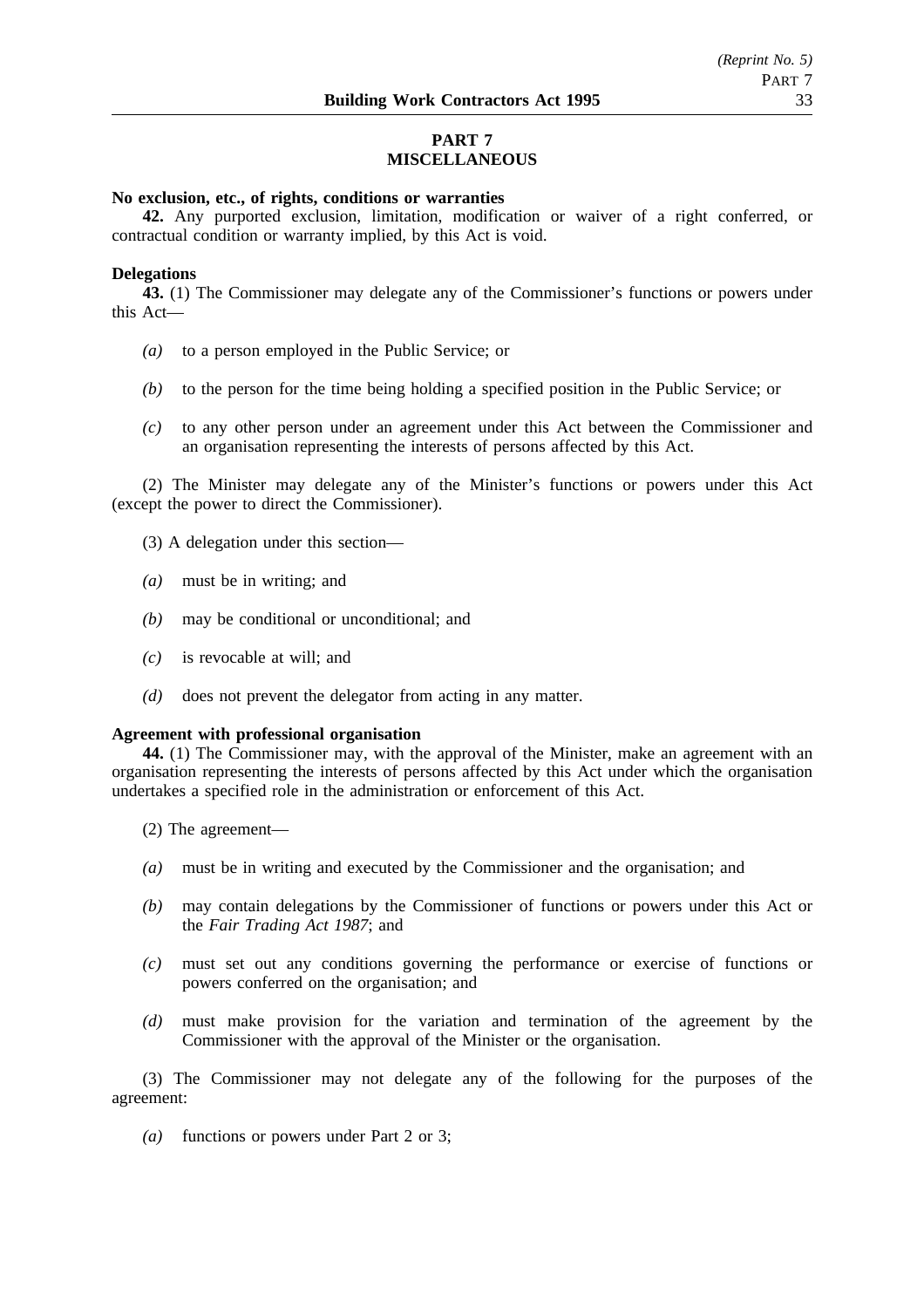- *(b)* power to request the Commissioner of Police to investigate and report on matters under this Part;
- *(c)* power to commence a prosecution for an offence against this Act.
- (4) A delegation by the Commissioner for the purposes of the agreement—
- *(a)* has effect subject to the conditions specified in the agreement; and
- *(b)* may be varied or revoked by the Commissioner in accordance with the terms of the agreement; and
- *(c)* does not prevent the Commissioner from acting in any matter.

(5) The Minister must, within six sitting days after the making of the agreement, cause a copy of the agreement to be laid before both Houses of Parliament.

#### **Exemptions**

**45.** (1) The Minister may, on application by a person, exempt the person from compliance with a specified provision of this Act (other than a provision in relation to which the Commissioner has a power of exemption specifically conferred by this Act).

(2) An exemption under this section is subject to the conditions (if any) imposed by the Minister.

(3) The Minister may, at his or her discretion, vary or revoke an exemption under this section.

(4) The grant or a variation or revocation of an exemption under this section must be notified in the *Gazette*.

#### **Registers**

**46.** (1) The Commissioner must keep—

- *(a)* a register of persons licensed as building work contractors; and
- *(b)* a register of persons registered as building work supervisors.
- (2) The Commissioner must record on the register—
- *(a)* disciplinary action taken against a person under this Act; and
- *(b)* a note of any assurance accepted by the Commissioner under the *Fair Trading Act 1987* in relation to a licensed building work contractor.
- (3) A person may inspect a register on payment of the fee fixed by regulation.

#### **Commissioner and proceedings before District Court**

**47.** (1) The Commissioner is entitled to be joined as a party to any proceedings of the District Court under Part 2, 3 or 4.

(2) The Commissioner may appear personally in any such proceedings or may be represented at the proceedings by counsel or a person employed in the Public Service.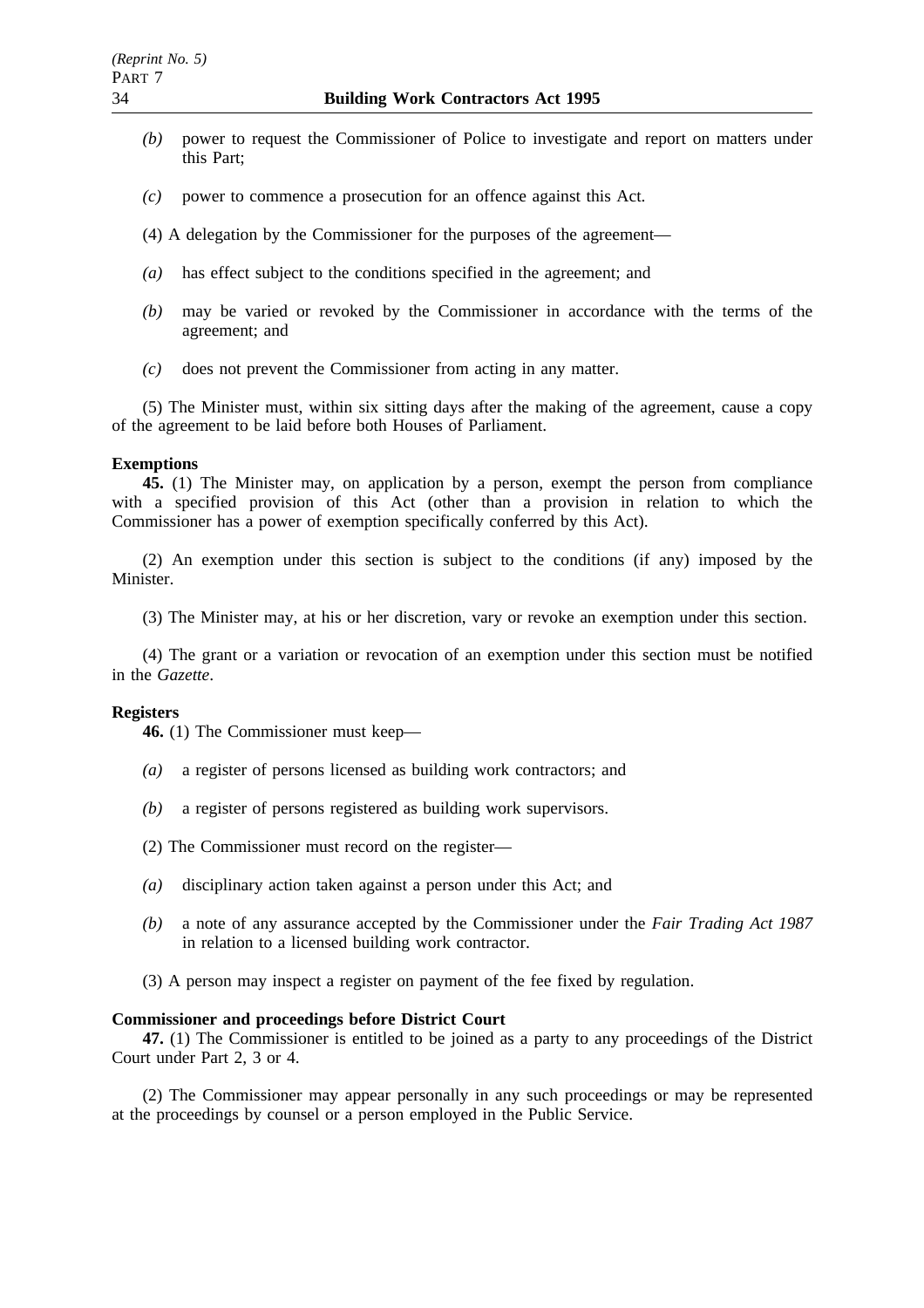# **False or misleading information**

**48.** A person must not make a statement that is false or misleading in a material particular (whether by reason of the inclusion or omission of any particular) in any information provided, or record kept, under this Act.

Maximum penalty:

- *(a)* If the person made the statement knowing that it was false or misleading—\$10 000.
- *(b)* In any other case—\$2 500.

#### **Name in which building work contractor may carry on business**

**49.** A licensed building work contractor must not carry on business as a building work contractor except in the name in which the contractor is licensed or in a business name registered by the contractor under the *Business Names Act 1963* of which the Commissioner has been given prior notice in writing.

| Maximum penalty: | \$2 500. |
|------------------|----------|
| Expiation fee:   | \$80.    |

# **Publication of advertisements**

**50.** (1) A licensed building work contractor must not publish, or cause to be published, an advertisement relating to the business carried on under the authority of the licence unless the advertisement specifies—

- *(a)* the contractor's name as it appears in the licence or any registered business name in which the contractor carries on business as a building work contractor and of which the Commissioner has been given prior notice in writing; and
- *(b)* the contractor's licence number and, if the contractor carries on business as a building work contractor in partnership, the licence number of each partner.

| Maximum penalty: | \$2 500. |
|------------------|----------|
| Expiation fee:   | \$80.    |

(2) Subsection (1) does not apply in relation to an advertisement offering or seeking applications for employment or directed to other building work contractors.

# **Licensed building work contractor to have sign showing name, etc., on each building site**

**51.** (1) A licensed building work contractor must install or erect in a prominent position on the site of any building work performed by the contractor or on the outside of the place where the building work is being performed a sign showing in clearly legible characters—

- *(a)* the contractor's name as it appears in the licence or any registered business name in which the contractor carries on business as a building work contractor and of which the Commissioner has been given prior notice in writing; and
- *(b)* the contractor's licence number and, where the contractor carries on business as a building work contractor in partnership, the licence number of each partner.

| Maximum penalty: | \$2 500.     |
|------------------|--------------|
| Expiation fee:   | <b>\$80.</b> |

(2) If a licensed building work contractor is performing building work on a site for some other licensed building work contractor performing work on that site, it is sufficient compliance with subsection (1) if the provisions of that subsection are complied with only by that other contractor.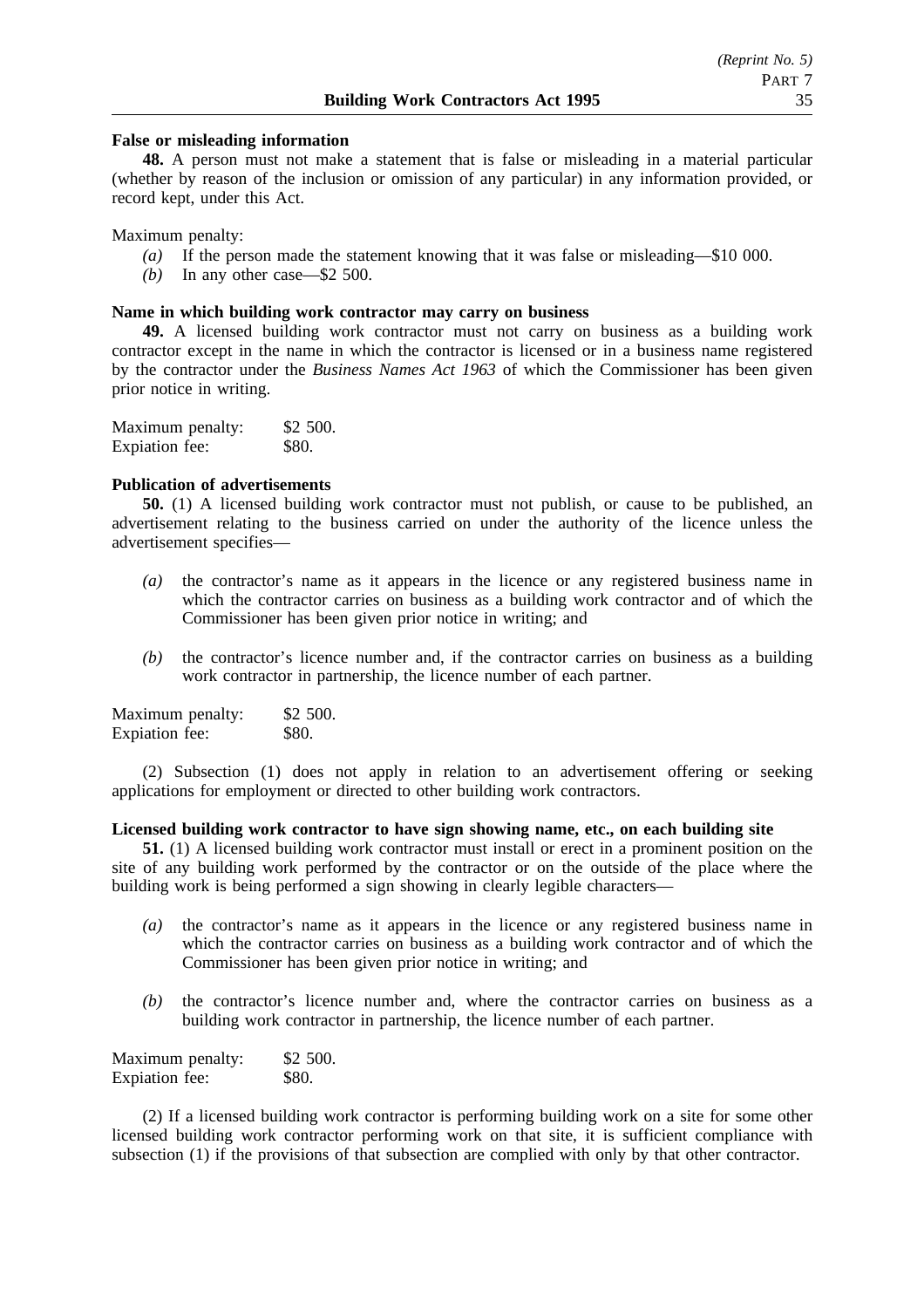# **Statutory declaration**

**52.** If a person is required to provide information to the Commissioner, the Commissioner may require the information to be verified by statutory declaration and, in that event, the person will not be taken to have provided the information as required unless it has been verified in accordance with the requirements of the Commissioner.

# **Investigations**

**53.** The Commissioner of Police must, at the request of the Commissioner, investigate and report on any matter relevant to—

- *(a)* the determination of an application under this Act; or
- *(b)* a matter that might constitute proper cause for disciplinary action under this Act.

#### **General defence**

**54.** It is a defence to a charge of an offence against this Act if the defendant proves that the offence was not committed intentionally and did not result from any failure on the part of the defendant to take reasonable care to avoid the commission of the offence.

# **Liability for act or default of officer, employee or agent**

**55.** For the purposes of this Act, an act or default of an officer, employee or agent of a person carrying on a business will be taken to be an act or default of that person unless it is proved that the officer, employee or agent acted outside the scope of his or her actual, usual and ostensible authority.

#### **Offences by bodies corporate**

**56.** If a body corporate is guilty of an offence against this Act, each director of the body corporate is, subject to the general defence under this Part, guilty of an offence and liable to the same penalty as may be imposed for the principal offence.

#### **Continuing offence**

**57.** (1) A person convicted of an offence against a provision of this Act in respect of a continuing act or omission—

- *(a)* is liable, in addition to the penalty otherwise applicable to the offence, to a penalty for each day during which the act or omission continued of not more than one-tenth of the maximum penalty prescribed for that offence; and
- *(b)* is, if the act or omission continues after the conviction, guilty of a further offence against the provision and liable, in addition to the penalty otherwise applicable to the further offence, to a penalty for each day during which the act or omission continued after the conviction of not more than one-tenth of the maximum penalty prescribed for the offence.

(2) If an offence consists of an omission to do something that is required to be done, the omission will be taken to continue for as long as the thing required to be done remains undone after the end of the period for compliance with the requirement.

#### **Prosecutions**

**58.** (1) Proceedings for an offence against this Act must be commenced—

*(a)* in the case of an expiable offence—within the time limits prescribed for expiable offences by the *Summary Procedure Act 1921*;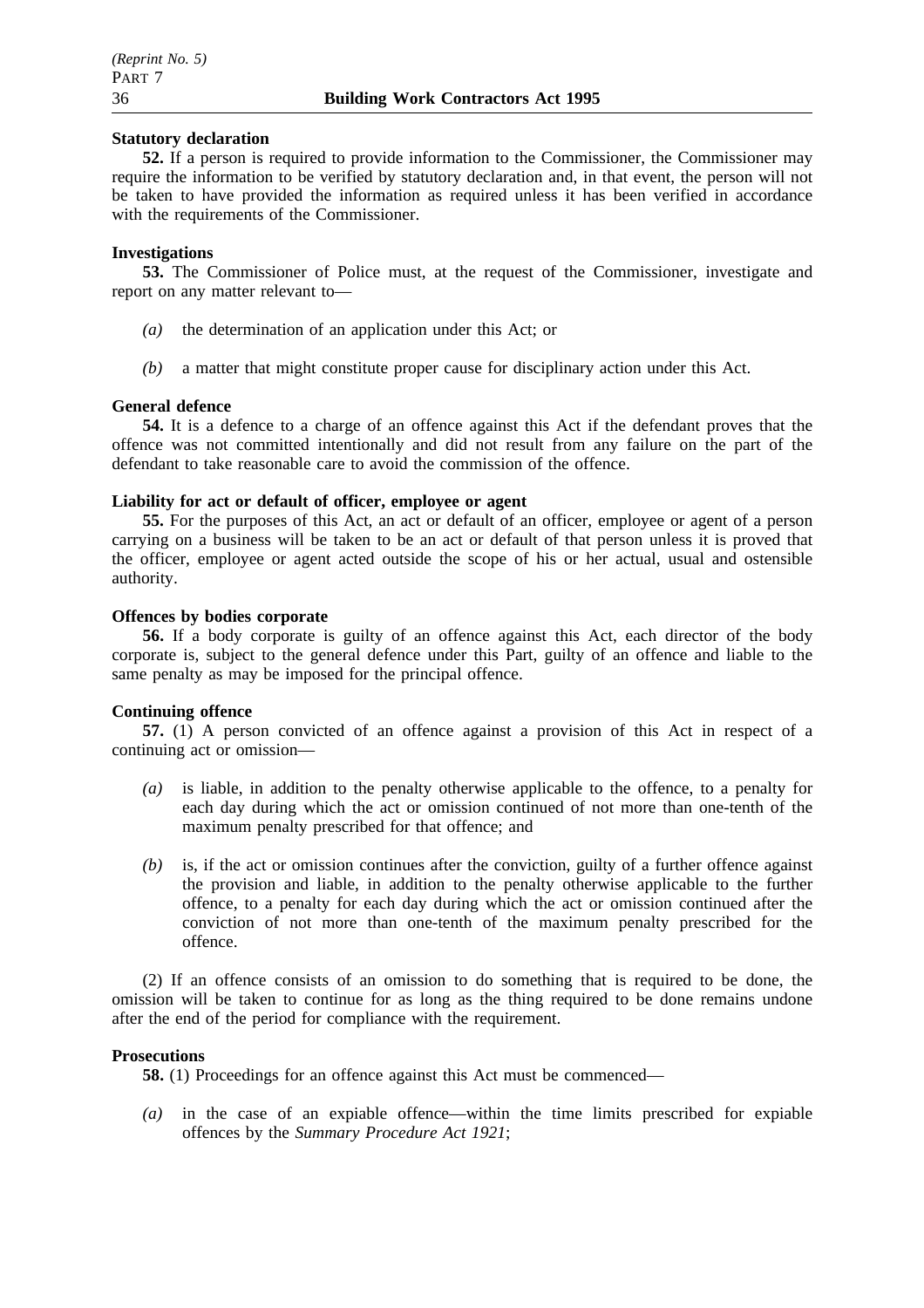*(b)* in any other case—within 2 years of the date on which the offence is alleged to have been committed or, with the authorisation of the Minister, at a later time within 5 years of that date.

(2) A prosecution for an offence against this Act cannot be commenced except by—

- *(a)* the Commissioner; or
- *(b)* an authorised officer under the *Fair Trading Act 1987*; or
- *(c)* a person who has the consent of the Minister to commence the prosecution.

(3) In any proceedings, an apparently genuine document purporting to be a certificate of the Minister certifying authorisation of, or consent to, a prosecution for an offence against this Act will be accepted, in the absence of proof to the contrary, as proof of the authorisation or consent.

# **Evidence**

**59.** (1) In proceedings in respect of an offence against this Act, if it is proved that a person performed building work for another for fee or reward, the person is, unless the contrary is proved, to be taken to have been carrying on business as a building work contractor.

(2) In proceedings in respect of an offence against this Act, if it is proved that a person has, during a period of five years, sold or let (whether by lease, licence or other agreement) two or more buildings each of which has been built or improved as a result of building work performed by that person during that period, the person is, unless the contrary is proved, to be taken to have been carrying on business as a building work contractor.

(3) In any proceedings, an apparently genuine document purporting to be a certificate of the Commissioner certifying—

- *(a)* that a person was or was not licensed as a building work contractor on a specified date; or
- *(b)* that a person was or was not registered as a building work supervisor on a specified date; or
- *(c)* that a person was, or that no person was, approved as a building work supervisor in relation to a specified building work contractor's business on a specified date,

will be accepted, in the absence of proof to the contrary, as proof of the matters so certified.

# **Service of documents**

**60.** (1) Subject to this Act, a notice or document required or authorised by this Act to be given to or served on a person may—

- *(a)* be served on the person personally; or
- *(b)* be posted in an envelope addressed to the person—
	- (i) at the person's last known address; or
	- (ii) if the person is a licensed building work contractor or registered building work supervisor—at the person's address for service; or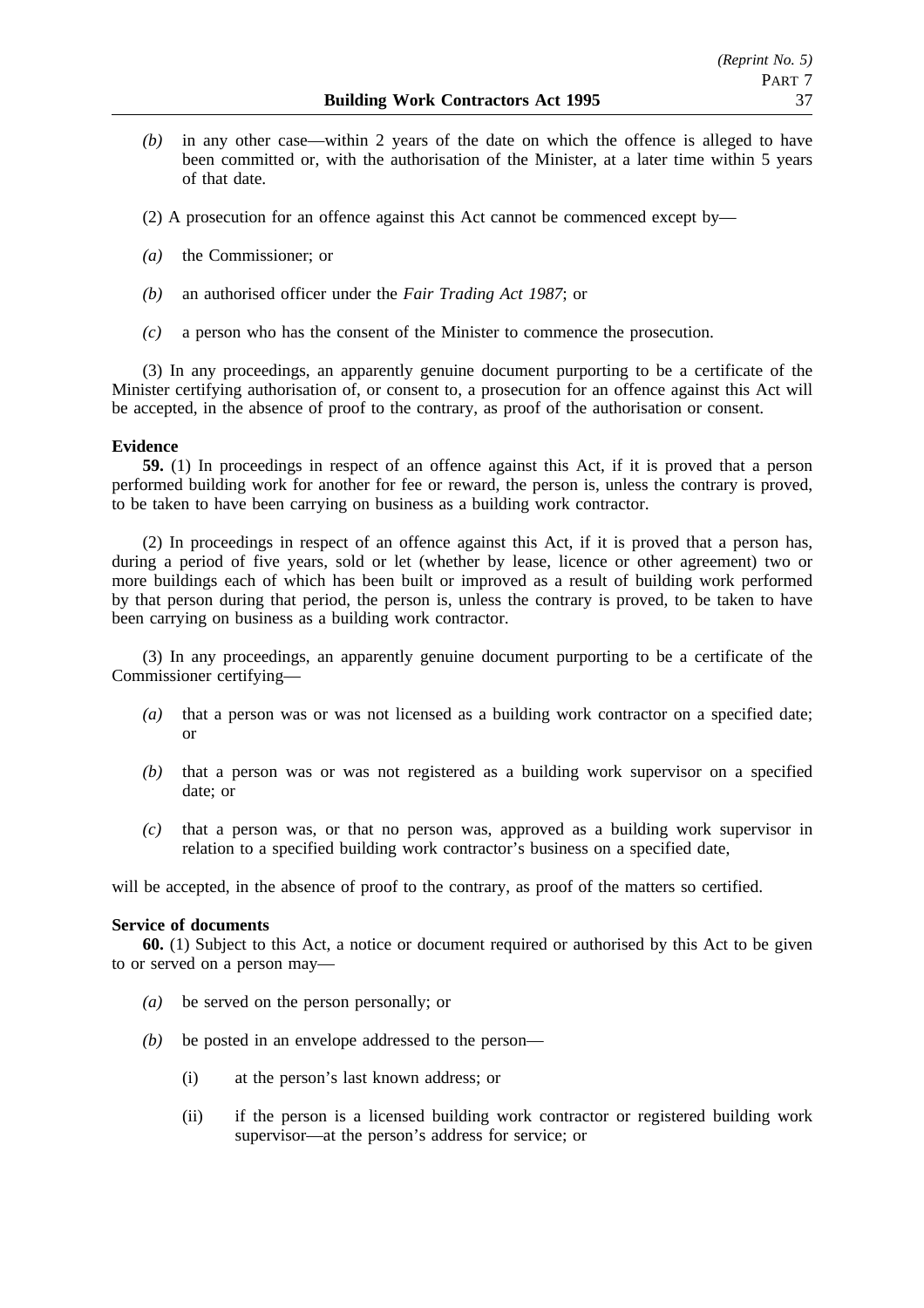- *(c)* if the person is a licensed building work contractor—be left for the person at the address for service with someone apparently over the age of 16 years; or
- *(d)* be transmitted by facsimile transmission to a facsimile number provided by the person (in which case the notice or document will be taken to have been given or served at the time of transmission).

(2) The address for service of a licensed building work contractor or registered building work supervisor is the address of which the Commissioner has been last notified in writing by the contractor or supervisor as the contractor's or supervisor's address for service.

# **Annual report**

**61.** (1) The Commissioner must, on or before 31 October in each year, submit to the Minister a report on the administration of this Act during the period of 12 months ending on the preceding 30 June.

(2) The Minister must, within six sitting days after receipt of the report, cause a copy of the report to be laid before each House of Parliament.

# **Regulations**

**62.** (1) The Governor may make such regulations as are contemplated by, or necessary or expedient for the purposes of, this Act.

- (2) Without limiting the generality of subsection (1), the regulations may—
- *(a)* require licensed building work contractors or registered building work supervisors to comply with a code of conduct or practice;
- *(b)* fix fees to be paid in respect of any matter under this Act and provide for the recovery, refund, waiver or reduction of such fees;
- *(c)* require councils and other local government authorities to provide prescribed information to the Commissioner at prescribed intervals;
- *(d)* prescribe or prohibit any matter or thing relating to preliminary work contracts (as defined in Part 5);
- *(e)* exempt (conditionally or unconditionally) classes of persons or activities from the application of this Act or specified provisions of this Act;
- *(f)* impose a penalty (not exceeding a fine of \$2 500) for contravention of, or noncompliance with, a regulation.
- (3) Regulations under this Act—
- *(a)* may be of general application or limited application;
- *(b)* may make different provision according to the matters or circumstances to which they are expressed to apply;
- *(c)* may provide that a matter or thing in respect of which regulations may be made is to be determined according to the discretion of the Commissioner or the Minister.

(4) Regulations under this Act made for the purposes of Part 5 or provisions of that Part may be expressed to apply in relation to periods before or after the commencement of that Part.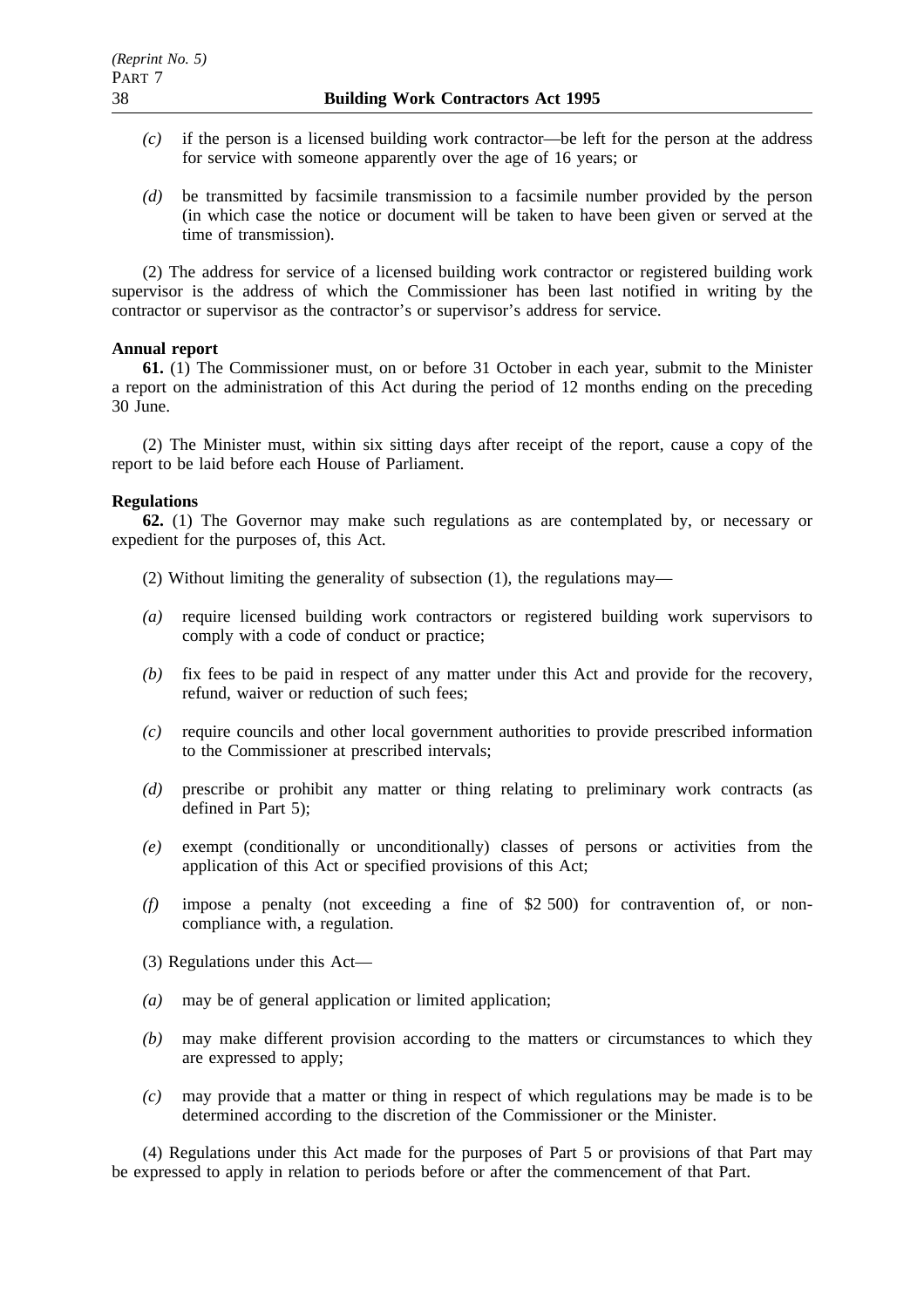(5) The regulations may operate by reference to a specified code as in force at a specified time or as in force from time to time.

- (6) If a code is referred to in the regulations—
- *(a)* a copy of the code must be kept available for inspection by members of the public, without charge and during normal office hours, at an office determined by the Minister; and
- *(b)* evidence of the contents of the code may be given in any legal proceedings by production of a document apparently certified by the Minister to be a true copy of the code.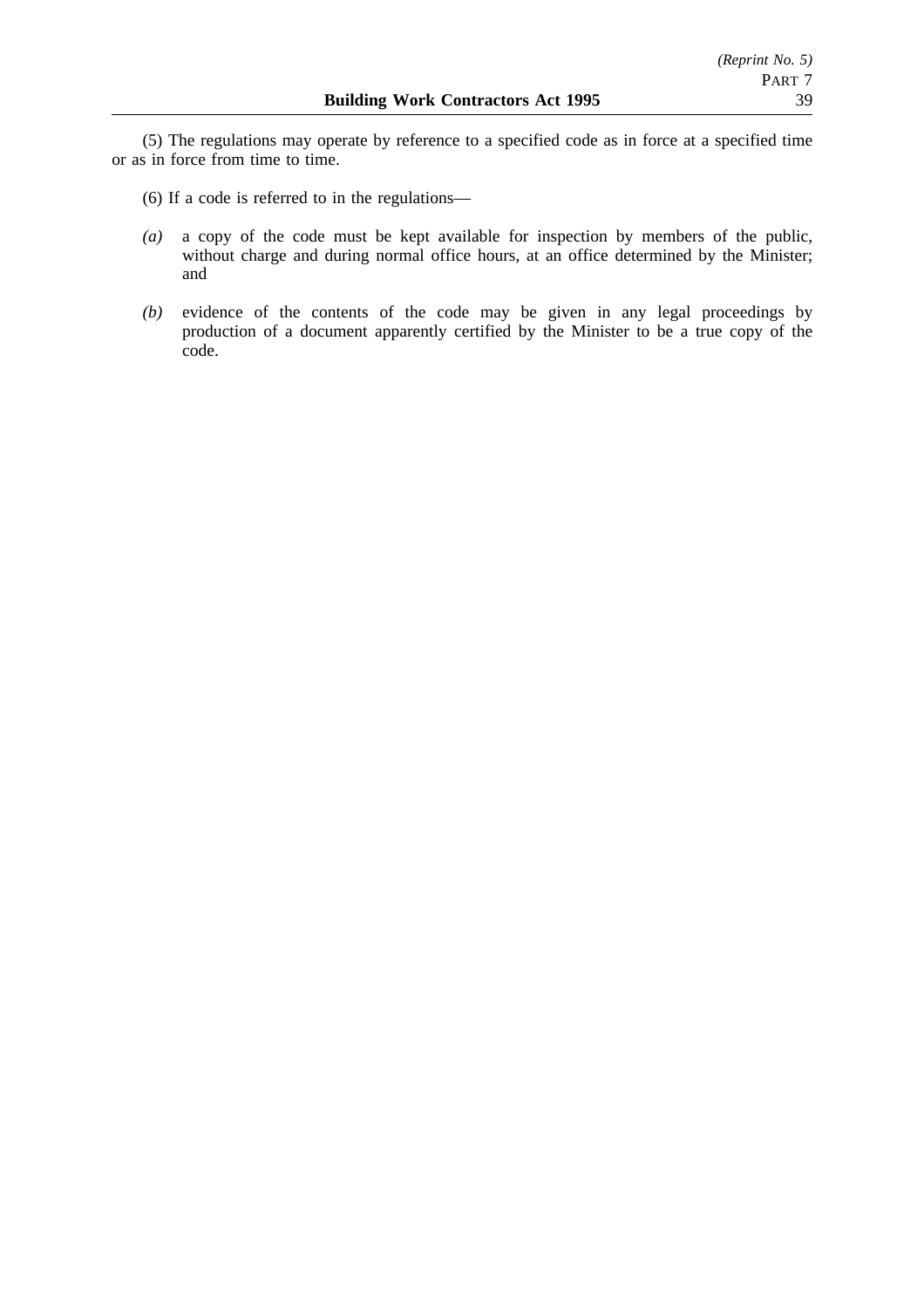*Appointment and Selection of Assessors for District Court Proceedings under Part 4*

(1) The Minister must establish the following panels of persons who may sit with the District Court as assessors in proceedings under Part 4:

- *(a)* a panel consisting of persons representative of building work contractors;
- *(b)* a panel consisting of persons representative of members of the public who deal with building work contractors.

(2) A member of a panel is to be appointed by the Minister for a term of office not exceeding three years and on conditions determined by the Minister and specified in the instrument of appointment.

(3) A member of a panel is, on the expiration of a term of office, eligible for reappointment.

(4) Subject to subclause (5), if assessors are to sit with the District Court in proceedings under Part 4, a Judge of the Court must select one member from each of the panels to sit with the Court in the proceedings.

(5) A member of a panel who has a personal or a direct or indirect pecuniary interest in a matter before the District Court is disqualified from participating in the hearing of the matter.

(6) If an assessor dies or is for any reason unable to continue with any proceedings, the District Court constituted of the judicial officer who is presiding at the proceedings and the other assessor may, if the judicial officer so determines, continue and complete the proceedings.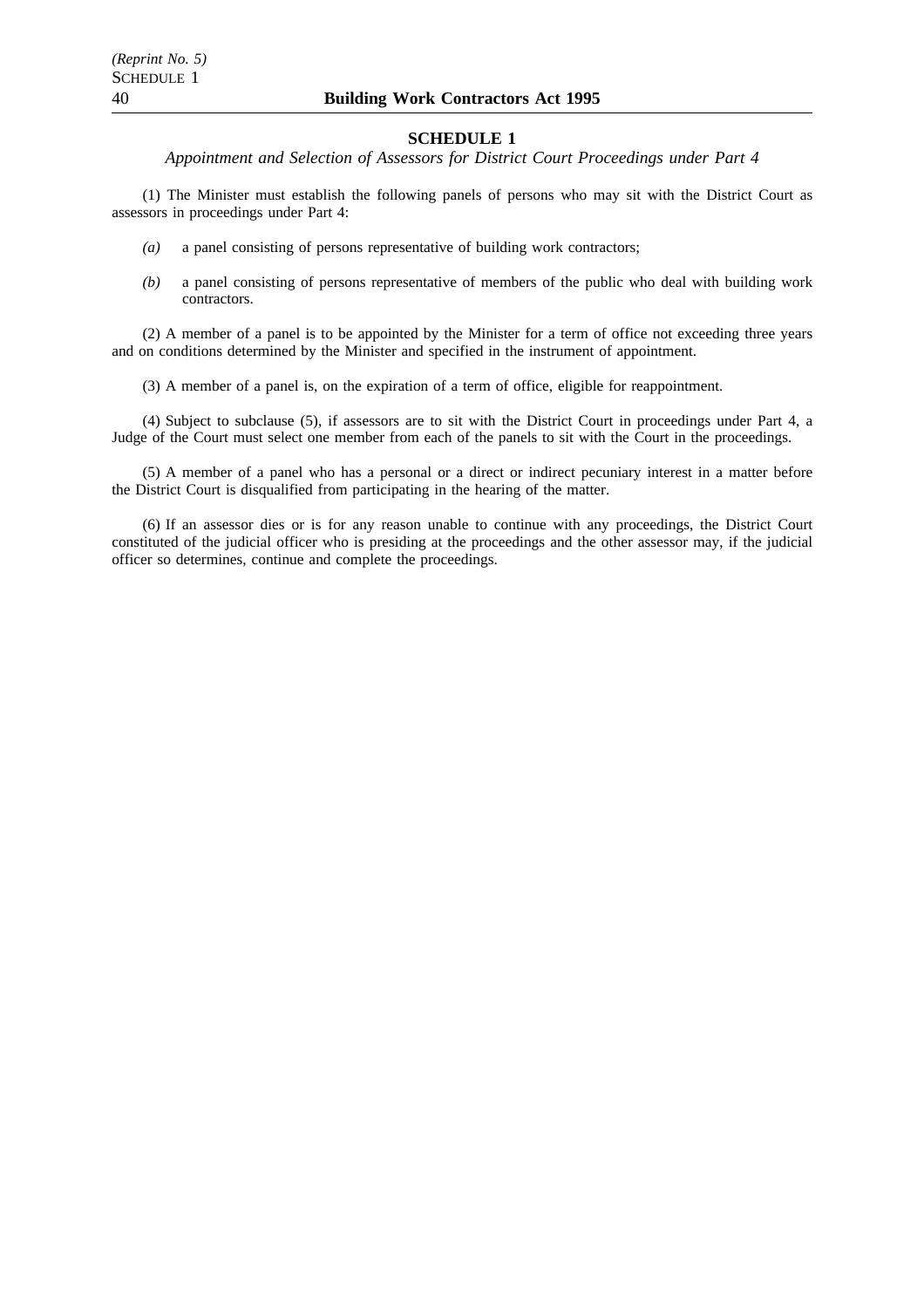# *Appointment and Selection of Assessors for Magistrates Court or District Court Proceedings under Part 5*

(1) The Minister must establish a panel of persons with expertise in building work who may sit with the Magistrates Court or District Court (Civil Division) as assessors in proceedings under Part 5.

(2) A member of the panel is to be appointed by the Minister for a term of office not exceeding three years and on conditions determined by the Minister and specified in the instrument of appointment.

(3) A member of the panel is, on the expiration of a term of office, eligible for reappointment.

(4) Subject to subclause (5), if assessors are to sit with the Magistrates Court or District Court (Civil Division) in proceedings under Part 5, a judicial officer of the Court must select two members from the panel to sit with the Court in the proceedings.

(5) A member of the panel who has a personal or a direct or indirect pecuniary interest in a matter before the Magistrates Court or District Court (Civil Division) is disqualified from participating in the hearing of the matter.

(6) If an assessor dies or is for any reason unable to continue with any proceedings, the Magistrates Court or District Court (Civil Division) constituted of the judicial officer who is presiding at the proceedings and the other assessor may, if the judicial officer so determines, continue and complete the proceedings.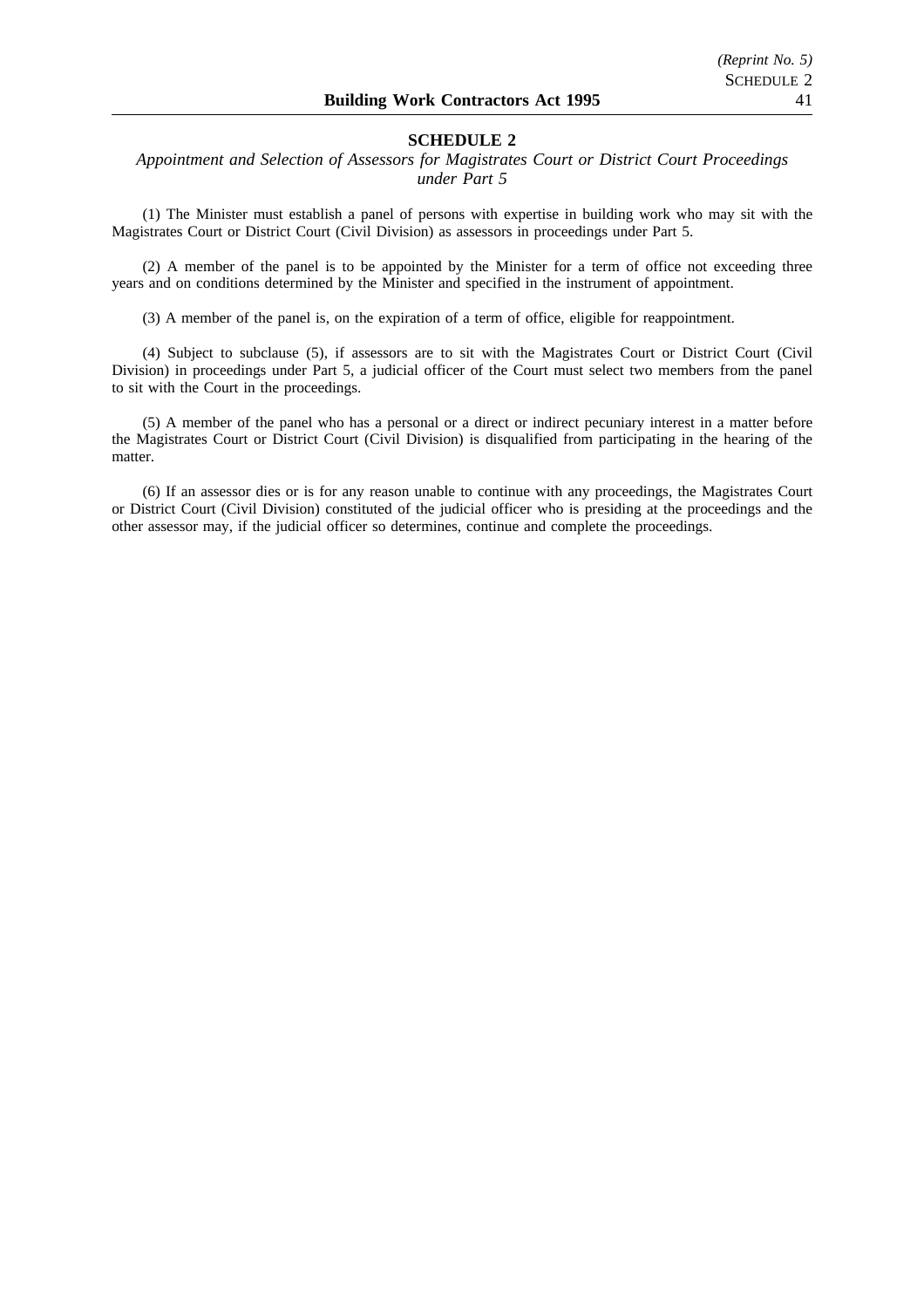*Repeal and Transitional Provisions*

#### **Repeal of Builders Licensing Act**

**1.** The *Builders Licensing Act 1986* is repealed.

#### **Transitional**

**2.** (1) Subject to this Act, a licence in force under the repealed Act immediately before the commencement of this clause continues in force as a licence subject to the same licence conditions (if any).

(2) Subject to this Act, registration in force under the repealed Act immediately before the commencement of this clause continues in force as registration subject to the same conditions of registration (if any).

(3) If a licence or registration in force under the repealed Act immediately before the commencement of this clause authorises the performance or supervision of building work within a specified trade only, the licence or registration will, for the purposes of this Act, be taken to be subject to conditions limiting the work that may be performed or supervised under the authority of the licence or registration to work within that trade (subject to variation or revocation of those conditions by the Commissioner under this Act).

(4) Subject to this Act, an exemption in force under section 14 of the repealed Act immediately before the commencement of this clause continues as a corresponding exemption by the Commissioner for the purposes of this Act subject to the same conditions of exemption (if any).

(5) Subject to this Act, approval of a registered building work supervisor in relation to a licensed builder's business in force under section 18 of the repealed Act immediately before the commencement of this clause continues as a corresponding approval by the Commissioner for the purposes of this Act.

(6) If an order or decision of the Commercial Tribunal is in force or continues to have effect under Part 4 of the repealed Act immediately before the commencement of this clause, the order or decision has effect as if it were an order of the District Court under Part 4 of this Act.

(6a) If a person—

- *(a)* who was disqualified from being licensed or registered under the repealed Act immediately before the commencement of this Act; and
- *(b)* who remains disqualified at the commencement of this subclause,

is employed or otherwise engaged in the business of a building work contractor during the period of that disqualification, both that person and the building work contractor are guilty of an offence.

Maximum penalty: \$5 000.

(6b) Subclause (6a) applies after its commencement, whether the contract of employment or other engagement was entered into before or after its commencement.

(7) The *Acts Interpretation Act 1915* applies, except to the extent of any inconsistency with the provisions of this schedule, to the repeal of the *Builders Licensing Act 1986*.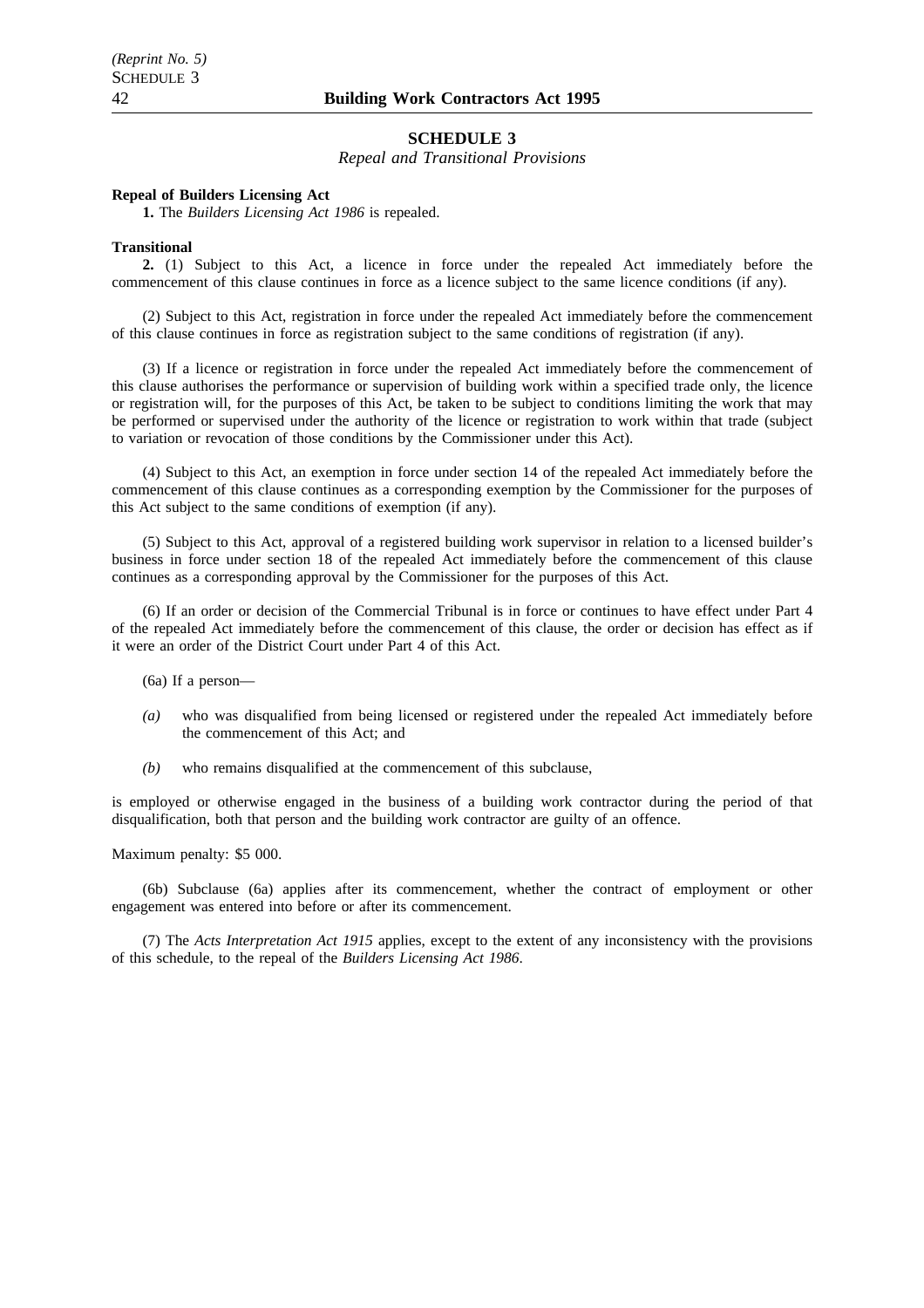#### *Consequential Amendments*

#### **Amendments to the District Court Act**

**1.** The *District Court Act 1991* is amended by striking out from section 20(4) "If an Act conferring a statutory jurisdiction on the Court in its Administrative and Disciplinary Division provides that the Court is to sit with assessors" and substituting "If under an Act conferring a jurisdiction on the Court in its Civil Division or its Administrative and Disciplinary Division the Court is to sit with assessors".

#### **Amendments to Magistrates Court Act**

**2.** The *Magistrates Court Act 1991* is amended—

- *(a)* by inserting after paragraph *(ba)* of the definition of "**minor statutory proceeding**" in section 3(1) the following paragraph:
	- *(bb)* an application under Part 5 of the *Building Work Contractors Act 1995*;;
- *(b)* by striking out from section 7B "If an Act conferring a jurisdiction on the Court in its Civil (Consumer and Business) Division provides that the Court is to sit with assessors" and substituting "If under an Act conferring a jurisdiction on the Court in its Civil (Consumer and Business) Division the Court is to sit with assessors";
- *(c)* by striking out paragraph *(b)* of section 10(1a) and substituting the following paragraphs:
	- *(b)* jurisdiction to hear and determine an application under Part 5 of the *Building Work Contractors Act 1995*; and
	- *(c)* any other jurisdiction conferred on that Division by statute.;
- *(d)* by inserting after subsection (1a) of section 10 the following subsection:

(1b) Nothing prevents the Court, in its Civil (Consumer and Business) Division (whether constituted of a judicial officer or officers or sitting with assessors), from exercising civil jurisdiction other than that referred to in subsection (1a) in order to promote the convenient disposal of proceedings by the hearing together of different causes of action or claims.;

*(e)* by inserting after section 10 the following sections:

#### **Minor civil actions**

**10A.** The jurisdiction of the Court to hear and determine minor civil actions is to be exercised—

- *(a)* subject to paragraph *(b)*, by the Civil (Minor Claims) Division;
- *(b)* in the case of minor civil actions falling within a statutory jurisdiction specifically assigned to the Civil (Consumer and Business) Division, by that Division.

#### **Power to continue hearing as another Division**

**10B.** If proceedings commenced in one Division of the Court should have been commenced in another Division, the Court may, if it thinks fit, continue to hear and determine the proceedings as if it were sitting as that other Division and as if the proceedings had been commenced in that other Division.